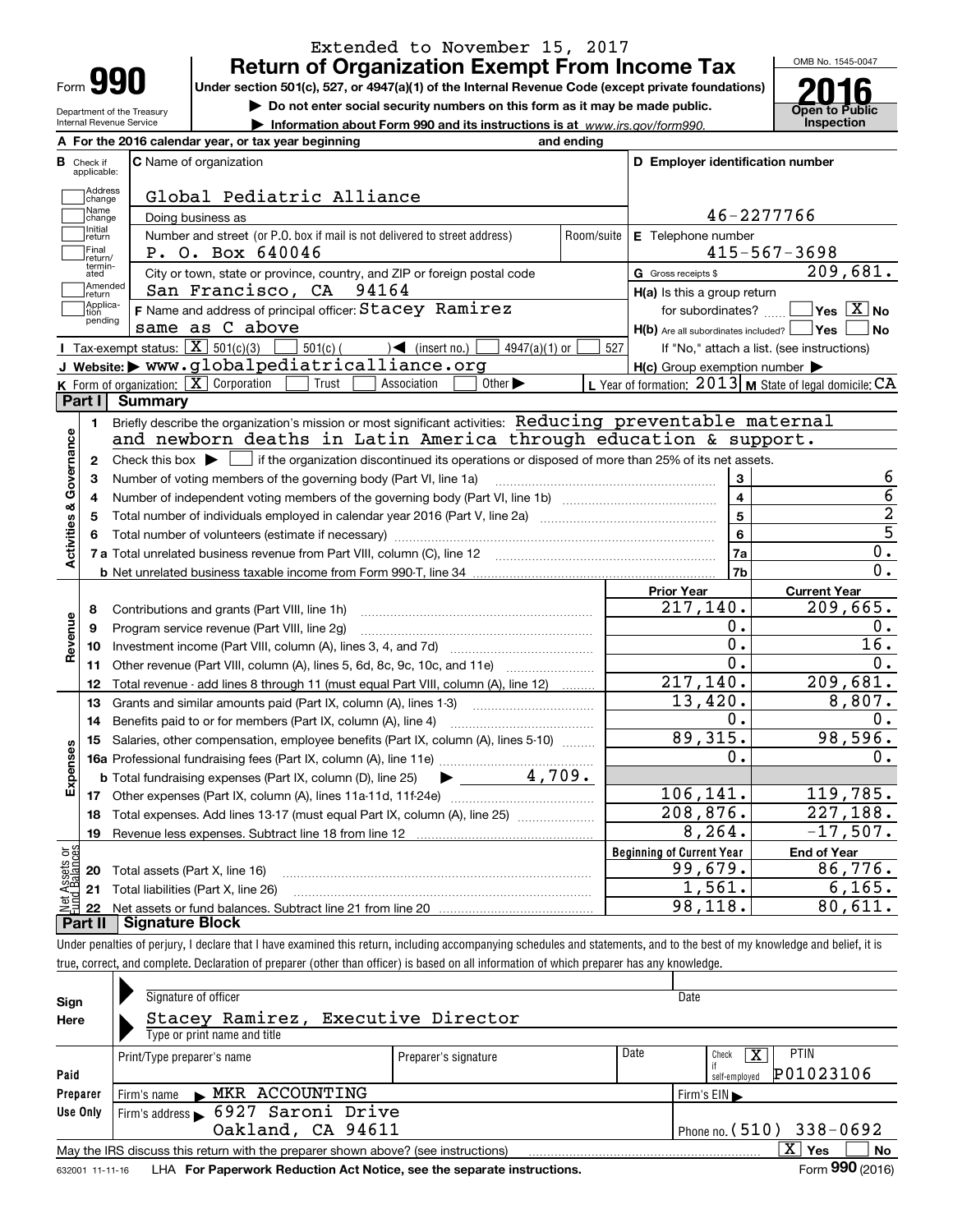|              | 46-2277766<br>Global Pediatric Alliance<br>Form 990 (2016)                                                                                   | Page 2 |
|--------------|----------------------------------------------------------------------------------------------------------------------------------------------|--------|
|              | <b>Part III   Statement of Program Service Accomplishments</b>                                                                               |        |
|              | Check if Schedule O contains a response or note to any line in this Part III                                                                 |        |
| $\mathbf 1$  | Briefly describe the organization's mission:                                                                                                 |        |
|              | Global Pediatric Alliance seeks to promote grassroots empowerment and                                                                        |        |
|              | improve child and maternal health by providing educational, technical,                                                                       |        |
|              | and financial support for community-based health projects in Latin                                                                           |        |
|              | America.                                                                                                                                     |        |
| $\mathbf{2}$ | Did the organization undertake any significant program services during the year which were not listed on the                                 |        |
|              | $\overline{\ }$ Yes $\overline{\phantom{X}}$ No<br>prior Form 990 or 990-EZ?                                                                 |        |
|              | If "Yes," describe these new services on Schedule O.                                                                                         |        |
| 3            |                                                                                                                                              |        |
|              | If "Yes," describe these changes on Schedule O.                                                                                              |        |
| 4            | Describe the organization's program service accomplishments for each of its three largest program services, as measured by expenses.         |        |
|              | Section 501(c)(3) and 501(c)(4) organizations are required to report the amount of grants and allocations to others, the total expenses, and |        |
|              | revenue, if any, for each program service reported.                                                                                          |        |
| 4a           |                                                                                                                                              |        |
|              | Midwife and Community Training Program:                                                                                                      |        |
|              | In poor regions, where access to state health services is limited,                                                                           |        |
|              | traditional midwives, or birth attendants often provide initial and                                                                          |        |
|              | essential maternal and child healthcare. GPA supports these important                                                                        |        |
|              | practitioners by offering workshops in evidence-based pediatric primary                                                                      |        |
|              | care, prenatal care, birth techniques and management, the recognition                                                                        |        |
|              | of risk factors and danger signs, and a protocol for emergency-care                                                                          |        |
|              | response. In 2016, GPA trained over 270 midwives and health promoters                                                                        |        |
|              | in Mexico and Guatemala, and supported the establishment of a state                                                                          |        |
|              | midwife network, benefitting more than 60,000 people.                                                                                        |        |
|              |                                                                                                                                              |        |
|              |                                                                                                                                              |        |
|              |                                                                                                                                              |        |
|              | 4b (Code: __                                                                                                                                 |        |
|              | Small Grants Program<br>GPA funds well-conceived, sustainable grassroots health projects known                                               |        |
|              | to have a significant impact on maternal and child health designed by                                                                        |        |
|              |                                                                                                                                              |        |
|              | local communities. We provide financial assistance, technical guidance                                                                       |        |
|              | and training in project management to empower groups to achieve                                                                              |        |
|              | long-term impact and sustainability. In 2016 GPA helped train 108<br>community health workers in rural areas to provide essential care, such |        |
|              |                                                                                                                                              |        |
|              | as prenatal care, first aid, and prevention of respiratory and<br>diarrheal diseases to 22,000 people in Guatemala and Mexico. GPA           |        |
|              | provided assistance to 4 community-driven health projects, including                                                                         |        |
|              | installation of water systems providing over 3,000 people with running                                                                       |        |
|              | water.                                                                                                                                       |        |
|              |                                                                                                                                              |        |
|              |                                                                                                                                              |        |
|              |                                                                                                                                              |        |
|              |                                                                                                                                              |        |
|              |                                                                                                                                              |        |
|              |                                                                                                                                              |        |
|              |                                                                                                                                              |        |
|              |                                                                                                                                              |        |
|              |                                                                                                                                              |        |
|              |                                                                                                                                              |        |
|              |                                                                                                                                              |        |
|              |                                                                                                                                              |        |
|              |                                                                                                                                              |        |
|              |                                                                                                                                              |        |
|              | 4d Other program services (Describe in Schedule O.)                                                                                          |        |
|              | (Expenses \$<br>) (Revenue \$<br>including grants of \$                                                                                      |        |
|              | 197,300.<br>4e Total program service expenses >                                                                                              |        |
|              | Form 990 (2016)                                                                                                                              |        |
|              | 632002 11-11-16                                                                                                                              |        |

2 10270601 148002 07100.00 2016.03050 GLOBAL PEDIATRIC ALLIANCE 07100.01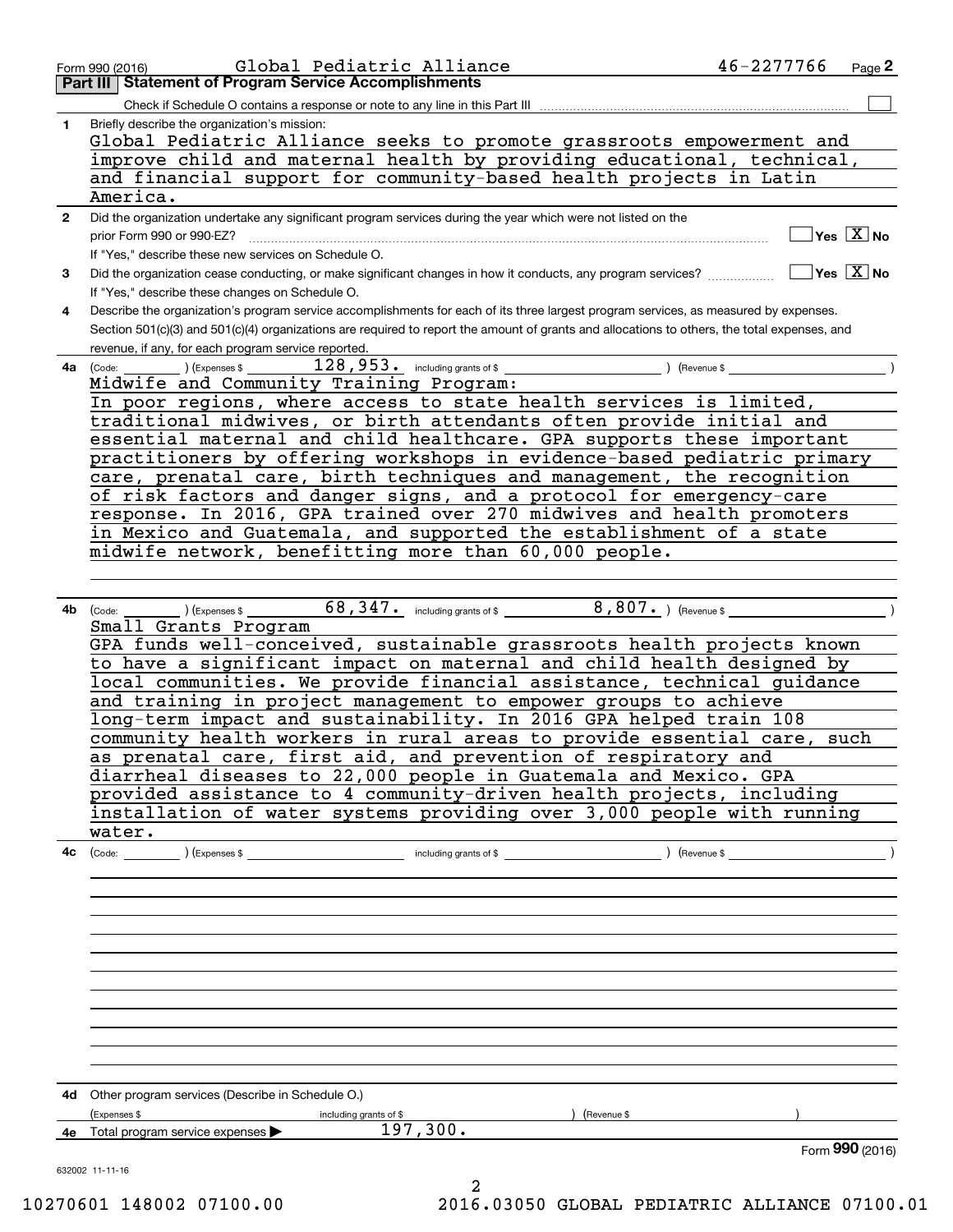| Form 990 (2016) |  |  |
|-----------------|--|--|

|     |                                                                                                                                                    |                | Yes                     | No                           |
|-----|----------------------------------------------------------------------------------------------------------------------------------------------------|----------------|-------------------------|------------------------------|
| 1.  | Is the organization described in section $501(c)(3)$ or $4947(a)(1)$ (other than a private foundation)?                                            |                |                         |                              |
|     |                                                                                                                                                    | 1              | X                       |                              |
| 2   |                                                                                                                                                    | $\overline{2}$ | $\overline{\textbf{x}}$ |                              |
| 3   | Did the organization engage in direct or indirect political campaign activities on behalf of or in opposition to candidates for                    |                |                         |                              |
|     |                                                                                                                                                    | 3              |                         | x                            |
| 4   | Section 501(c)(3) organizations. Did the organization engage in lobbying activities, or have a section 501(h) election in effect                   |                |                         |                              |
|     |                                                                                                                                                    | 4              |                         | x                            |
| 5   | Is the organization a section 501(c)(4), 501(c)(5), or 501(c)(6) organization that receives membership dues, assessments, or                       |                |                         |                              |
|     |                                                                                                                                                    | 5              |                         | x                            |
| 6   | Did the organization maintain any donor advised funds or any similar funds or accounts for which donors have the right to                          |                |                         |                              |
|     | provide advice on the distribution or investment of amounts in such funds or accounts? If "Yes," complete Schedule D, Part I                       | 6              |                         | x                            |
| 7   | Did the organization receive or hold a conservation easement, including easements to preserve open space,                                          |                |                         |                              |
|     |                                                                                                                                                    | $\overline{7}$ |                         | x                            |
| 8   | Did the organization maintain collections of works of art, historical treasures, or other similar assets? If "Yes," complete                       |                |                         |                              |
|     |                                                                                                                                                    | 8              |                         | X                            |
| 9   | Did the organization report an amount in Part X, line 21, for escrow or custodial account liability, serve as a custodian for                      |                |                         |                              |
|     | amounts not listed in Part X; or provide credit counseling, debt management, credit repair, or debt negotiation services?                          |                |                         |                              |
|     | If "Yes," complete Schedule D, Part IV                                                                                                             | 9              |                         | x                            |
| 10  | Did the organization, directly or through a related organization, hold assets in temporarily restricted endowments, permanent                      |                |                         |                              |
|     |                                                                                                                                                    | 10             |                         | х                            |
| 11  | If the organization's answer to any of the following questions is "Yes," then complete Schedule D, Parts VI, VIII, VIII, IX, or X                  |                |                         |                              |
|     | as applicable.                                                                                                                                     |                |                         |                              |
|     | a Did the organization report an amount for land, buildings, and equipment in Part X, line 10? If "Yes," complete Schedule D,                      |                |                         |                              |
|     |                                                                                                                                                    | 11a            |                         | X                            |
|     | <b>b</b> Did the organization report an amount for investments - other securities in Part X, line 12 that is 5% or more of its total               |                |                         |                              |
|     |                                                                                                                                                    | 11b            |                         | x                            |
|     | c Did the organization report an amount for investments - program related in Part X, line 13 that is 5% or more of its total                       |                |                         |                              |
|     |                                                                                                                                                    | 11c            |                         | x                            |
|     | d Did the organization report an amount for other assets in Part X, line 15 that is 5% or more of its total assets reported in                     |                |                         |                              |
|     |                                                                                                                                                    | 11d            |                         | x<br>$\overline{\mathbf{x}}$ |
|     |                                                                                                                                                    | <b>11e</b>     |                         |                              |
| f   | Did the organization's separate or consolidated financial statements for the tax year include a footnote that addresses                            |                |                         | x                            |
|     | the organization's liability for uncertain tax positions under FIN 48 (ASC 740)? If "Yes," complete Schedule D, Part X                             | 11f            |                         |                              |
|     | 12a Did the organization obtain separate, independent audited financial statements for the tax year? If "Yes," complete                            |                |                         | x                            |
|     | Schedule D, Parts XI and XII<br><b>b</b> Was the organization included in consolidated, independent audited financial statements for the tax year? | 12a            |                         |                              |
|     |                                                                                                                                                    | 12b            |                         | x                            |
| 13  | If "Yes," and if the organization answered "No" to line 12a, then completing Schedule D, Parts XI and XII is optional manum                        | 13             |                         | $\overline{\mathbf{X}}$      |
| 14a | Did the organization maintain an office, employees, or agents outside of the United States?                                                        | 14a            | X                       |                              |
|     | <b>b</b> Did the organization have aggregate revenues or expenses of more than \$10,000 from grantmaking, fundraising, business,                   |                |                         |                              |
|     | investment, and program service activities outside the United States, or aggregate foreign investments valued at \$100,000                         |                |                         |                              |
|     |                                                                                                                                                    | 14b            | X                       |                              |
| 15  | Did the organization report on Part IX, column (A), line 3, more than \$5,000 of grants or other assistance to or for any                          |                |                         |                              |
|     |                                                                                                                                                    | 15             | X                       |                              |
| 16  | Did the organization report on Part IX, column (A), line 3, more than \$5,000 of aggregate grants or other assistance to                           |                |                         |                              |
|     |                                                                                                                                                    | 16             |                         | x                            |
| 17  | Did the organization report a total of more than \$15,000 of expenses for professional fundraising services on Part IX,                            |                |                         |                              |
|     |                                                                                                                                                    | 17             |                         | х                            |
| 18  | Did the organization report more than \$15,000 total of fundraising event gross income and contributions on Part VIII, lines                       |                |                         |                              |
|     |                                                                                                                                                    | 18             |                         | х                            |
| 19  | Did the organization report more than \$15,000 of gross income from gaming activities on Part VIII, line 9a? If "Yes."                             |                |                         |                              |
|     |                                                                                                                                                    | 19             |                         | х                            |

Form (2016) **990**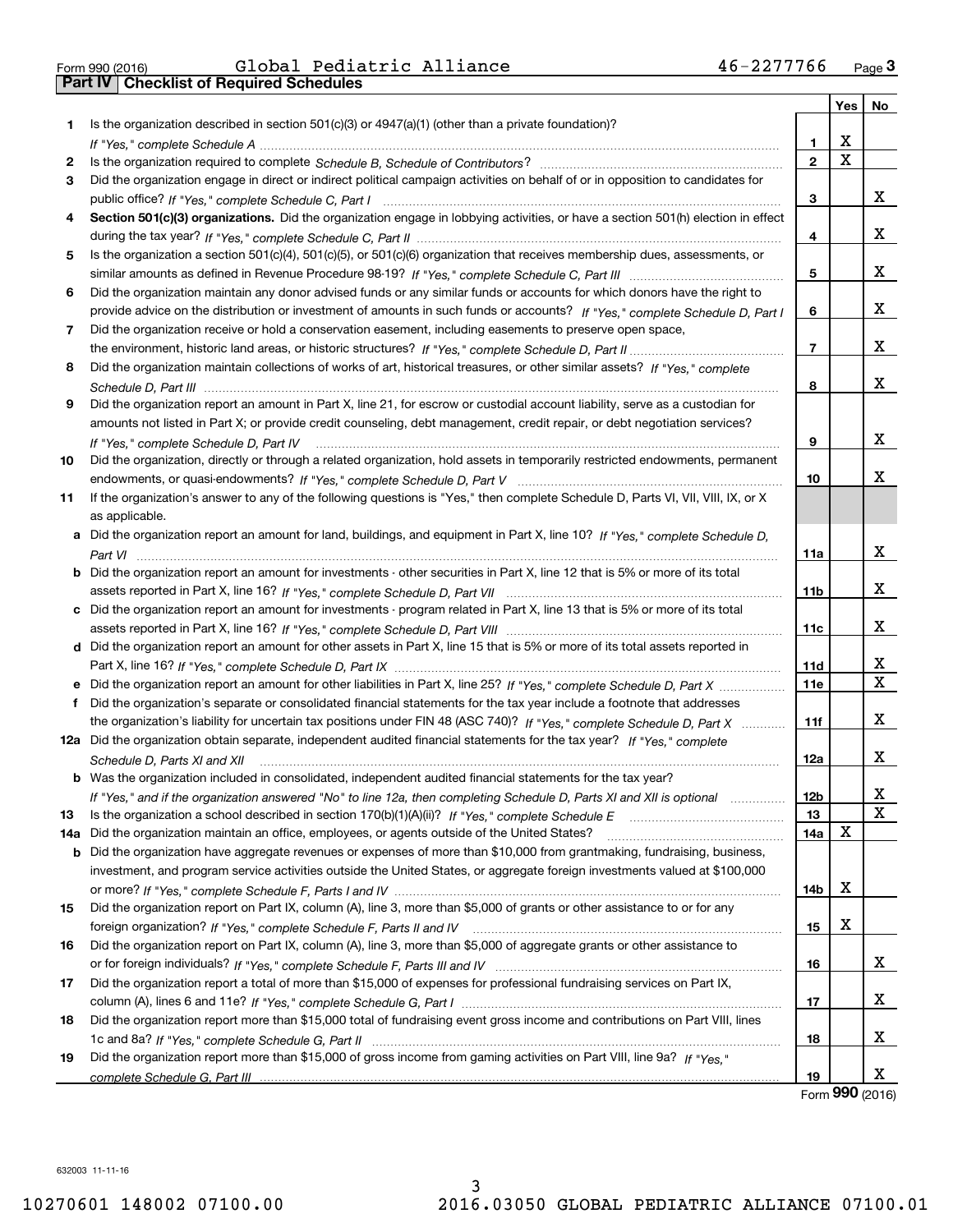| Form 990 (2016) |  |  |
|-----------------|--|--|

*(continued)*

|    |                                                                                                                                   |                 | Yes | No          |
|----|-----------------------------------------------------------------------------------------------------------------------------------|-----------------|-----|-------------|
|    | 20a Did the organization operate one or more hospital facilities? If "Yes," complete Schedule H                                   | <b>20a</b>      |     | x           |
|    | b If "Yes" to line 20a, did the organization attach a copy of its audited financial statements to this return?                    | 20 <sub>b</sub> |     |             |
| 21 | Did the organization report more than \$5,000 of grants or other assistance to any domestic organization or                       |                 |     |             |
|    |                                                                                                                                   | 21              |     | х           |
| 22 | Did the organization report more than \$5,000 of grants or other assistance to or for domestic individuals on                     |                 |     |             |
|    |                                                                                                                                   | 22              |     | x           |
| 23 | Did the organization answer "Yes" to Part VII, Section A, line 3, 4, or 5 about compensation of the organization's current        |                 |     |             |
|    | and former officers, directors, trustees, key employees, and highest compensated employees? If "Yes," complete                    |                 |     |             |
|    |                                                                                                                                   | 23              |     | x           |
|    | 24a Did the organization have a tax-exempt bond issue with an outstanding principal amount of more than \$100,000 as of the       |                 |     |             |
|    | last day of the year, that was issued after December 31, 2002? If "Yes," answer lines 24b through 24d and complete                |                 |     |             |
|    | Schedule K. If "No", go to line 25a                                                                                               | 24a             |     | x           |
|    |                                                                                                                                   | 24 <sub>b</sub> |     |             |
|    | c Did the organization maintain an escrow account other than a refunding escrow at any time during the year to defease            |                 |     |             |
|    |                                                                                                                                   | 24c             |     |             |
|    |                                                                                                                                   | 24d             |     |             |
|    | 25a Section 501(c)(3), 501(c)(4), and 501(c)(29) organizations. Did the organization engage in an excess benefit                  |                 |     |             |
|    |                                                                                                                                   | 25a             |     | x           |
|    | b Is the organization aware that it engaged in an excess benefit transaction with a disqualified person in a prior year, and      |                 |     |             |
|    | that the transaction has not been reported on any of the organization's prior Forms 990 or 990-EZ? If "Yes," complete             |                 |     |             |
|    | Schedule L. Part I                                                                                                                | 25b             |     | x           |
| 26 | Did the organization report any amount on Part X, line 5, 6, or 22 for receivables from or payables to any current or             |                 |     |             |
|    | former officers, directors, trustees, key employees, highest compensated employees, or disqualified persons? If "Yes."            |                 |     |             |
|    | complete Schedule L, Part II                                                                                                      | 26              |     | x           |
| 27 | Did the organization provide a grant or other assistance to an officer, director, trustee, key employee, substantial              |                 |     |             |
|    | contributor or employee thereof, a grant selection committee member, or to a 35% controlled entity or family member               |                 |     |             |
|    |                                                                                                                                   | 27              |     | x           |
| 28 | Was the organization a party to a business transaction with one of the following parties (see Schedule L, Part IV                 |                 |     |             |
|    | instructions for applicable filing thresholds, conditions, and exceptions):                                                       |                 |     |             |
|    | a A current or former officer, director, trustee, or key employee? If "Yes," complete Schedule L, Part IV                         | 28a             |     | x           |
|    | b A family member of a current or former officer, director, trustee, or key employee? If "Yes," complete Schedule L, Part IV      | 28 <sub>b</sub> |     | X           |
|    | c An entity of which a current or former officer, director, trustee, or key employee (or a family member thereof) was an officer, |                 |     |             |
|    |                                                                                                                                   | 28c             |     | х           |
| 29 |                                                                                                                                   | 29              |     | $\mathbf X$ |
| 30 | Did the organization receive contributions of art, historical treasures, or other similar assets, or qualified conservation       |                 |     |             |
|    |                                                                                                                                   | 30              |     | х           |
| 31 | Did the organization liquidate, terminate, or dissolve and cease operations?                                                      |                 |     |             |
|    |                                                                                                                                   | 31              |     | X           |
| 32 | Did the organization sell, exchange, dispose of, or transfer more than 25% of its net assets? If "Yes." complete                  |                 |     |             |
|    |                                                                                                                                   | 32              |     | x           |
| 33 | Did the organization own 100% of an entity disregarded as separate from the organization under Regulations                        |                 |     | x           |
|    |                                                                                                                                   | 33              |     |             |
| 34 | Was the organization related to any tax-exempt or taxable entity? If "Yes," complete Schedule R, Part II, III, or IV, and         |                 |     |             |
|    | 35a Did the organization have a controlled entity within the meaning of section 512(b)(13)?                                       | 34              |     | х<br>X      |
|    |                                                                                                                                   | 35a             |     |             |
|    | b If "Yes" to line 35a, did the organization receive any payment from or engage in any transaction with a controlled entity       |                 |     |             |
|    | Section 501(c)(3) organizations. Did the organization make any transfers to an exempt non-charitable related organization?        | 35b             |     |             |
| 36 |                                                                                                                                   | 36              |     | x           |
|    | Did the organization conduct more than 5% of its activities through an entity that is not a related organization                  |                 |     |             |
| 37 |                                                                                                                                   | 37              |     | x           |
|    |                                                                                                                                   |                 |     |             |
| 38 | Did the organization complete Schedule O and provide explanations in Schedule O for Part VI, lines 11b and 19?                    | 38              | Х   |             |
|    |                                                                                                                                   |                 |     |             |

Form (2016) **990**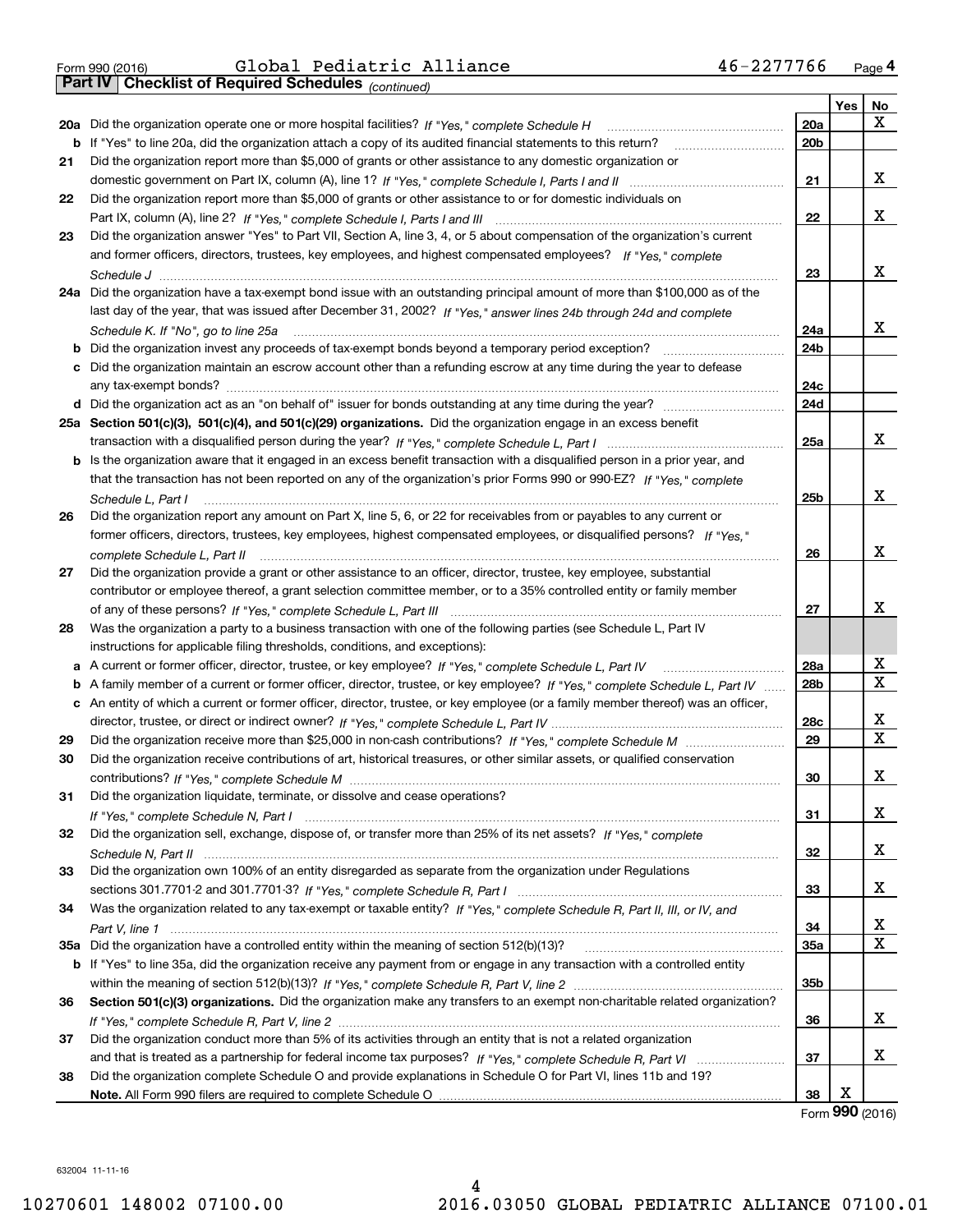|        | 46-2277766<br>Global Pediatric Alliance<br>Form 990 (2016)                                                                                      |                |                          | $Page$ <sup>5</sup> |
|--------|-------------------------------------------------------------------------------------------------------------------------------------------------|----------------|--------------------------|---------------------|
| Part V | <b>Statements Regarding Other IRS Filings and Tax Compliance</b>                                                                                |                |                          |                     |
|        | Check if Schedule O contains a response or note to any line in this Part V                                                                      |                |                          |                     |
|        |                                                                                                                                                 |                | Yes                      | No                  |
|        | 2<br>1a<br>1a Enter the number reported in Box 3 of Form 1096. Enter -0- if not applicable                                                      |                |                          |                     |
| b      | $\Omega$<br>1 <sub>b</sub><br>Enter the number of Forms W-2G included in line 1a. Enter -0- if not applicable                                   |                |                          |                     |
| c      | Did the organization comply with backup withholding rules for reportable payments to vendors and reportable gaming                              |                |                          |                     |
|        |                                                                                                                                                 | 1c             | х                        |                     |
|        | 2a Enter the number of employees reported on Form W-3, Transmittal of Wage and Tax Statements,                                                  |                |                          |                     |
|        | $\boldsymbol{2}$<br>2a<br>filed for the calendar year ending with or within the year covered by this return                                     |                |                          |                     |
|        |                                                                                                                                                 | 2 <sub>b</sub> | X                        |                     |
|        |                                                                                                                                                 |                |                          |                     |
|        | 3a Did the organization have unrelated business gross income of \$1,000 or more during the year?                                                | 3a             |                          | х                   |
|        |                                                                                                                                                 | 3 <sub>b</sub> |                          |                     |
|        | 4a At any time during the calendar year, did the organization have an interest in, or a signature or other authority over, a                    |                |                          |                     |
|        | financial account in a foreign country (such as a bank account, securities account, or other financial account)?                                | 4a             |                          | х                   |
|        | <b>b</b> If "Yes," enter the name of the foreign country: $\blacktriangleright$                                                                 |                |                          |                     |
|        | See instructions for filing requirements for FinCEN Form 114, Report of Foreign Bank and Financial Accounts (FBAR).                             |                |                          |                     |
|        | 5a Was the organization a party to a prohibited tax shelter transaction at any time during the tax year?                                        | 5a             |                          | х                   |
|        |                                                                                                                                                 | 5 <sub>b</sub> |                          | $\mathbf X$         |
|        |                                                                                                                                                 | 5c             |                          |                     |
|        | 6a Does the organization have annual gross receipts that are normally greater than \$100,000, and did the organization solicit                  |                |                          |                     |
|        | any contributions that were not tax deductible as charitable contributions?                                                                     | 6a             |                          | x                   |
|        | b If "Yes," did the organization include with every solicitation an express statement that such contributions or gifts                          |                |                          |                     |
|        | were not tax deductible?                                                                                                                        | 6b             |                          |                     |
| 7      | Organizations that may receive deductible contributions under section 170(c).                                                                   |                |                          |                     |
| а      | Did the organization receive a payment in excess of \$75 made partly as a contribution and partly for goods and services provided to the payor? | 7a             |                          | x                   |
|        | <b>b</b> If "Yes," did the organization notify the donor of the value of the goods or services provided?                                        | 7b             |                          |                     |
|        | c Did the organization sell, exchange, or otherwise dispose of tangible personal property for which it was required                             |                |                          |                     |
|        |                                                                                                                                                 | 7c             |                          | х                   |
|        | 7d<br>d If "Yes," indicate the number of Forms 8282 filed during the year manufactured intervent in the summan summa                            |                |                          |                     |
|        | e Did the organization receive any funds, directly or indirectly, to pay premiums on a personal benefit contract?                               | 7e             |                          | х                   |
| f      | Did the organization, during the year, pay premiums, directly or indirectly, on a personal benefit contract?                                    | 7f             |                          | $\mathbf X$         |
| g      | If the organization received a contribution of qualified intellectual property, did the organization file Form 8899 as required?                | 7g             |                          |                     |
|        | h If the organization received a contribution of cars, boats, airplanes, or other vehicles, did the organization file a Form 1098-C?            | 7h             |                          |                     |
| 8      | Sponsoring organizations maintaining donor advised funds. Did a donor advised fund maintained by the                                            |                |                          |                     |
|        | sponsoring organization have excess business holdings at any time during the year?                                                              | 8              |                          |                     |
| 9      | Sponsoring organizations maintaining donor advised funds.                                                                                       |                |                          |                     |
| а      | Did the sponsoring organization make any taxable distributions under section 4966?                                                              | 9а             |                          |                     |
| b      | Did the sponsoring organization make a distribution to a donor, donor advisor, or related person?                                               | 9b             |                          |                     |
| 10     | Section 501(c)(7) organizations. Enter:                                                                                                         |                |                          |                     |
| а      | 10a                                                                                                                                             |                |                          |                     |
| b      | Gross receipts, included on Form 990, Part VIII, line 12, for public use of club facilities<br>10 <sub>b</sub>                                  |                |                          |                     |
| 11     | Section 501(c)(12) organizations. Enter:                                                                                                        |                |                          |                     |
| а      | 11a<br>Gross income from members or shareholders                                                                                                |                |                          |                     |
|        | b Gross income from other sources (Do not net amounts due or paid to other sources against                                                      |                |                          |                     |
|        | amounts due or received from them.)<br>11b                                                                                                      |                |                          |                     |
|        | 12a Section 4947(a)(1) non-exempt charitable trusts. Is the organization filing Form 990 in lieu of Form 1041?                                  | 12a            |                          |                     |
| b      | If "Yes," enter the amount of tax-exempt interest received or accrued during the year manu-<br>12b                                              |                |                          |                     |
| 13     | Section 501(c)(29) qualified nonprofit health insurance issuers.                                                                                |                |                          |                     |
|        | a Is the organization licensed to issue qualified health plans in more than one state?                                                          | 13а            |                          |                     |
|        | Note. See the instructions for additional information the organization must report on Schedule O.                                               |                |                          |                     |
|        | <b>b</b> Enter the amount of reserves the organization is required to maintain by the states in which the                                       |                |                          |                     |
|        | 13 <sub>b</sub>                                                                                                                                 |                |                          |                     |
|        | 13с                                                                                                                                             |                |                          |                     |
|        | 14a Did the organization receive any payments for indoor tanning services during the tax year?                                                  | 14a            |                          | х                   |
|        |                                                                                                                                                 | 14b            |                          |                     |
|        |                                                                                                                                                 |                | $\mathbf{QQ} \mathbf{Q}$ |                     |

Form (2016) **990**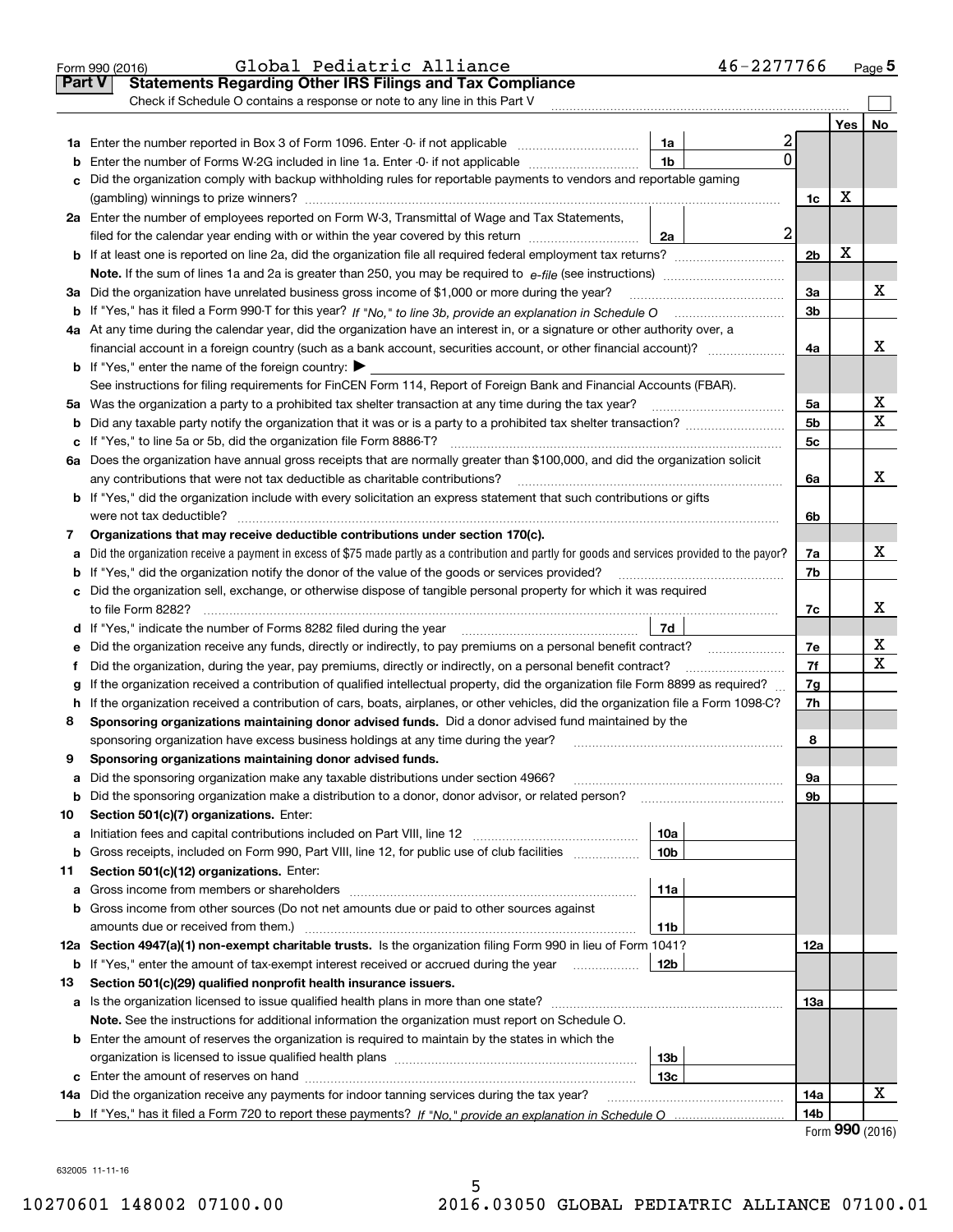|  | Form 990 (2016) |  |
|--|-----------------|--|
|  |                 |  |

| Form 990 (2016) | Global Pediatric Alliance | 46-2277766                                                                                                                    | $P$ <sub>age</sub> $6$ |
|-----------------|---------------------------|-------------------------------------------------------------------------------------------------------------------------------|------------------------|
|                 |                           | Part VI   Governance, Management, and Disclosure For each "Yes" response to lines 2 through 7b below, and for a "No" response |                        |
|                 |                           | to line 8a, 8b, or 10b below, describe the circumstances, processes, or changes in Schedule O. See instructions.              |                        |

|    |                                                                                                                                                                            |    |    |                 | Yes | No                      |
|----|----------------------------------------------------------------------------------------------------------------------------------------------------------------------------|----|----|-----------------|-----|-------------------------|
|    | <b>1a</b> Enter the number of voting members of the governing body at the end of the tax year<br>.                                                                         | 1a | 61 |                 |     |                         |
|    | If there are material differences in voting rights among members of the governing body, or if the governing                                                                |    |    |                 |     |                         |
|    | body delegated broad authority to an executive committee or similar committee, explain in Schedule O.                                                                      |    |    |                 |     |                         |
| b  | Enter the number of voting members included in line 1a, above, who are independent                                                                                         | 1b | 6  |                 |     |                         |
| 2  | Did any officer, director, trustee, or key employee have a family relationship or a business relationship with any other                                                   |    |    |                 |     |                         |
|    | officer, director, trustee, or key employee?                                                                                                                               |    |    | $\mathbf{2}$    |     | X                       |
| 3  | Did the organization delegate control over management duties customarily performed by or under the direct supervision                                                      |    |    |                 |     |                         |
|    |                                                                                                                                                                            |    |    | 3               |     | X                       |
| 4  | Did the organization make any significant changes to its governing documents since the prior Form 990 was filed?                                                           |    |    | 4               |     | $\overline{\mathbf{x}}$ |
| 5  |                                                                                                                                                                            |    |    | 5               |     | X                       |
|    | Did the organization have members or stockholders?                                                                                                                         |    |    | 6               |     | X                       |
| 6  |                                                                                                                                                                            |    |    |                 |     |                         |
| 7a | Did the organization have members, stockholders, or other persons who had the power to elect or appoint one or                                                             |    |    |                 |     |                         |
|    |                                                                                                                                                                            |    |    | 7a              |     | х                       |
|    | <b>b</b> Are any governance decisions of the organization reserved to (or subject to approval by) members, stockholders, or                                                |    |    |                 |     |                         |
|    | persons other than the governing body?                                                                                                                                     |    |    | 7b              |     | х                       |
| 8  | Did the organization contemporaneously document the meetings held or written actions undertaken during the year by the following:                                          |    |    |                 |     |                         |
| a  |                                                                                                                                                                            |    |    | 8a              | X   |                         |
| b  |                                                                                                                                                                            |    |    | 8b              | X   |                         |
| 9  | Is there any officer, director, trustee, or key employee listed in Part VII, Section A, who cannot be reached at the                                                       |    |    |                 |     |                         |
|    |                                                                                                                                                                            |    |    | 9               |     | х                       |
|    | <b>Section B. Policies</b> (This Section B requests information about policies not required by the Internal Revenue Code.)                                                 |    |    |                 |     |                         |
|    |                                                                                                                                                                            |    |    |                 | Yes | No                      |
|    |                                                                                                                                                                            |    |    | 10a             |     | X                       |
|    | <b>b</b> If "Yes," did the organization have written policies and procedures governing the activities of such chapters, affiliates,                                        |    |    |                 |     |                         |
|    |                                                                                                                                                                            |    |    | 10 <sub>b</sub> |     |                         |
|    | 11a Has the organization provided a complete copy of this Form 990 to all members of its governing body before filing the form?                                            |    |    | 11a             | X   |                         |
|    | <b>b</b> Describe in Schedule O the process, if any, used by the organization to review this Form 990.                                                                     |    |    |                 |     |                         |
|    |                                                                                                                                                                            |    |    | 12a             | Х   |                         |
| b  |                                                                                                                                                                            |    |    | 12b             | X   |                         |
|    | c Did the organization regularly and consistently monitor and enforce compliance with the policy? If "Yes." describe                                                       |    |    |                 |     |                         |
|    | in Schedule O how this was done manufactured and continuum control of the state of the state of the state of t                                                             |    |    | 12c             | Х   |                         |
| 13 |                                                                                                                                                                            |    |    | 13              | X   |                         |
| 14 | Did the organization have a written document retention and destruction policy? manufactured and the organization have a written document retention and destruction policy? |    |    | 14              | X   |                         |
| 15 | Did the process for determining compensation of the following persons include a review and approval by independent                                                         |    |    |                 |     |                         |
|    | persons, comparability data, and contemporaneous substantiation of the deliberation and decision?                                                                          |    |    |                 |     |                         |
|    |                                                                                                                                                                            |    |    |                 | X   |                         |
|    |                                                                                                                                                                            |    |    | <b>15a</b>      | X   |                         |
|    |                                                                                                                                                                            |    |    | 15b             |     |                         |
|    | If "Yes" to line 15a or 15b, describe the process in Schedule O (see instructions).                                                                                        |    |    |                 |     |                         |
|    | 16a Did the organization invest in, contribute assets to, or participate in a joint venture or similar arrangement with a                                                  |    |    |                 |     |                         |
|    | taxable entity during the year?                                                                                                                                            |    |    | 16a             |     | X                       |
|    | b If "Yes," did the organization follow a written policy or procedure requiring the organization to evaluate its participation                                             |    |    |                 |     |                         |
|    | in joint venture arrangements under applicable federal tax law, and take steps to safeguard the organization's                                                             |    |    |                 |     |                         |
|    | exempt status with respect to such arrangements?                                                                                                                           |    |    | 16b             |     |                         |
|    | <b>Section C. Disclosure</b>                                                                                                                                               |    |    |                 |     |                         |
| 17 | List the states with which a copy of this Form 990 is required to be filed $\blacktriangleright$ CA                                                                        |    |    |                 |     |                         |
| 18 | Section 6104 requires an organization to make its Forms 1023 (or 1024 if applicable), 990, and 990-T (Section 501(c)(3)s only) available                                   |    |    |                 |     |                         |
|    | for public inspection. Indicate how you made these available. Check all that apply.                                                                                        |    |    |                 |     |                         |
|    | $\boxed{\text{X}}$ Upon request<br>$\mid$ $\rm X \mid$ Own website<br>Another's website<br>Other (explain in Schedule O)                                                   |    |    |                 |     |                         |
| 19 | Describe in Schedule O whether (and if so, how) the organization made its governing documents, conflict of interest policy, and financial                                  |    |    |                 |     |                         |
|    | statements available to the public during the tax year.                                                                                                                    |    |    |                 |     |                         |
| 20 | State the name, address, and telephone number of the person who possesses the organization's books and records:                                                            |    |    |                 |     |                         |
|    | The Organization - $415-567-3698$                                                                                                                                          |    |    |                 |     |                         |
|    | 94164<br>P. O. Box 640046, San Francisco, CA                                                                                                                               |    |    |                 |     |                         |
|    |                                                                                                                                                                            |    |    |                 |     |                         |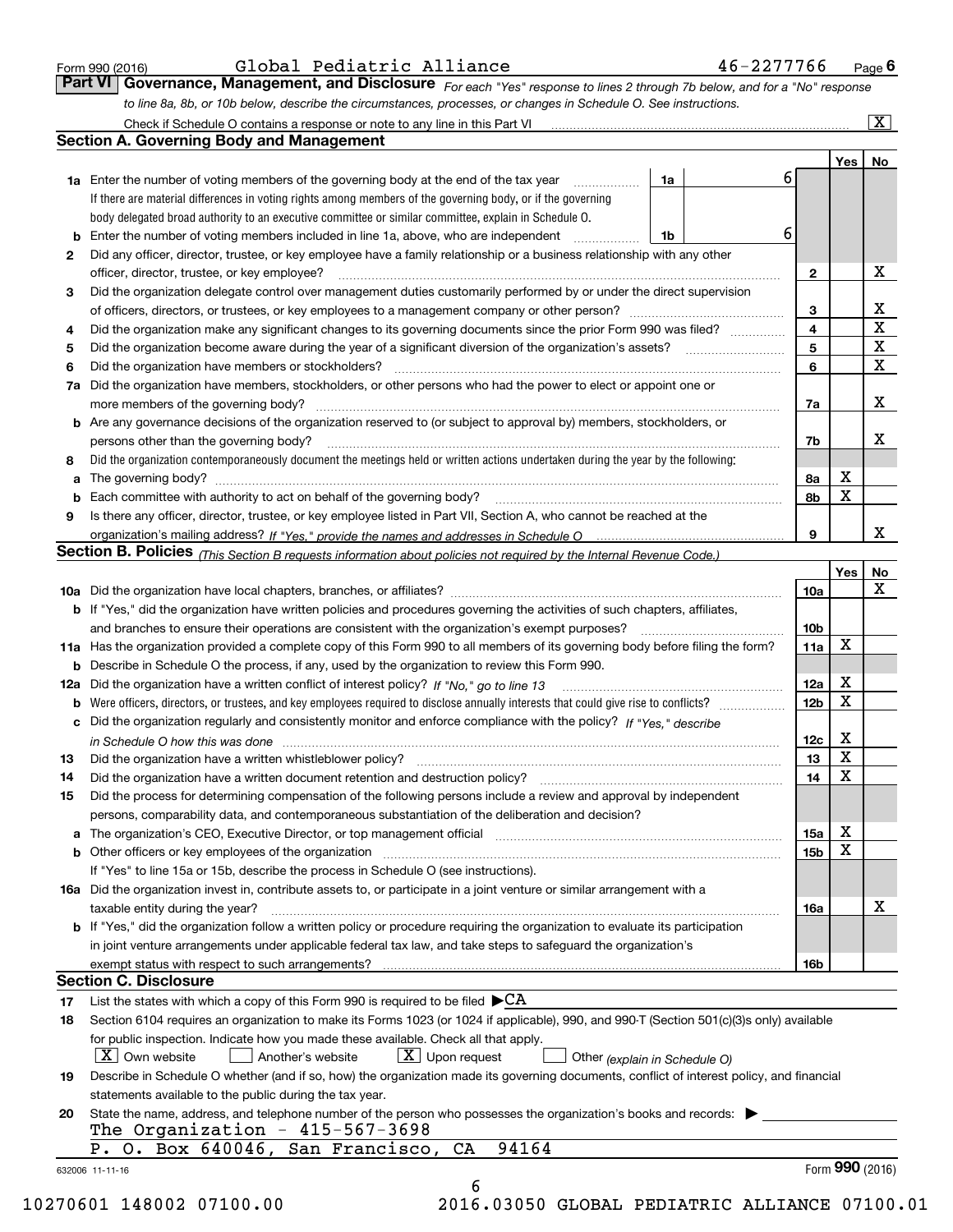$\mathcal{L}^{\text{max}}$ 

## **7Part VII Compensation of Officers, Directors, Trustees, Key Employees, Highest Compensated Employees, and Independent Contractors**

Check if Schedule O contains a response or note to any line in this Part VII

**Section A. Officers, Directors, Trustees, Key Employees, and Highest Compensated Employees**

**1a**  Complete this table for all persons required to be listed. Report compensation for the calendar year ending with or within the organization's tax year.

**•** List all of the organization's current officers, directors, trustees (whether individuals or organizations), regardless of amount of compensation. Enter -0- in columns  $(D)$ ,  $(E)$ , and  $(F)$  if no compensation was paid.

● List all of the organization's **current** key employees, if any. See instructions for definition of "key employee."

**•** List the organization's five current highest compensated employees (other than an officer, director, trustee, or key employee) who received reportable compensation (Box 5 of Form W-2 and/or Box 7 of Form 1099-MISC) of more than \$100,000 from the organization and any related organizations.

 $\bullet$  List all of the organization's **former** officers, key employees, and highest compensated employees who received more than \$100,000 of reportable compensation from the organization and any related organizations.

**•** List all of the organization's former directors or trustees that received, in the capacity as a former director or trustee of the organization, more than \$10,000 of reportable compensation from the organization and any related organizations.

List persons in the following order: individual trustees or directors; institutional trustees; officers; key employees; highest compensated employees; and former such persons.

Check this box if neither the organization nor any related organization compensated any current officer, director, or trustee.  $\mathcal{L}^{\text{max}}$ 

| (A)                                  | (B)<br>(C)<br>Position                                               |                                | (D)                   | (E)     |              |                                                                                                 |        |                                                |                                                  |                                                                          |
|--------------------------------------|----------------------------------------------------------------------|--------------------------------|-----------------------|---------|--------------|-------------------------------------------------------------------------------------------------|--------|------------------------------------------------|--------------------------------------------------|--------------------------------------------------------------------------|
| Name and Title                       | Average<br>hours per<br>week                                         |                                |                       |         |              | (do not check more than one<br>box, unless person is both an<br>officer and a director/trustee) |        | Reportable<br>compensation                     | Reportable<br>compensation                       | Estimated<br>amount of<br>other                                          |
|                                      | (list any<br>hours for<br>related<br>organizations<br>below<br>line) | Individual trustee or director | Institutional trustee | Officer | Key employee | Highest compensated<br>  employee                                                               | Former | from<br>the<br>organization<br>(W-2/1099-MISC) | from related<br>organizations<br>(W-2/1099-MISC) | compensation<br>from the<br>organization<br>and related<br>organizations |
| (1) Kate Kentfield-Kessner, RN, NNP  | 3.00                                                                 |                                |                       |         |              |                                                                                                 |        |                                                |                                                  |                                                                          |
| Board Chair                          |                                                                      | $\mathbf x$                    |                       | X       |              |                                                                                                 |        | 0.                                             | 0.                                               | $\mathbf 0$ .                                                            |
| (2) Teresa Ramirez-Montagut, MD, PhD | 4.00                                                                 |                                |                       |         |              |                                                                                                 |        |                                                |                                                  |                                                                          |
| Board Secretary                      |                                                                      | $\mathbf X$                    |                       | X       |              |                                                                                                 |        | 0.                                             | 0.                                               | $\mathbf 0$ .                                                            |
| (3) Scott Cohen, MD, DTM             | 3.00                                                                 |                                |                       |         |              |                                                                                                 |        |                                                |                                                  |                                                                          |
| Board Treasurer                      |                                                                      | $\mathbf x$                    |                       | X       |              |                                                                                                 |        | 0.                                             | 0.                                               | $\mathbf 0$ .                                                            |
| (4) Stephen Kahn, MD                 | 3.00                                                                 |                                |                       |         |              |                                                                                                 |        |                                                |                                                  |                                                                          |
| Director                             |                                                                      | $\mathbf X$                    |                       |         |              |                                                                                                 |        | 0.                                             | 0.                                               | $\mathbf 0$ .                                                            |
| (5) Paola Ferrate-Lane, MBA          | 3.00                                                                 |                                |                       |         |              |                                                                                                 |        |                                                |                                                  |                                                                          |
| Director<br>(6) Stacey Ramirez       |                                                                      | $\mathbf x$                    |                       |         |              |                                                                                                 |        | 0.                                             | 0.                                               | $\mathbf 0$ .                                                            |
| Executive Director                   | 30.00                                                                |                                |                       | X       |              |                                                                                                 |        | 0.                                             | 59,328.                                          | $\mathbf 0$ .                                                            |
|                                      |                                                                      |                                |                       |         |              |                                                                                                 |        |                                                |                                                  |                                                                          |
|                                      |                                                                      |                                |                       |         |              |                                                                                                 |        |                                                |                                                  |                                                                          |
|                                      |                                                                      |                                |                       |         |              |                                                                                                 |        |                                                |                                                  |                                                                          |
|                                      |                                                                      |                                |                       |         |              |                                                                                                 |        |                                                |                                                  |                                                                          |
|                                      |                                                                      |                                |                       |         |              |                                                                                                 |        |                                                |                                                  |                                                                          |
|                                      |                                                                      |                                |                       |         |              |                                                                                                 |        |                                                |                                                  |                                                                          |
|                                      |                                                                      |                                |                       |         |              |                                                                                                 |        |                                                |                                                  |                                                                          |
|                                      |                                                                      |                                |                       |         |              |                                                                                                 |        |                                                |                                                  |                                                                          |
|                                      |                                                                      |                                |                       |         |              |                                                                                                 |        |                                                |                                                  |                                                                          |
|                                      |                                                                      |                                |                       |         |              |                                                                                                 |        |                                                |                                                  |                                                                          |
|                                      |                                                                      |                                |                       |         |              |                                                                                                 |        |                                                |                                                  |                                                                          |
|                                      |                                                                      |                                |                       |         |              |                                                                                                 |        |                                                |                                                  |                                                                          |
|                                      |                                                                      |                                |                       |         |              |                                                                                                 |        |                                                |                                                  |                                                                          |
|                                      |                                                                      |                                |                       |         |              |                                                                                                 |        |                                                |                                                  |                                                                          |
|                                      |                                                                      |                                |                       |         |              |                                                                                                 |        |                                                |                                                  |                                                                          |
|                                      |                                                                      |                                |                       |         |              |                                                                                                 |        |                                                |                                                  |                                                                          |
|                                      |                                                                      |                                |                       |         |              |                                                                                                 |        |                                                |                                                  |                                                                          |
|                                      |                                                                      |                                |                       |         |              |                                                                                                 |        |                                                |                                                  |                                                                          |
|                                      |                                                                      |                                |                       |         |              |                                                                                                 |        |                                                |                                                  |                                                                          |
|                                      |                                                                      |                                |                       |         |              |                                                                                                 |        |                                                |                                                  |                                                                          |
|                                      |                                                                      |                                |                       |         |              |                                                                                                 |        |                                                |                                                  |                                                                          |
|                                      |                                                                      |                                |                       |         |              |                                                                                                 |        |                                                |                                                  |                                                                          |

632007 11-11-16

Form (2016) **990**

7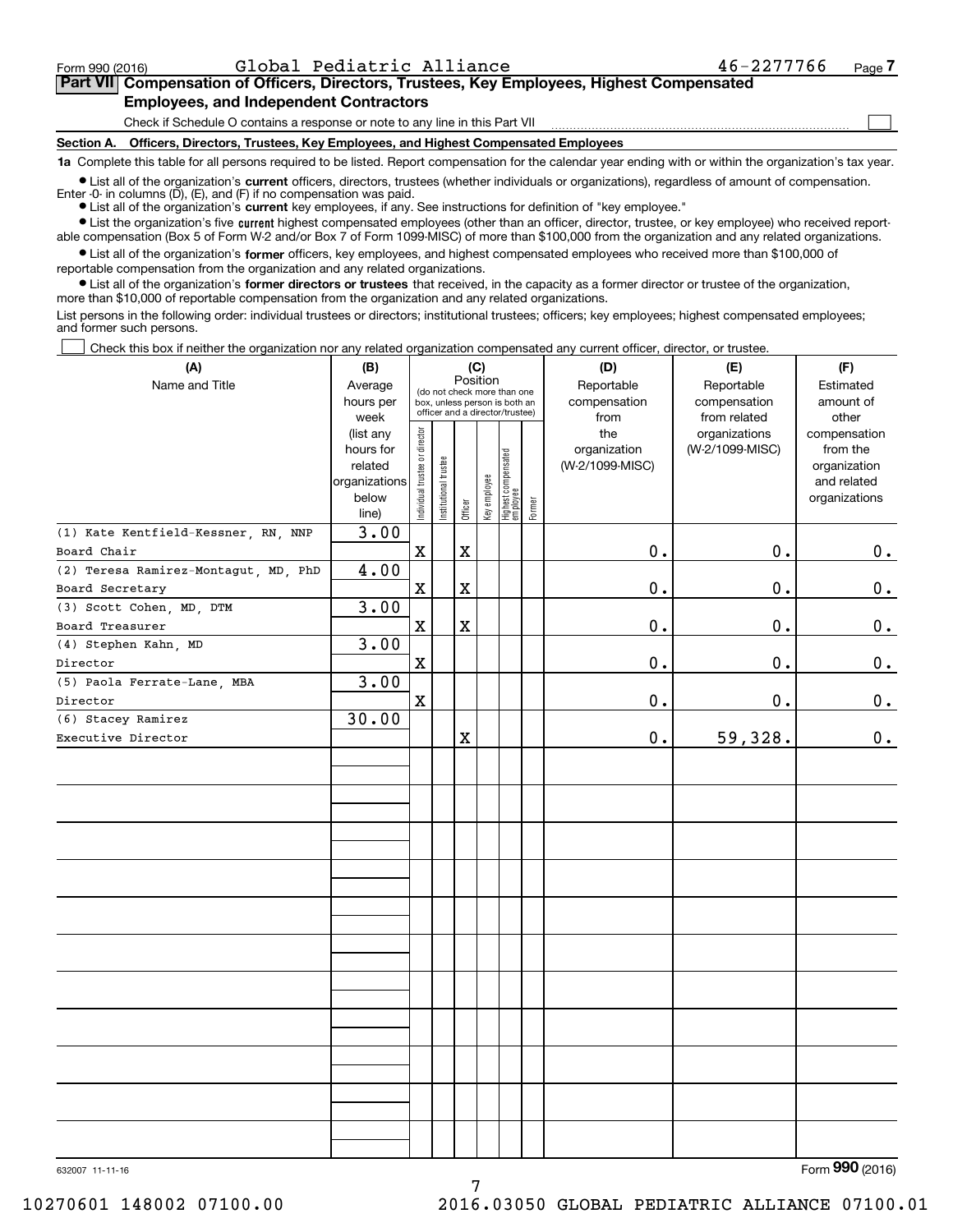|                 | Global Pediatric Alliance<br>Form 990 (2016)                                                                                                                                                                                                                                                        |                                                                              |                                                                                 |                       |         |              |                                                                        |                                   |                                                | 46-2277766                                       |    |                               |                                                                                   | Page 8                 |
|-----------------|-----------------------------------------------------------------------------------------------------------------------------------------------------------------------------------------------------------------------------------------------------------------------------------------------------|------------------------------------------------------------------------------|---------------------------------------------------------------------------------|-----------------------|---------|--------------|------------------------------------------------------------------------|-----------------------------------|------------------------------------------------|--------------------------------------------------|----|-------------------------------|-----------------------------------------------------------------------------------|------------------------|
| <b>Part VII</b> | Section A. Officers, Directors, Trustees, Key Employees, and Highest Compensated Employees (continued)                                                                                                                                                                                              |                                                                              |                                                                                 |                       |         |              |                                                                        |                                   |                                                |                                                  |    |                               |                                                                                   |                        |
|                 | (A)<br>Name and title                                                                                                                                                                                                                                                                               | (B)<br>Average<br>hours per                                                  | (C)<br>Position<br>(do not check more than one<br>box, unless person is both an |                       |         |              |                                                                        | (D)<br>Reportable<br>compensation | (E)<br>Reportable<br>compensation              |                                                  |    | (F)<br>Estimated<br>amount of |                                                                                   |                        |
|                 |                                                                                                                                                                                                                                                                                                     | week<br>(list any<br>hours for<br>related<br>organizations<br>below<br>line) | Individual trustee or director                                                  | Institutional trustee | Officer | Key employee | officer and a director/trustee)<br>  Highest compensated<br>  employee | Former                            | from<br>the<br>organization<br>(W-2/1099-MISC) | from related<br>organizations<br>(W-2/1099-MISC) |    |                               | other<br>compensation<br>from the<br>organization<br>and related<br>organizations |                        |
|                 |                                                                                                                                                                                                                                                                                                     |                                                                              |                                                                                 |                       |         |              |                                                                        |                                   |                                                |                                                  |    |                               |                                                                                   |                        |
|                 |                                                                                                                                                                                                                                                                                                     |                                                                              |                                                                                 |                       |         |              |                                                                        |                                   |                                                |                                                  |    |                               |                                                                                   |                        |
|                 |                                                                                                                                                                                                                                                                                                     |                                                                              |                                                                                 |                       |         |              |                                                                        |                                   |                                                |                                                  |    |                               |                                                                                   |                        |
|                 |                                                                                                                                                                                                                                                                                                     |                                                                              |                                                                                 |                       |         |              |                                                                        |                                   |                                                |                                                  |    |                               |                                                                                   |                        |
|                 |                                                                                                                                                                                                                                                                                                     |                                                                              |                                                                                 |                       |         |              |                                                                        |                                   |                                                |                                                  |    |                               |                                                                                   |                        |
|                 |                                                                                                                                                                                                                                                                                                     |                                                                              |                                                                                 |                       |         |              |                                                                        |                                   |                                                |                                                  |    |                               |                                                                                   |                        |
|                 |                                                                                                                                                                                                                                                                                                     |                                                                              |                                                                                 |                       |         |              |                                                                        |                                   |                                                |                                                  |    |                               |                                                                                   |                        |
|                 | c Total from continuation sheets to Part VII, Section A manufactor continuum                                                                                                                                                                                                                        |                                                                              |                                                                                 |                       |         |              |                                                                        |                                   | $0$ .<br>$\overline{0}$ .                      | 59,328.                                          | 0. |                               |                                                                                   | 0.<br>$\overline{0}$ . |
| $\mathbf{2}$    | d Total (add lines 1b and 1c).<br>Total number of individuals (including but not limited to those listed above) who received more than \$100,000 of reportable                                                                                                                                      |                                                                              |                                                                                 |                       |         |              |                                                                        |                                   | $\overline{0}$ .                               | 59,328.                                          |    |                               |                                                                                   | $\overline{0}$ .       |
|                 | compensation from the organization $\blacktriangleright$                                                                                                                                                                                                                                            |                                                                              |                                                                                 |                       |         |              |                                                                        |                                   |                                                |                                                  |    |                               | Yes                                                                               | 0<br>No                |
| з               | Did the organization list any former officer, director, or trustee, key employee, or highest compensated employee on                                                                                                                                                                                |                                                                              |                                                                                 |                       |         |              |                                                                        |                                   |                                                |                                                  |    | 3                             |                                                                                   | х                      |
| 4               | For any individual listed on line 1a, is the sum of reportable compensation and other compensation from the organization                                                                                                                                                                            |                                                                              |                                                                                 |                       |         |              |                                                                        |                                   |                                                |                                                  |    | 4                             |                                                                                   | х                      |
| 5               | Did any person listed on line 1a receive or accrue compensation from any unrelated organization or individual for services                                                                                                                                                                          |                                                                              |                                                                                 |                       |         |              |                                                                        |                                   |                                                |                                                  |    | 5                             |                                                                                   | X                      |
| 1               | <b>Section B. Independent Contractors</b><br>Complete this table for your five highest compensated independent contractors that received more than \$100,000 of compensation from<br>the organization. Report compensation for the calendar year ending with or within the organization's tax year. |                                                                              |                                                                                 |                       |         |              |                                                                        |                                   |                                                |                                                  |    |                               |                                                                                   |                        |
|                 | (A)<br>Name and business address                                                                                                                                                                                                                                                                    |                                                                              |                                                                                 | <b>NONE</b>           |         |              |                                                                        |                                   | (B)<br>Description of services                 |                                                  |    | (C)                           | Compensation                                                                      |                        |
|                 |                                                                                                                                                                                                                                                                                                     |                                                                              |                                                                                 |                       |         |              |                                                                        |                                   |                                                |                                                  |    |                               |                                                                                   |                        |
|                 |                                                                                                                                                                                                                                                                                                     |                                                                              |                                                                                 |                       |         |              |                                                                        |                                   |                                                |                                                  |    |                               |                                                                                   |                        |
|                 |                                                                                                                                                                                                                                                                                                     |                                                                              |                                                                                 |                       |         |              |                                                                        |                                   |                                                |                                                  |    |                               |                                                                                   |                        |
|                 |                                                                                                                                                                                                                                                                                                     |                                                                              |                                                                                 |                       |         |              |                                                                        |                                   |                                                |                                                  |    |                               |                                                                                   |                        |
| 2               | Total number of independent contractors (including but not limited to those listed above) who received more than<br>\$100,000 of compensation from the organization                                                                                                                                 |                                                                              |                                                                                 |                       |         | 0            |                                                                        |                                   |                                                |                                                  |    |                               | Form 990 (2016)                                                                   |                        |
|                 |                                                                                                                                                                                                                                                                                                     |                                                                              |                                                                                 |                       |         |              |                                                                        |                                   |                                                |                                                  |    |                               |                                                                                   |                        |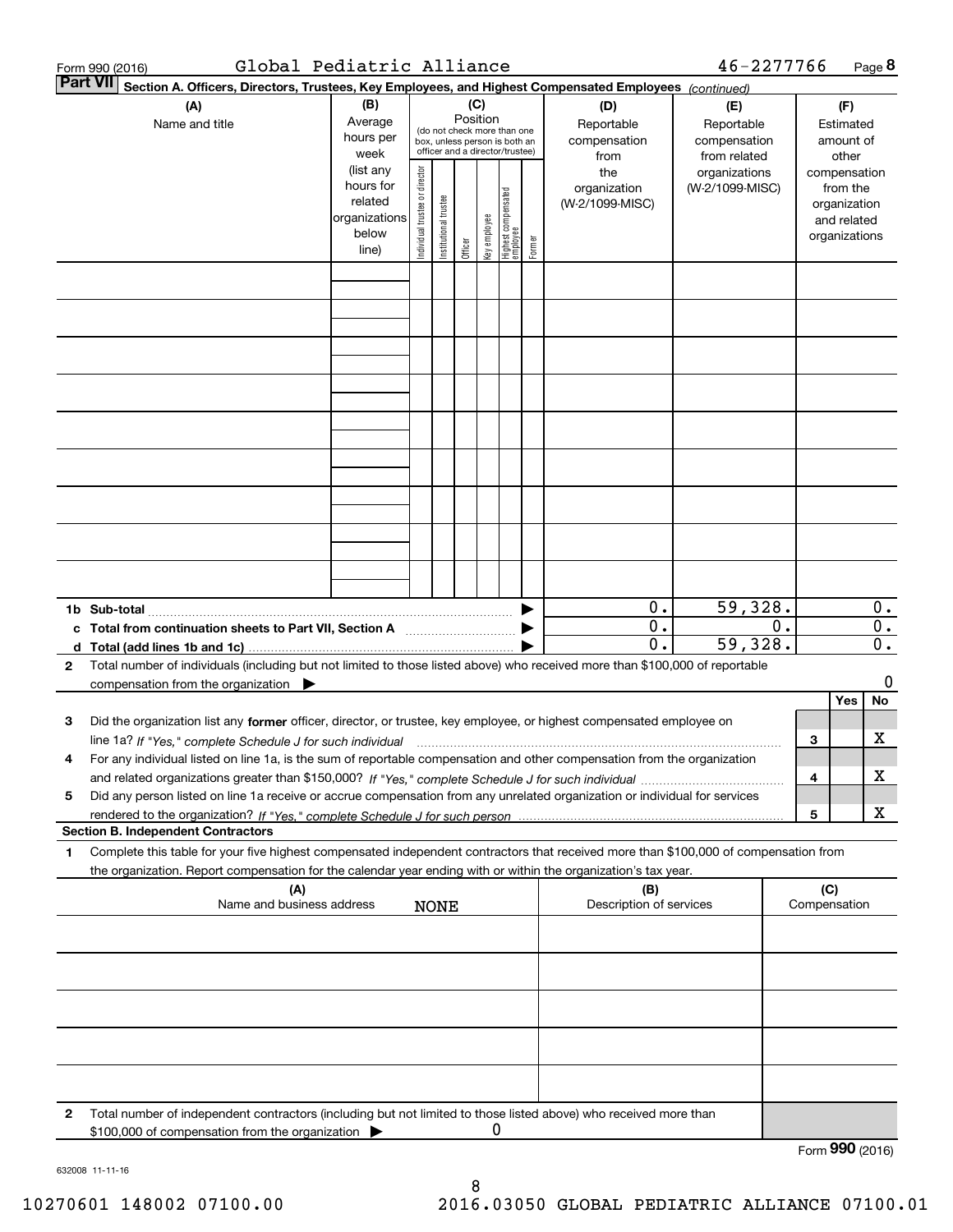| Form 990 (2016)                                           |     |                                                                                                                                                                                                                                      |                                             | Global Pediatric Alliance |                      |                                                                                      | 46-2277766            | Page 9                                    |
|-----------------------------------------------------------|-----|--------------------------------------------------------------------------------------------------------------------------------------------------------------------------------------------------------------------------------------|---------------------------------------------|---------------------------|----------------------|--------------------------------------------------------------------------------------|-----------------------|-------------------------------------------|
| <b>Part VIII</b>                                          |     | <b>Statement of Revenue</b>                                                                                                                                                                                                          |                                             |                           |                      |                                                                                      |                       |                                           |
|                                                           |     | Check if Schedule O contains a response or note to any line in this Part VIII                                                                                                                                                        |                                             |                           | (A)<br>Total revenue | $\overline{(\mathsf{B})}$ $\overline{(\mathsf{C})}$<br>Related or<br>exempt function | Unrelated<br>business | (D)<br>Revenue excluded<br>from tax under |
|                                                           |     |                                                                                                                                                                                                                                      |                                             |                           |                      | revenue                                                                              | revenue               | sections<br>512 - 514                     |
| Contributions, Gifts, Grants<br>and Other Similar Amounts |     | 1 a Federated campaigns                                                                                                                                                                                                              | 1a                                          |                           |                      |                                                                                      |                       |                                           |
|                                                           |     | <b>b</b> Membership dues                                                                                                                                                                                                             | 1 <sub>b</sub>                              |                           |                      |                                                                                      |                       |                                           |
|                                                           |     | c Fundraising events                                                                                                                                                                                                                 | 1c<br>1d                                    |                           |                      |                                                                                      |                       |                                           |
|                                                           |     | d Related organizations                                                                                                                                                                                                              |                                             |                           |                      |                                                                                      |                       |                                           |
|                                                           |     | e Government grants (contributions)                                                                                                                                                                                                  | 1e                                          |                           |                      |                                                                                      |                       |                                           |
|                                                           |     | f All other contributions, gifts, grants, and<br>similar amounts not included above                                                                                                                                                  | 1f                                          | 209,665.                  |                      |                                                                                      |                       |                                           |
|                                                           |     | Noncash contributions included in lines 1a-1f: \$                                                                                                                                                                                    |                                             |                           |                      |                                                                                      |                       |                                           |
|                                                           | g   |                                                                                                                                                                                                                                      |                                             |                           | 209,665.             |                                                                                      |                       |                                           |
|                                                           |     |                                                                                                                                                                                                                                      |                                             | <b>Business Code</b>      |                      |                                                                                      |                       |                                           |
|                                                           | 2 a | <u> 1989 - Johann Harry Harry Harry Harry Harry Harry Harry Harry Harry Harry Harry Harry Harry Harry Harry Harry</u>                                                                                                                |                                             |                           |                      |                                                                                      |                       |                                           |
|                                                           | b   | <u> 1989 - Johann John Stone, meil in der Stone in der Stone in der Stone in der Stone in der Stone in der Stone i</u>                                                                                                               |                                             |                           |                      |                                                                                      |                       |                                           |
|                                                           | c   | <u> Alexander and Alexander and Alexander and Alexander and Alexander and Alexander and Alexander and Alexander and Alexander and Alexander and Alexander and Alexander and Alexander and Alexander and Alexander and Alexander </u> |                                             |                           |                      |                                                                                      |                       |                                           |
|                                                           | d   | <u> 1989 - Johann John Stein, mars an de Frans and de Frans and de Frans and de Frans and de Frans and de Frans</u>                                                                                                                  |                                             |                           |                      |                                                                                      |                       |                                           |
| Program Service<br>Revenue                                | е   |                                                                                                                                                                                                                                      | <u> 1980 - Andrea Andrew Maria III, pre</u> |                           |                      |                                                                                      |                       |                                           |
|                                                           |     | f All other program service revenue                                                                                                                                                                                                  |                                             |                           |                      |                                                                                      |                       |                                           |
|                                                           | a   |                                                                                                                                                                                                                                      |                                             |                           |                      |                                                                                      |                       |                                           |
| З                                                         |     | Investment income (including dividends, interest, and                                                                                                                                                                                |                                             |                           |                      |                                                                                      |                       |                                           |
|                                                           |     |                                                                                                                                                                                                                                      |                                             |                           | 16.                  |                                                                                      |                       | 16.                                       |
| 4                                                         |     | Income from investment of tax-exempt bond proceeds                                                                                                                                                                                   |                                             |                           |                      |                                                                                      |                       |                                           |
| 5                                                         |     |                                                                                                                                                                                                                                      |                                             |                           |                      |                                                                                      |                       |                                           |
|                                                           |     |                                                                                                                                                                                                                                      | (i) Real                                    | (ii) Personal             |                      |                                                                                      |                       |                                           |
|                                                           |     | 6 a Gross rents                                                                                                                                                                                                                      | the control of the control of               |                           |                      |                                                                                      |                       |                                           |
|                                                           |     | <b>b</b> Less: rental expenses                                                                                                                                                                                                       |                                             |                           |                      |                                                                                      |                       |                                           |
|                                                           |     | c Rental income or (loss)                                                                                                                                                                                                            | and the control of the control of           |                           |                      |                                                                                      |                       |                                           |
|                                                           |     |                                                                                                                                                                                                                                      |                                             |                           |                      |                                                                                      |                       |                                           |
|                                                           |     | 7 a Gross amount from sales of                                                                                                                                                                                                       | (i) Securities                              | (ii) Other                |                      |                                                                                      |                       |                                           |
|                                                           |     | assets other than inventory                                                                                                                                                                                                          |                                             |                           |                      |                                                                                      |                       |                                           |
|                                                           |     | <b>b</b> Less: cost or other basis                                                                                                                                                                                                   |                                             |                           |                      |                                                                                      |                       |                                           |
|                                                           |     | and sales expenses    <b>Conserverse Serverse Serverse Serverse Serverse Serverse Serverse Serverse Serverse</b>                                                                                                                     |                                             |                           |                      |                                                                                      |                       |                                           |
|                                                           |     |                                                                                                                                                                                                                                      |                                             |                           |                      |                                                                                      |                       |                                           |
|                                                           |     |                                                                                                                                                                                                                                      |                                             |                           |                      |                                                                                      |                       |                                           |
|                                                           |     | 8 a Gross income from fundraising events (not                                                                                                                                                                                        |                                             |                           |                      |                                                                                      |                       |                                           |
|                                                           |     |                                                                                                                                                                                                                                      |                                             |                           |                      |                                                                                      |                       |                                           |
|                                                           |     | contributions reported on line 1c). See                                                                                                                                                                                              |                                             |                           |                      |                                                                                      |                       |                                           |
| <b>Other Revenue</b>                                      |     |                                                                                                                                                                                                                                      |                                             |                           |                      |                                                                                      |                       |                                           |
|                                                           |     | c Net income or (loss) from fundraising events                                                                                                                                                                                       |                                             | .                         |                      |                                                                                      |                       |                                           |
|                                                           |     | 9 a Gross income from gaming activities. See                                                                                                                                                                                         |                                             |                           |                      |                                                                                      |                       |                                           |
|                                                           |     |                                                                                                                                                                                                                                      |                                             |                           |                      |                                                                                      |                       |                                           |
|                                                           |     | <b>b</b> Less: direct expenses <b>contained b</b>                                                                                                                                                                                    |                                             |                           |                      |                                                                                      |                       |                                           |
|                                                           |     |                                                                                                                                                                                                                                      |                                             |                           |                      |                                                                                      |                       |                                           |
|                                                           |     | 10 a Gross sales of inventory, less returns                                                                                                                                                                                          |                                             |                           |                      |                                                                                      |                       |                                           |
|                                                           |     |                                                                                                                                                                                                                                      |                                             |                           |                      |                                                                                      |                       |                                           |
|                                                           |     | <b>b</b> Less: cost of goods sold $\ldots$ <b>b</b>                                                                                                                                                                                  |                                             |                           |                      |                                                                                      |                       |                                           |
|                                                           |     | <b>c</b> Net income or (loss) from sales of inventory                                                                                                                                                                                |                                             |                           |                      |                                                                                      |                       |                                           |
|                                                           |     | Miscellaneous Revenue                                                                                                                                                                                                                |                                             | <b>Business Code</b>      |                      |                                                                                      |                       |                                           |
| 11 a                                                      |     | <u> 1989 - Johann Barn, fransk politik (d. 1989)</u>                                                                                                                                                                                 |                                             |                           |                      |                                                                                      |                       |                                           |
|                                                           | b   | <u> 1989 - Johann Stein, fransk politik (d. 1989)</u>                                                                                                                                                                                |                                             |                           |                      |                                                                                      |                       |                                           |
|                                                           | c   | <u> 1989 - Johann Stein, mars et al. (b. 1989)</u>                                                                                                                                                                                   |                                             |                           |                      |                                                                                      |                       |                                           |
|                                                           |     |                                                                                                                                                                                                                                      |                                             |                           |                      |                                                                                      |                       |                                           |
|                                                           |     |                                                                                                                                                                                                                                      |                                             |                           |                      |                                                                                      |                       |                                           |
|                                                           | 12  |                                                                                                                                                                                                                                      |                                             |                           | 209,681.             | $0$ .                                                                                | 0.                    | $\overline{16}$ .                         |

9

632009 11-11-16

10270601 148002 07100.00 2016.03050 GLOBAL PEDIATRIC ALLIANCE 07100.01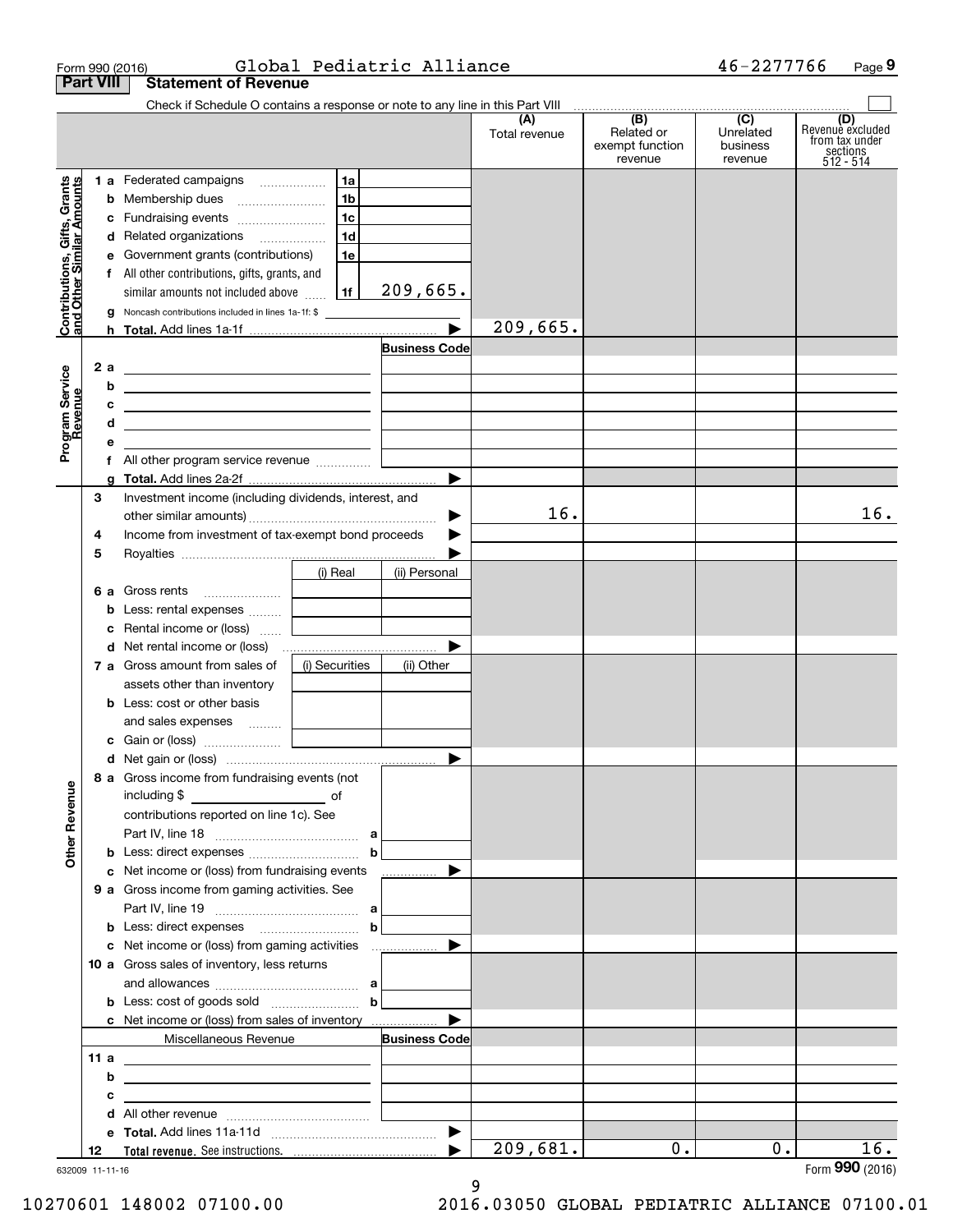Form 990 (2016) Global Pediatric Alliance 46-2277766 <sub>Page</sub> **Part IX Statement of Functional Expenses**

|              | Section 501(c)(3) and 501(c)(4) organizations must complete all columns. All other organizations must complete column (A).<br>Check if Schedule O contains a response or note to any line in this Part IX |                         |                             |                                    | $\overline{\mathbf{X}}$  |
|--------------|-----------------------------------------------------------------------------------------------------------------------------------------------------------------------------------------------------------|-------------------------|-----------------------------|------------------------------------|--------------------------|
|              | Do not include amounts reported on lines 6b,                                                                                                                                                              | (A)                     | (B)                         | $\overline{C}$                     | (D)                      |
|              | 7b, 8b, 9b, and 10b of Part VIII.                                                                                                                                                                         | Total expenses          | Program service<br>expenses | Management and<br>general expenses | Fundraising<br>expenses  |
| 1.           | Grants and other assistance to domestic organizations                                                                                                                                                     |                         |                             |                                    |                          |
|              | and domestic governments. See Part IV, line 21                                                                                                                                                            |                         |                             |                                    |                          |
| $\mathbf{2}$ | Grants and other assistance to domestic                                                                                                                                                                   |                         |                             |                                    |                          |
|              | individuals. See Part IV, line 22                                                                                                                                                                         |                         |                             |                                    |                          |
| 3            | Grants and other assistance to foreign                                                                                                                                                                    |                         |                             |                                    |                          |
|              | organizations, foreign governments, and foreign                                                                                                                                                           |                         |                             |                                    |                          |
|              | individuals. See Part IV, lines 15 and 16                                                                                                                                                                 | 8,807.                  | 8,807.                      |                                    |                          |
| 4            | Benefits paid to or for members                                                                                                                                                                           |                         |                             |                                    |                          |
| 5            | Compensation of current officers, directors,                                                                                                                                                              |                         |                             |                                    |                          |
|              | trustees, and key employees                                                                                                                                                                               | 59, 328.                | 42,478.                     | 13,480.                            | 3,370.                   |
| 6            | Compensation not included above, to disqualified                                                                                                                                                          |                         |                             |                                    |                          |
|              | persons (as defined under section 4958(f)(1)) and                                                                                                                                                         |                         |                             |                                    |                          |
|              | persons described in section 4958(c)(3)(B)<br>.                                                                                                                                                           |                         |                             |                                    |                          |
| 7            |                                                                                                                                                                                                           | 20,520.                 | 20,520.                     |                                    |                          |
| 8            | Pension plan accruals and contributions (include                                                                                                                                                          |                         |                             |                                    |                          |
|              | section 401(k) and 403(b) employer contributions)                                                                                                                                                         |                         |                             |                                    |                          |
| 9            |                                                                                                                                                                                                           | 11,915.                 | 9,914.                      | 1,601.                             | 400.                     |
| 10           |                                                                                                                                                                                                           | 6,833.                  | $\overline{5,544}$ .        | 1,031.                             | 258.                     |
| 11           | Fees for services (non-employees):                                                                                                                                                                        |                         |                             |                                    |                          |
| a            |                                                                                                                                                                                                           |                         |                             |                                    |                          |
| b            |                                                                                                                                                                                                           | 780.                    | 281.                        | 499.                               |                          |
| c            |                                                                                                                                                                                                           | 6,577.                  | 1,895.                      | 4,682.                             |                          |
| d            |                                                                                                                                                                                                           |                         |                             |                                    |                          |
| е            | Professional fundraising services. See Part IV, line 17                                                                                                                                                   |                         |                             |                                    |                          |
| f            | Investment management fees                                                                                                                                                                                |                         |                             |                                    |                          |
| $\mathbf{q}$ | Other. (If line 11g amount exceeds 10% of line 25,                                                                                                                                                        |                         |                             | 248.                               |                          |
|              | column (A) amount, list line 11g expenses on Sch O.)                                                                                                                                                      | 53, 143.<br>89.         | 52,820.                     |                                    | 75.<br>$\overline{89}$ . |
| 12           |                                                                                                                                                                                                           | 440.                    | 194.                        | 123.                               | 123.                     |
| 13           |                                                                                                                                                                                                           | 593.                    | 213.                        | 190.                               | 190.                     |
| 14           |                                                                                                                                                                                                           |                         |                             |                                    |                          |
| 15           |                                                                                                                                                                                                           | 1,383.                  | 1,277.                      | 106.                               |                          |
| 16           |                                                                                                                                                                                                           | 16,868.                 | 16,868.                     |                                    |                          |
| 17           | Payments of travel or entertainment expenses                                                                                                                                                              |                         |                             |                                    |                          |
| 18           | for any federal, state, or local public officials                                                                                                                                                         |                         |                             |                                    |                          |
| 19           | Conferences, conventions, and meetings                                                                                                                                                                    |                         |                             |                                    |                          |
| 20           | Interest                                                                                                                                                                                                  |                         |                             |                                    |                          |
| 21           |                                                                                                                                                                                                           |                         |                             |                                    |                          |
| 22           | Depreciation, depletion, and amortization                                                                                                                                                                 |                         |                             |                                    |                          |
| 23           | Insurance                                                                                                                                                                                                 | $\overline{5,187}$ .    | 3,290.                      | 1,897.                             |                          |
| 24           | Other expenses. Itemize expenses not covered                                                                                                                                                              |                         |                             |                                    |                          |
|              | above. (List miscellaneous expenses in line 24e. If line<br>24e amount exceeds 10% of line 25, column (A)<br>amount, list line 24e expenses on Schedule O.)                                               |                         |                             |                                    |                          |
|              | a Program training                                                                                                                                                                                        | 24, 240.                | 24,240.                     |                                    |                          |
| b            | Project supplies                                                                                                                                                                                          | 6,573.                  | 6,573.                      |                                    |                          |
| C.           | Bank & credit card fees                                                                                                                                                                                   | 1,979.                  | 1,261.                      | 718.                               |                          |
| d            | Telephone & communicati                                                                                                                                                                                   | 905.                    | 818.                        | 57.                                | 30.                      |
|              | e All other expenses                                                                                                                                                                                      | 1,028.                  | 307.                        | 547.                               | 174.                     |
| 25           | Total functional expenses. Add lines 1 through 24e                                                                                                                                                        | $\overline{227}$ , 188. | 197,300.                    | 25,179.                            | 4,709.                   |
| 26           | Joint costs. Complete this line only if the organization                                                                                                                                                  |                         |                             |                                    |                          |
|              | reported in column (B) joint costs from a combined                                                                                                                                                        |                         |                             |                                    |                          |
|              | educational campaign and fundraising solicitation.                                                                                                                                                        |                         |                             |                                    |                          |
|              | Check here $\blacktriangleright$<br>if following SOP 98-2 (ASC 958-720)                                                                                                                                   |                         |                             |                                    |                          |
|              | 632010 11-11-16                                                                                                                                                                                           |                         |                             |                                    | Form 990 (2016)          |

10

10270601 148002 07100.00 2016.03050 GLOBAL PEDIATRIC ALLIANCE 07100.01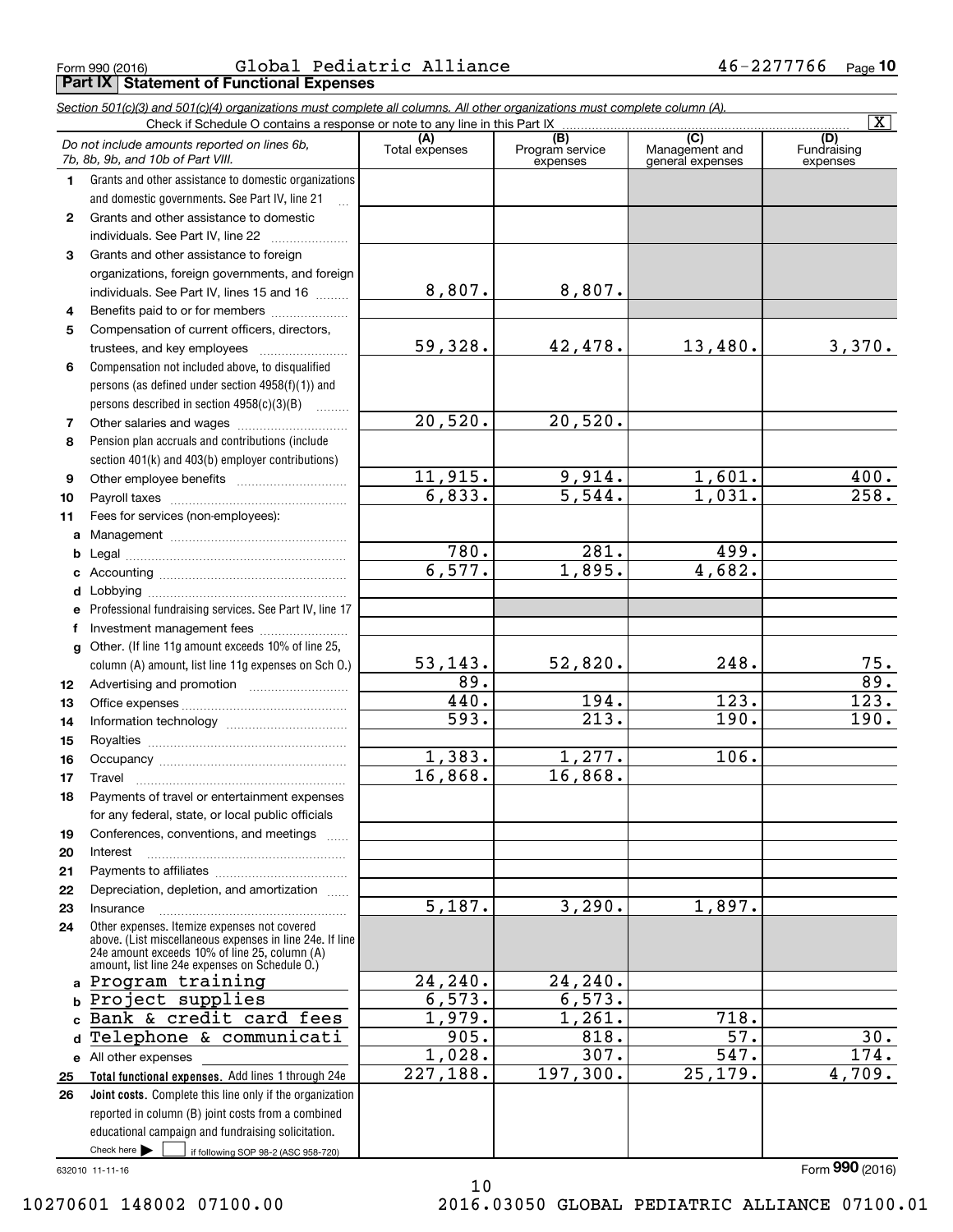**Part X Balance Sheet**

| Form 990 (2016) | Global Pediatric Alliance | 2277766<br>46–<br>Page |
|-----------------|---------------------------|------------------------|
|                 |                           |                        |

|                             |    |                                                                                                                                                                                                                                | (A)<br>Beginning of year |                | (B)<br>End of year |
|-----------------------------|----|--------------------------------------------------------------------------------------------------------------------------------------------------------------------------------------------------------------------------------|--------------------------|----------------|--------------------|
|                             | 1  |                                                                                                                                                                                                                                | 99,679.                  | $\mathbf{1}$   | 86,776.            |
|                             | 2  |                                                                                                                                                                                                                                |                          | $\mathbf{2}$   |                    |
|                             | 3  |                                                                                                                                                                                                                                |                          | 3              |                    |
|                             | 4  |                                                                                                                                                                                                                                |                          | 4              |                    |
|                             | 5  | Loans and other receivables from current and former officers, directors,                                                                                                                                                       |                          |                |                    |
|                             |    | trustees, key employees, and highest compensated employees. Complete                                                                                                                                                           |                          |                |                    |
|                             |    | Part II of Schedule Lawrence Management Contract Management Contract Management Contract Management Contract M                                                                                                                 |                          | 5              |                    |
|                             | 6  | Loans and other receivables from other disqualified persons (as defined under                                                                                                                                                  |                          |                |                    |
|                             |    | section 4958(f)(1)), persons described in section 4958(c)(3)(B), and contributing                                                                                                                                              |                          |                |                    |
|                             |    | employers and sponsoring organizations of section 501(c)(9) voluntary                                                                                                                                                          |                          |                |                    |
|                             |    | employees' beneficiary organizations (see instr). Complete Part II of Sch L                                                                                                                                                    |                          | 6              |                    |
| Assets                      | 7  |                                                                                                                                                                                                                                |                          | $\overline{7}$ |                    |
|                             | 8  |                                                                                                                                                                                                                                |                          | 8              |                    |
|                             | 9  | Prepaid expenses and deferred charges [11] [11] prepaid expenses and deferred charges [11] [11] minimum materials                                                                                                              |                          | 9              |                    |
|                             |    | <b>10a</b> Land, buildings, and equipment: cost or other                                                                                                                                                                       |                          |                |                    |
|                             |    | basis. Complete Part VI of Schedule D  10a                                                                                                                                                                                     |                          |                |                    |
|                             |    |                                                                                                                                                                                                                                |                          | 10c            |                    |
|                             | 11 |                                                                                                                                                                                                                                |                          | 11             |                    |
|                             | 12 |                                                                                                                                                                                                                                |                          | 12             |                    |
|                             | 13 |                                                                                                                                                                                                                                |                          | 13             |                    |
|                             | 14 |                                                                                                                                                                                                                                |                          | 14             |                    |
|                             | 15 |                                                                                                                                                                                                                                |                          | 15             |                    |
|                             | 16 |                                                                                                                                                                                                                                | 99,679.                  | 16             | 86,776.            |
|                             | 17 |                                                                                                                                                                                                                                | 1,561.                   | 17             | 6,165.             |
|                             | 18 |                                                                                                                                                                                                                                |                          | 18             |                    |
|                             | 19 | Deferred revenue manual contracts and contracts are all the contracts and contracts are contracted and contracts are contracted and contract are contracted and contract are contracted and contract are contracted and contra |                          | 19             |                    |
|                             | 20 |                                                                                                                                                                                                                                |                          | 20             |                    |
|                             | 21 | Escrow or custodial account liability. Complete Part IV of Schedule D                                                                                                                                                          |                          | 21             |                    |
|                             | 22 | Loans and other payables to current and former officers, directors, trustees,                                                                                                                                                  |                          |                |                    |
| Liabilities                 |    | key employees, highest compensated employees, and disqualified persons.                                                                                                                                                        |                          |                |                    |
|                             |    |                                                                                                                                                                                                                                |                          | 22             |                    |
|                             | 23 | Secured mortgages and notes payable to unrelated third parties                                                                                                                                                                 |                          | 23             |                    |
|                             | 24 | Unsecured notes and loans payable to unrelated third parties                                                                                                                                                                   |                          | 24             |                    |
|                             | 25 | Other liabilities (including federal income tax, payables to related third                                                                                                                                                     |                          |                |                    |
|                             |    | parties, and other liabilities not included on lines 17-24). Complete Part X of                                                                                                                                                |                          |                |                    |
|                             |    | Schedule D                                                                                                                                                                                                                     |                          | 25             |                    |
|                             | 26 | Total liabilities. Add lines 17 through 25                                                                                                                                                                                     | 1,561.                   | 26             | 6, 165.            |
|                             |    | Organizations that follow SFAS 117 (ASC 958), check here $\blacktriangleright \begin{array}{ c } \hline X & \text{and} \end{array}$                                                                                            |                          |                |                    |
|                             |    | complete lines 27 through 29, and lines 33 and 34.                                                                                                                                                                             |                          |                |                    |
|                             | 27 |                                                                                                                                                                                                                                | 78,118.                  | 27             | 80,611.            |
|                             | 28 |                                                                                                                                                                                                                                | 20,000.                  | 28             | 0.                 |
| Net Assets or Fund Balances | 29 | Permanently restricted net assets                                                                                                                                                                                              |                          | 29             |                    |
|                             |    | Organizations that do not follow SFAS 117 (ASC 958), check here ▶ □                                                                                                                                                            |                          |                |                    |
|                             |    | and complete lines 30 through 34.                                                                                                                                                                                              |                          |                |                    |
|                             | 30 |                                                                                                                                                                                                                                |                          | 30             |                    |
|                             | 31 | Paid-in or capital surplus, or land, building, or equipment fund                                                                                                                                                               |                          | 31             |                    |
|                             | 32 | Retained earnings, endowment, accumulated income, or other funds                                                                                                                                                               |                          | 32             |                    |
|                             | 33 |                                                                                                                                                                                                                                | 98,118.                  | 33             | 80,611.            |
|                             | 34 |                                                                                                                                                                                                                                | 99,679.                  | 34             | 86,776.            |

Form (2016) **990**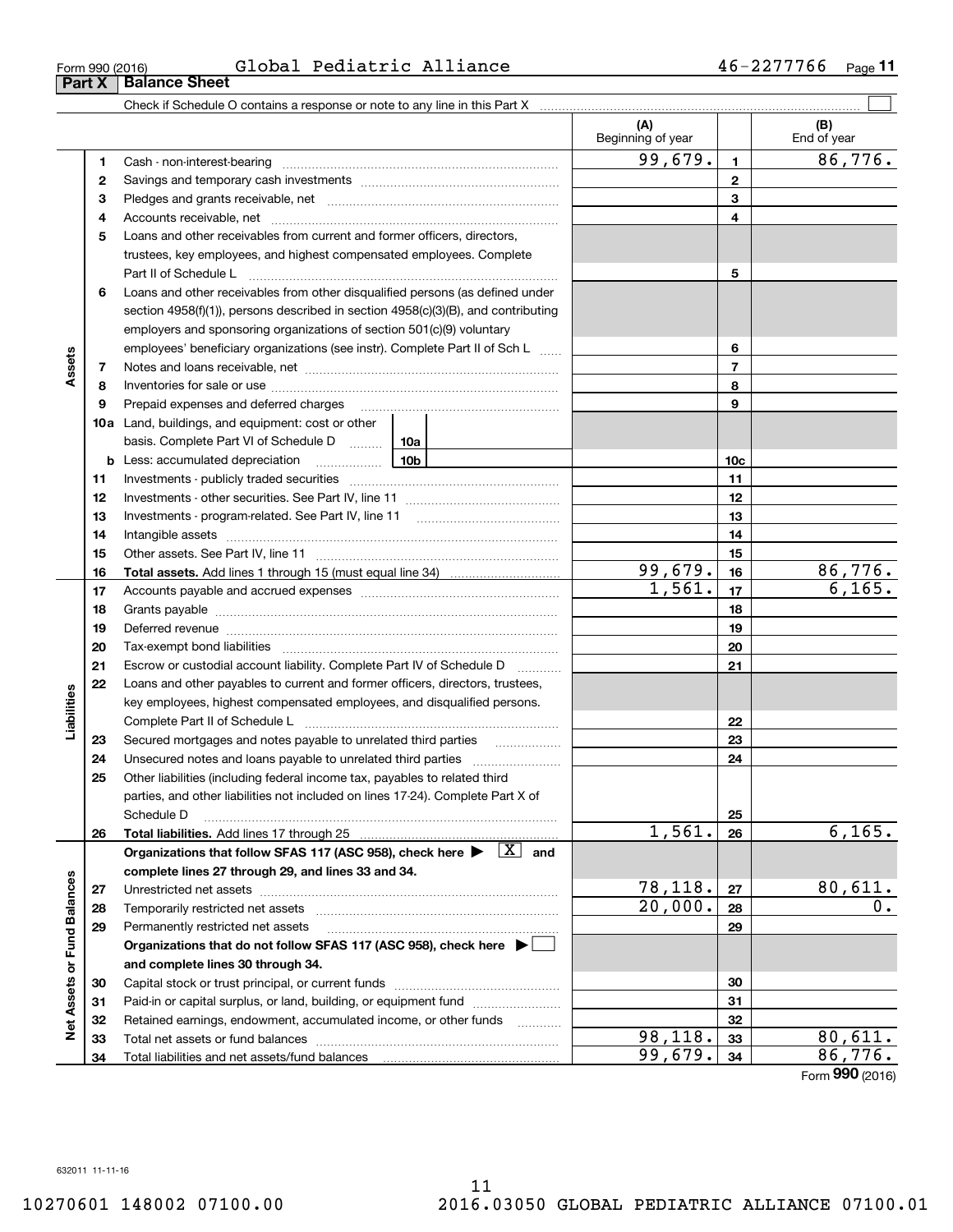|    | Global Pediatric Alliance<br>Form 990 (2016)                                                                                         | 46-2277766     |            |           | Page 12          |  |  |
|----|--------------------------------------------------------------------------------------------------------------------------------------|----------------|------------|-----------|------------------|--|--|
|    | <b>Part XI</b><br><b>Reconciliation of Net Assets</b>                                                                                |                |            |           |                  |  |  |
|    | Check if Schedule O contains a response or note to any line in this Part XI                                                          |                |            |           |                  |  |  |
|    |                                                                                                                                      |                |            |           |                  |  |  |
| 1  | Total revenue (must equal Part VIII, column (A), line 12)                                                                            | $\mathbf{1}$   | 209,681.   |           |                  |  |  |
| 2  | Total expenses (must equal Part IX, column (A), line 25) [11] manufactured expenses (must equal Part IX, column (A), line 25)        | $\mathbf{2}$   | 227,188.   |           |                  |  |  |
| З  | Revenue less expenses. Subtract line 2 from line 1                                                                                   | 3              | $-17,507.$ |           | 98, 118.         |  |  |
| 4  | $\overline{4}$                                                                                                                       |                |            |           |                  |  |  |
| 5  | Net unrealized gains (losses) on investments                                                                                         | 5              |            |           |                  |  |  |
| 6  | Donated services and use of facilities                                                                                               | 6              |            |           |                  |  |  |
| 7  | Investment expenses                                                                                                                  | $\overline{7}$ |            |           |                  |  |  |
| 8  | Prior period adjustments                                                                                                             | 8              |            |           |                  |  |  |
| 9  | Other changes in net assets or fund balances (explain in Schedule O)                                                                 | 9              |            |           | $\overline{0}$ . |  |  |
| 10 | Net assets or fund balances at end of year. Combine lines 3 through 9 (must equal Part X, line 33,                                   |                |            | 80,611.   |                  |  |  |
|    | column (B))<br>10                                                                                                                    |                |            |           |                  |  |  |
|    | Part XII Financial Statements and Reporting                                                                                          |                |            |           |                  |  |  |
|    |                                                                                                                                      |                |            |           |                  |  |  |
|    |                                                                                                                                      |                |            | Yes       | No               |  |  |
| 1  | $\boxed{\mathbf{X}}$ Accrual<br>Accounting method used to prepare the Form 990: <u>[</u> Cash<br>Other                               |                |            |           |                  |  |  |
|    | If the organization changed its method of accounting from a prior year or checked "Other," explain in Schedule O.                    |                |            |           |                  |  |  |
|    | 2a Were the organization's financial statements compiled or reviewed by an independent accountant?                                   |                | 2a         |           | х                |  |  |
|    | If "Yes," check a box below to indicate whether the financial statements for the year were compiled or reviewed on a                 |                |            |           |                  |  |  |
|    | separate basis, consolidated basis, or both:                                                                                         |                |            |           |                  |  |  |
|    | Separate basis<br>Consolidated basis<br>Both consolidated and separate basis                                                         |                |            |           |                  |  |  |
|    | <b>b</b> Were the organization's financial statements audited by an independent accountant?                                          |                | 2b         |           | x                |  |  |
|    | If "Yes," check a box below to indicate whether the financial statements for the year were audited on a separate basis,              |                |            |           |                  |  |  |
|    | consolidated basis, or both:                                                                                                         |                |            |           |                  |  |  |
|    | Separate basis<br><b>Consolidated basis</b><br>Both consolidated and separate basis                                                  |                |            |           |                  |  |  |
|    | c If "Yes" to line 2a or 2b, does the organization have a committee that assumes responsibility for oversight of the audit,          |                |            |           |                  |  |  |
|    |                                                                                                                                      |                | 2c         |           |                  |  |  |
|    | If the organization changed either its oversight process or selection process during the tax year, explain in Schedule O.            |                |            |           |                  |  |  |
|    | 3a As a result of a federal award, was the organization required to undergo an audit or audits as set forth in the Single Audit      |                |            |           |                  |  |  |
|    |                                                                                                                                      |                | 3a         |           | x                |  |  |
|    | <b>b</b> If "Yes," did the organization undergo the required audit or audits? If the organization did not undergo the required audit |                |            |           |                  |  |  |
|    | or audits, explain why in Schedule O and describe any steps taken to undergo such audits contain the manu-controller                 |                | 3b         | $000 - 1$ |                  |  |  |

Form (2016) **990**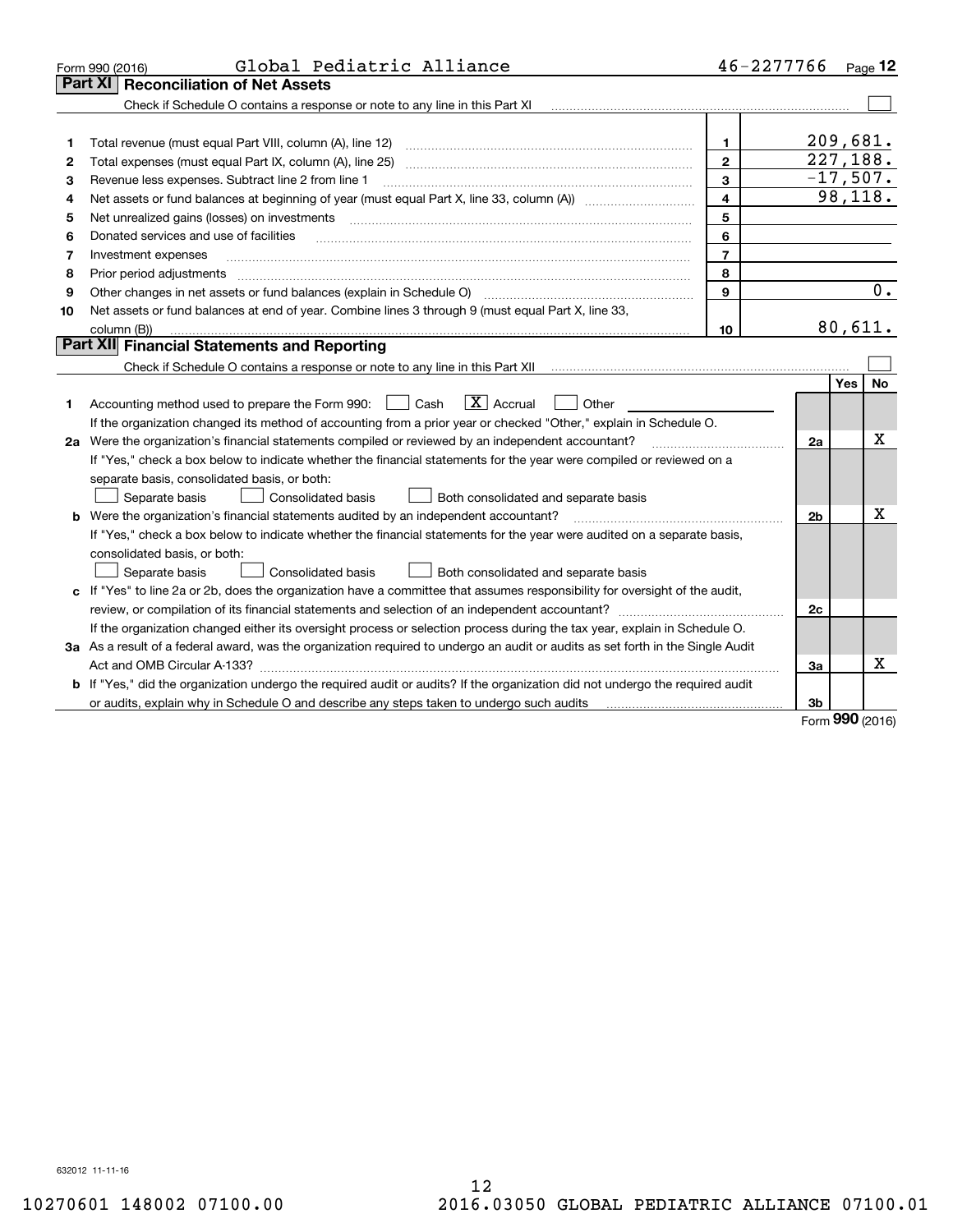| <b>SCHEDULE A</b> |
|-------------------|
|-------------------|

Department of the Treasury Internal Revenue Service

| (Form 990 or 990-EZ) |  |  |  |  |
|----------------------|--|--|--|--|
|----------------------|--|--|--|--|

## **Public Charity Status and Public Support**

**Complete if the organization is a section 501(c)(3) organization or a section 4947(a)(1) nonexempt charitable trust.**  $\blacktriangleright$  At

|  |  |  | ttach to Form 990 or Form 990-EZ. |  |
|--|--|--|-----------------------------------|--|
|  |  |  |                                   |  |

Information about Schedule A (Form 990 or 990-EZ) and its instructions is at *www.irs.gov/form990.* **Open to Public Inspection**

OMB No. 1545-0047

**2016**

|  | Name of the organization |
|--|--------------------------|
|  |                          |

|        | Name of the organization<br><b>Employer identification number</b>            |                                                                                                                                                     |          |                            |                                    |                                 |                            |  |                            |  |
|--------|------------------------------------------------------------------------------|-----------------------------------------------------------------------------------------------------------------------------------------------------|----------|----------------------------|------------------------------------|---------------------------------|----------------------------|--|----------------------------|--|
|        |                                                                              |                                                                                                                                                     |          | Global Pediatric Alliance  |                                    |                                 |                            |  | 46-2277766                 |  |
| Part I |                                                                              | Reason for Public Charity Status (All organizations must complete this part.) See instructions.                                                     |          |                            |                                    |                                 |                            |  |                            |  |
|        |                                                                              | The organization is not a private foundation because it is: (For lines 1 through 12, check only one box.)                                           |          |                            |                                    |                                 |                            |  |                            |  |
| 1      |                                                                              | A church, convention of churches, or association of churches described in section 170(b)(1)(A)(i).                                                  |          |                            |                                    |                                 |                            |  |                            |  |
| 2      |                                                                              | A school described in section 170(b)(1)(A)(ii). (Attach Schedule E (Form 990 or 990-EZ).)                                                           |          |                            |                                    |                                 |                            |  |                            |  |
| 3      |                                                                              | A hospital or a cooperative hospital service organization described in section 170(b)(1)(A)(iii).                                                   |          |                            |                                    |                                 |                            |  |                            |  |
| 4      |                                                                              | A medical research organization operated in conjunction with a hospital described in section 170(b)(1)(A)(iii). Enter the hospital's name,          |          |                            |                                    |                                 |                            |  |                            |  |
|        |                                                                              | city, and state:                                                                                                                                    |          |                            |                                    |                                 |                            |  |                            |  |
| 5      |                                                                              | An organization operated for the benefit of a college or university owned or operated by a governmental unit described in                           |          |                            |                                    |                                 |                            |  |                            |  |
|        |                                                                              | section 170(b)(1)(A)(iv). (Complete Part II.)                                                                                                       |          |                            |                                    |                                 |                            |  |                            |  |
| 6      |                                                                              | A federal, state, or local government or governmental unit described in section 170(b)(1)(A)(v).                                                    |          |                            |                                    |                                 |                            |  |                            |  |
| 7      | $\lfloor x \rfloor$                                                          | An organization that normally receives a substantial part of its support from a governmental unit or from the general public described in           |          |                            |                                    |                                 |                            |  |                            |  |
|        |                                                                              | section 170(b)(1)(A)(vi). (Complete Part II.)                                                                                                       |          |                            |                                    |                                 |                            |  |                            |  |
| 8      | A community trust described in section 170(b)(1)(A)(vi). (Complete Part II.) |                                                                                                                                                     |          |                            |                                    |                                 |                            |  |                            |  |
| 9      |                                                                              | An agricultural research organization described in section 170(b)(1)(A)(ix) operated in conjunction with a land-grant college                       |          |                            |                                    |                                 |                            |  |                            |  |
|        |                                                                              | or university or a non-land-grant college of agriculture (see instructions). Enter the name, city, and state of the college or                      |          |                            |                                    |                                 |                            |  |                            |  |
|        |                                                                              | university:                                                                                                                                         |          |                            |                                    |                                 |                            |  |                            |  |
| 10     |                                                                              | An organization that normally receives: (1) more than 33 1/3% of its support from contributions, membership fees, and gross receipts from           |          |                            |                                    |                                 |                            |  |                            |  |
|        |                                                                              | activities related to its exempt functions - subject to certain exceptions, and (2) no more than 33 1/3% of its support from gross investment       |          |                            |                                    |                                 |                            |  |                            |  |
|        |                                                                              | income and unrelated business taxable income (less section 511 tax) from businesses acquired by the organization after June 30, 1975.               |          |                            |                                    |                                 |                            |  |                            |  |
| 11     |                                                                              | See section 509(a)(2). (Complete Part III.)<br>An organization organized and operated exclusively to test for public safety. See section 509(a)(4). |          |                            |                                    |                                 |                            |  |                            |  |
| 12     |                                                                              | An organization organized and operated exclusively for the benefit of, to perform the functions of, or to carry out the purposes of one or          |          |                            |                                    |                                 |                            |  |                            |  |
|        |                                                                              | more publicly supported organizations described in section 509(a)(1) or section 509(a)(2). See section 509(a)(3). Check the box in                  |          |                            |                                    |                                 |                            |  |                            |  |
|        |                                                                              | lines 12a through 12d that describes the type of supporting organization and complete lines 12e, 12f, and 12g.                                      |          |                            |                                    |                                 |                            |  |                            |  |
| а      |                                                                              | Type I. A supporting organization operated, supervised, or controlled by its supported organization(s), typically by giving                         |          |                            |                                    |                                 |                            |  |                            |  |
|        |                                                                              | the supported organization(s) the power to regularly appoint or elect a majority of the directors or trustees of the supporting                     |          |                            |                                    |                                 |                            |  |                            |  |
|        |                                                                              | organization. You must complete Part IV, Sections A and B.                                                                                          |          |                            |                                    |                                 |                            |  |                            |  |
| b      |                                                                              | Type II. A supporting organization supervised or controlled in connection with its supported organization(s), by having                             |          |                            |                                    |                                 |                            |  |                            |  |
|        |                                                                              | control or management of the supporting organization vested in the same persons that control or manage the supported                                |          |                            |                                    |                                 |                            |  |                            |  |
|        |                                                                              | organization(s). You must complete Part IV, Sections A and C.                                                                                       |          |                            |                                    |                                 |                            |  |                            |  |
| c      |                                                                              | Type III functionally integrated. A supporting organization operated in connection with, and functionally integrated with,                          |          |                            |                                    |                                 |                            |  |                            |  |
|        |                                                                              | its supported organization(s) (see instructions). You must complete Part IV, Sections A, D, and E.                                                  |          |                            |                                    |                                 |                            |  |                            |  |
| d      |                                                                              | Type III non-functionally integrated. A supporting organization operated in connection with its supported organization(s)                           |          |                            |                                    |                                 |                            |  |                            |  |
|        |                                                                              | that is not functionally integrated. The organization generally must satisfy a distribution requirement and an attentiveness                        |          |                            |                                    |                                 |                            |  |                            |  |
|        |                                                                              | requirement (see instructions). You must complete Part IV, Sections A and D, and Part V.                                                            |          |                            |                                    |                                 |                            |  |                            |  |
| е      |                                                                              | Check this box if the organization received a written determination from the IRS that it is a Type I, Type II, Type III                             |          |                            |                                    |                                 |                            |  |                            |  |
|        |                                                                              | functionally integrated, or Type III non-functionally integrated supporting organization.                                                           |          |                            |                                    |                                 |                            |  |                            |  |
|        |                                                                              | f Enter the number of supported organizations                                                                                                       |          |                            |                                    |                                 |                            |  |                            |  |
|        |                                                                              | g Provide the following information about the supported organization(s).<br>(i) Name of supported                                                   | (ii) EIN | (iii) Type of organization |                                    | (iv) Is the organization listed | (v) Amount of monetary     |  | (vi) Amount of other       |  |
|        |                                                                              | organization                                                                                                                                        |          | (described on lines 1-10   | in your governing document?<br>Yes | No                              | support (see instructions) |  | support (see instructions) |  |
|        |                                                                              |                                                                                                                                                     |          | above (see instructions))  |                                    |                                 |                            |  |                            |  |
|        |                                                                              |                                                                                                                                                     |          |                            |                                    |                                 |                            |  |                            |  |
|        |                                                                              |                                                                                                                                                     |          |                            |                                    |                                 |                            |  |                            |  |
|        |                                                                              |                                                                                                                                                     |          |                            |                                    |                                 |                            |  |                            |  |
|        |                                                                              |                                                                                                                                                     |          |                            |                                    |                                 |                            |  |                            |  |
|        |                                                                              |                                                                                                                                                     |          |                            |                                    |                                 |                            |  |                            |  |
|        |                                                                              |                                                                                                                                                     |          |                            |                                    |                                 |                            |  |                            |  |
|        |                                                                              |                                                                                                                                                     |          |                            |                                    |                                 |                            |  |                            |  |
|        |                                                                              |                                                                                                                                                     |          |                            |                                    |                                 |                            |  |                            |  |
|        |                                                                              |                                                                                                                                                     |          |                            |                                    |                                 |                            |  |                            |  |
| Total  |                                                                              |                                                                                                                                                     |          |                            |                                    |                                 |                            |  |                            |  |

LHA For Paperwork Reduction Act Notice, see the Instructions for Form 990 or 990-EZ. 632021 09-21-16 Schedule A (Form 990 or 990-EZ) 2016 13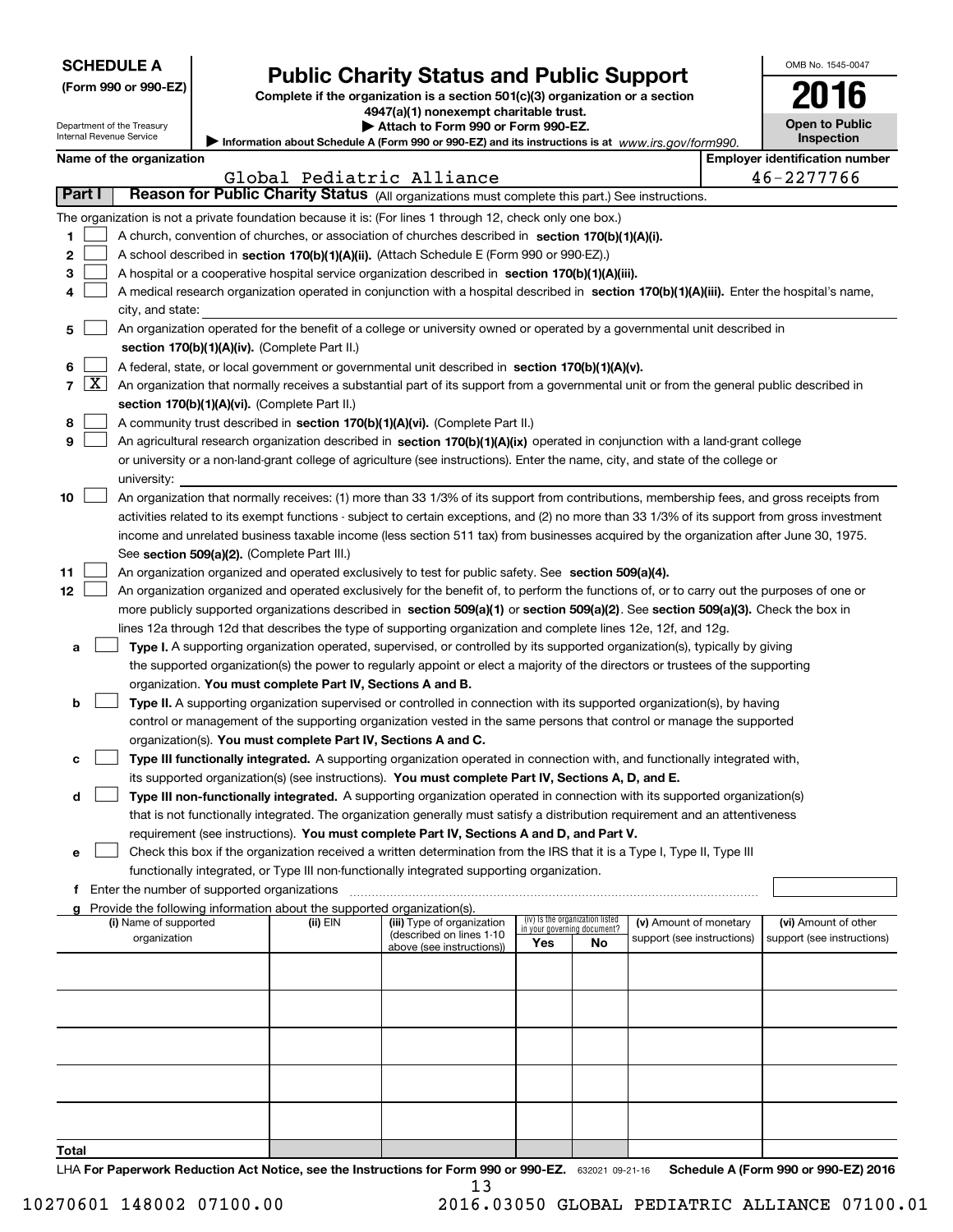#### Schedule A (Form 990 or 990-EZ) 2016 Page Global Pediatric Alliance 46-2277766

 $46 - 2277766$  Page 2

(Complete only if you checked the box on line 5, 7, or 8 of Part I or if the organization failed to qualify under Part III. If the organization fails to qualify under the tests listed below, please complete Part III.) **Part II Support Schedule for Organizations Described in Sections 170(b)(1)(A)(iv) and 170(b)(1)(A)(vi)**

|    | <b>Section A. Public Support</b>                                                                                                               |          |            |                        |                        |                                      |                                          |
|----|------------------------------------------------------------------------------------------------------------------------------------------------|----------|------------|------------------------|------------------------|--------------------------------------|------------------------------------------|
|    | Calendar year (or fiscal year beginning in) $\blacktriangleright$                                                                              | (a) 2012 | (b) 2013   | $(c)$ 2014             | $(d)$ 2015             | (e) 2016                             | (f) Total                                |
|    | <b>1</b> Gifts, grants, contributions, and                                                                                                     |          |            |                        |                        |                                      |                                          |
|    | membership fees received. (Do not                                                                                                              |          |            |                        |                        |                                      |                                          |
|    | include any "unusual grants.")                                                                                                                 |          | 36,075.    | 238,630.               | 217, 140.              | 209,681.                             | 701,526.                                 |
|    | 2 Tax revenues levied for the organ-                                                                                                           |          |            |                        |                        |                                      |                                          |
|    | ization's benefit and either paid to                                                                                                           |          |            |                        |                        |                                      |                                          |
|    | or expended on its behalf                                                                                                                      |          |            |                        |                        |                                      |                                          |
|    | 3 The value of services or facilities                                                                                                          |          |            |                        |                        |                                      |                                          |
|    | furnished by a governmental unit to                                                                                                            |          |            |                        |                        |                                      |                                          |
|    | the organization without charge                                                                                                                |          |            |                        |                        |                                      |                                          |
|    | 4 Total. Add lines 1 through 3                                                                                                                 |          | 36,075.    | 238,630.               | $\overline{217,140}$ . | $\overline{209,681}$ .               | $\overline{701}$ , 526.                  |
|    | 5 The portion of total contributions                                                                                                           |          |            |                        |                        |                                      |                                          |
|    | by each person (other than a                                                                                                                   |          |            |                        |                        |                                      |                                          |
|    | governmental unit or publicly                                                                                                                  |          |            |                        |                        |                                      |                                          |
|    | supported organization) included                                                                                                               |          |            |                        |                        |                                      |                                          |
|    | on line 1 that exceeds 2% of the                                                                                                               |          |            |                        |                        |                                      |                                          |
|    | amount shown on line 11,                                                                                                                       |          |            |                        |                        |                                      |                                          |
|    | column (f)                                                                                                                                     |          |            |                        |                        |                                      | 246,123.                                 |
|    | 6 Public support. Subtract line 5 from line 4.                                                                                                 |          |            |                        |                        |                                      | 455,403.                                 |
|    | <b>Section B. Total Support</b>                                                                                                                |          |            |                        |                        |                                      |                                          |
|    | Calendar year (or fiscal year beginning in)                                                                                                    | (a) 2012 | $(b)$ 2013 | $(c)$ 2014             | $(d)$ 2015             | (e) 2016                             | (f) Total                                |
|    | 7 Amounts from line 4                                                                                                                          |          | 36,075.    | $\overline{238,630}$ . | $\overline{217,140}$ . | 209,681.                             | $\overline{701,}526.$                    |
|    | 8 Gross income from interest,                                                                                                                  |          |            |                        |                        |                                      |                                          |
|    | dividends, payments received on                                                                                                                |          |            |                        |                        |                                      |                                          |
|    | securities loans, rents, royalties                                                                                                             |          |            |                        |                        |                                      |                                          |
|    | and income from similar sources                                                                                                                |          |            |                        |                        | 16.                                  | 16.                                      |
|    | 9 Net income from unrelated business                                                                                                           |          |            |                        |                        |                                      |                                          |
|    | activities, whether or not the                                                                                                                 |          |            |                        |                        |                                      |                                          |
|    | business is regularly carried on                                                                                                               |          |            |                        |                        |                                      |                                          |
|    | <b>10</b> Other income. Do not include gain                                                                                                    |          |            |                        |                        |                                      |                                          |
|    | or loss from the sale of capital                                                                                                               |          |            |                        |                        |                                      |                                          |
|    | assets (Explain in Part VI.)                                                                                                                   |          |            |                        |                        |                                      |                                          |
|    | <b>11 Total support.</b> Add lines 7 through 10                                                                                                |          |            |                        |                        |                                      | 701,542.                                 |
|    | <b>12</b> Gross receipts from related activities, etc. (see instructions)                                                                      |          |            |                        |                        | 12                                   |                                          |
|    | 13 First five years. If the Form 990 is for the organization's first, second, third, fourth, or fifth tax year as a section 501(c)(3)          |          |            |                        |                        |                                      |                                          |
|    | organization, check this box and stop here                                                                                                     |          |            |                        |                        |                                      | $\blacktriangleright$ $\boxed{\text{X}}$ |
|    | Section C. Computation of Public Support Percentage                                                                                            |          |            |                        |                        |                                      |                                          |
|    | 14 Public support percentage for 2016 (line 6, column (f) divided by line 11, column (f) <i>manumeronoming</i>                                 |          |            |                        |                        | 14                                   | %                                        |
|    |                                                                                                                                                |          |            |                        |                        | 15                                   | $\%$                                     |
|    | 16a 33 1/3% support test - 2016. If the organization did not check the box on line 13, and line 14 is 33 1/3% or more, check this box and      |          |            |                        |                        |                                      |                                          |
|    | stop here. The organization qualifies as a publicly supported organization                                                                     |          |            |                        |                        |                                      |                                          |
|    | b 33 1/3% support test - 2015. If the organization did not check a box on line 13 or 16a, and line 15 is 33 1/3% or more, check this box       |          |            |                        |                        |                                      |                                          |
|    | and stop here. The organization qualifies as a publicly supported organization                                                                 |          |            |                        |                        |                                      |                                          |
|    | 17a 10% -facts-and-circumstances test - 2016. If the organization did not check a box on line 13, 16a, or 16b, and line 14 is 10% or more,     |          |            |                        |                        |                                      |                                          |
|    | and if the organization meets the "facts-and-circumstances" test, check this box and stop here. Explain in Part VI how the organization        |          |            |                        |                        |                                      |                                          |
|    | meets the "facts-and-circumstances" test. The organization qualifies as a publicly supported organization <i>marroummumumum</i>                |          |            |                        |                        |                                      |                                          |
|    | <b>b 10% -facts-and-circumstances test - 2015.</b> If the organization did not check a box on line 13, 16a, 16b, or 17a, and line 15 is 10% or |          |            |                        |                        |                                      |                                          |
|    | more, and if the organization meets the "facts-and-circumstances" test, check this box and stop here. Explain in Part VI how the               |          |            |                        |                        |                                      |                                          |
|    | organization meets the "facts-and-circumstances" test. The organization qualifies as a publicly supported organization                         |          |            |                        |                        |                                      |                                          |
| 18 | Private foundation. If the organization did not check a box on line 13, 16a, 16b, 17a, or 17b, check this box and see instructions             |          |            |                        |                        |                                      |                                          |
|    |                                                                                                                                                |          |            |                        |                        | Schodule A (Form 000 or 000 F7) 2016 |                                          |

**Schedule A (Form 990 or 990-EZ) 2016**

632022 09-21-16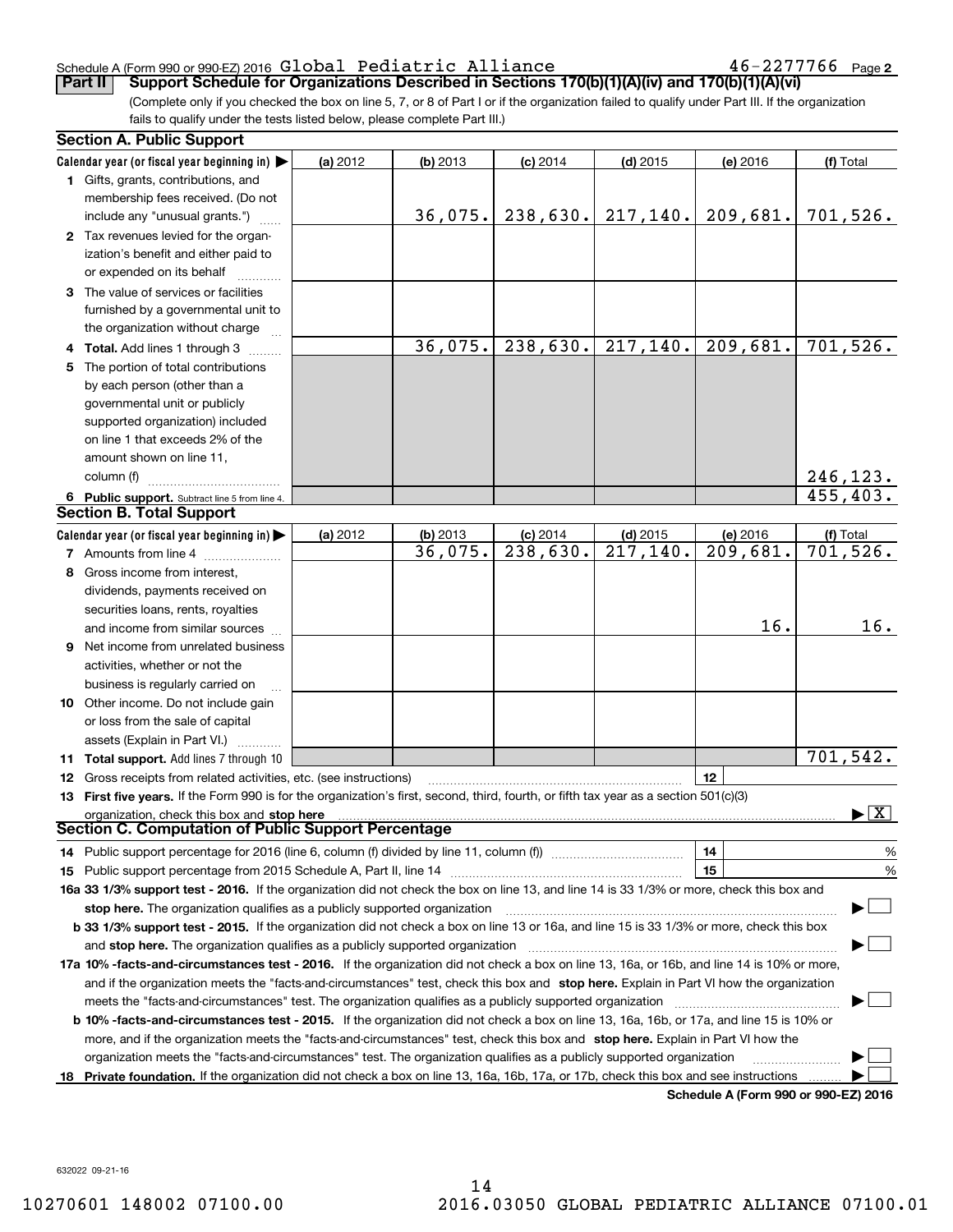## Schedule A (Form 990 or 990-EZ) 2016 Page Global Pediatric Alliance 46-2277766

(Complete only if you checked the box on line 10 of Part I or if the organization failed to qualify under Part II. If the organization fails to qualify under the tests listed below, please complete Part II.)

|    | <b>Section A. Public Support</b>                                                                                                                                                                                                     |          |          |                 |            |          |                                      |
|----|--------------------------------------------------------------------------------------------------------------------------------------------------------------------------------------------------------------------------------------|----------|----------|-----------------|------------|----------|--------------------------------------|
|    | Calendar year (or fiscal year beginning in) $\blacktriangleright$                                                                                                                                                                    | (a) 2012 | (b) 2013 | <b>(c)</b> 2014 | $(d)$ 2015 | (e) 2016 | (f) Total                            |
|    | 1 Gifts, grants, contributions, and                                                                                                                                                                                                  |          |          |                 |            |          |                                      |
|    | membership fees received. (Do not                                                                                                                                                                                                    |          |          |                 |            |          |                                      |
|    | include any "unusual grants.")                                                                                                                                                                                                       |          |          |                 |            |          |                                      |
|    | <b>2</b> Gross receipts from admissions,<br>merchandise sold or services per-<br>formed, or facilities furnished in<br>any activity that is related to the<br>organization's tax-exempt purpose                                      |          |          |                 |            |          |                                      |
|    | 3 Gross receipts from activities that                                                                                                                                                                                                |          |          |                 |            |          |                                      |
|    | are not an unrelated trade or bus-                                                                                                                                                                                                   |          |          |                 |            |          |                                      |
|    | iness under section 513                                                                                                                                                                                                              |          |          |                 |            |          |                                      |
|    | 4 Tax revenues levied for the organ-                                                                                                                                                                                                 |          |          |                 |            |          |                                      |
|    | ization's benefit and either paid to<br>or expended on its behalf<br>.                                                                                                                                                               |          |          |                 |            |          |                                      |
|    | 5 The value of services or facilities                                                                                                                                                                                                |          |          |                 |            |          |                                      |
|    | furnished by a governmental unit to                                                                                                                                                                                                  |          |          |                 |            |          |                                      |
|    | the organization without charge                                                                                                                                                                                                      |          |          |                 |            |          |                                      |
|    | <b>6 Total.</b> Add lines 1 through 5                                                                                                                                                                                                |          |          |                 |            |          |                                      |
|    | 7a Amounts included on lines 1, 2, and                                                                                                                                                                                               |          |          |                 |            |          |                                      |
|    | 3 received from disqualified persons                                                                                                                                                                                                 |          |          |                 |            |          |                                      |
|    | <b>b</b> Amounts included on lines 2 and 3 received<br>from other than disqualified persons that<br>exceed the greater of \$5,000 or 1% of the<br>amount on line 13 for the year                                                     |          |          |                 |            |          |                                      |
|    | c Add lines 7a and 7b                                                                                                                                                                                                                |          |          |                 |            |          |                                      |
|    | 8 Public support. (Subtract line 7c from line 6.)                                                                                                                                                                                    |          |          |                 |            |          |                                      |
|    | <b>Section B. Total Support</b>                                                                                                                                                                                                      |          |          |                 |            |          |                                      |
|    | Calendar year (or fiscal year beginning in)                                                                                                                                                                                          | (a) 2012 | (b) 2013 | <b>(c)</b> 2014 | $(d)$ 2015 | (e) 2016 | (f) Total                            |
|    | 9 Amounts from line 6                                                                                                                                                                                                                |          |          |                 |            |          |                                      |
|    | <b>10a</b> Gross income from interest,<br>dividends, payments received on<br>securities loans, rents, royalties<br>and income from similar sources                                                                                   |          |          |                 |            |          |                                      |
|    | <b>b</b> Unrelated business taxable income                                                                                                                                                                                           |          |          |                 |            |          |                                      |
|    | (less section 511 taxes) from businesses                                                                                                                                                                                             |          |          |                 |            |          |                                      |
|    | acquired after June 30, 1975                                                                                                                                                                                                         |          |          |                 |            |          |                                      |
|    | c Add lines 10a and 10b                                                                                                                                                                                                              |          |          |                 |            |          |                                      |
|    | 11 Net income from unrelated business<br>activities not included in line 10b,<br>whether or not the business is<br>regularly carried on                                                                                              |          |          |                 |            |          |                                      |
|    | 12 Other income. Do not include gain<br>or loss from the sale of capital<br>assets (Explain in Part VI.)                                                                                                                             |          |          |                 |            |          |                                      |
|    | 13 Total support. (Add lines 9, 10c, 11, and 12.)                                                                                                                                                                                    |          |          |                 |            |          |                                      |
|    | 14 First five years. If the Form 990 is for the organization's first, second, third, fourth, or fifth tax year as a section 501(c)(3) organization,                                                                                  |          |          |                 |            |          |                                      |
|    | check this box and stop here <i>manual construction of the state of the state of the state of the state of the state of the state of the state of the state of the state of the state of the state of the state of the state of </i> |          |          |                 |            |          |                                      |
|    | <b>Section C. Computation of Public Support Percentage</b>                                                                                                                                                                           |          |          |                 |            |          |                                      |
|    |                                                                                                                                                                                                                                      |          |          |                 |            | 15       | %                                    |
|    | 16 Public support percentage from 2015 Schedule A, Part III, line 15                                                                                                                                                                 |          |          |                 |            | 16       | %                                    |
|    | <b>Section D. Computation of Investment Income Percentage</b>                                                                                                                                                                        |          |          |                 |            |          |                                      |
| 17 | Investment income percentage for 2016 (line 10c, column (f) divided by line 13, column (f)                                                                                                                                           |          |          |                 |            | 17       | $\%$                                 |
| 18 | Investment income percentage from 2015 Schedule A, Part III, line 17                                                                                                                                                                 |          |          |                 |            | 18       | %                                    |
|    | 19a 33 1/3% support tests - 2016. If the organization did not check the box on line 14, and line 15 is more than 33 1/3%, and line 17 is not                                                                                         |          |          |                 |            |          |                                      |
|    | more than 33 1/3%, check this box and stop here. The organization qualifies as a publicly supported organization                                                                                                                     |          |          |                 |            |          | ▶                                    |
|    | b 33 1/3% support tests - 2015. If the organization did not check a box on line 14 or line 19a, and line 16 is more than 33 1/3%, and                                                                                                |          |          |                 |            |          |                                      |
|    | line 18 is not more than 33 1/3%, check this box and stop here. The organization qualifies as a publicly supported organization                                                                                                      |          |          |                 |            |          |                                      |
| 20 | Private foundation. If the organization did not check a box on line 14, 19a, or 19b, check this box and see instructions                                                                                                             |          |          |                 |            |          | .                                    |
|    | 632023 09-21-16                                                                                                                                                                                                                      |          |          |                 |            |          | Schedule A (Form 990 or 990-EZ) 2016 |
|    |                                                                                                                                                                                                                                      |          | 15       |                 |            |          |                                      |

10270601 148002 07100.00 2016.03050 GLOBAL PEDIATRIC ALLIANCE 07100.01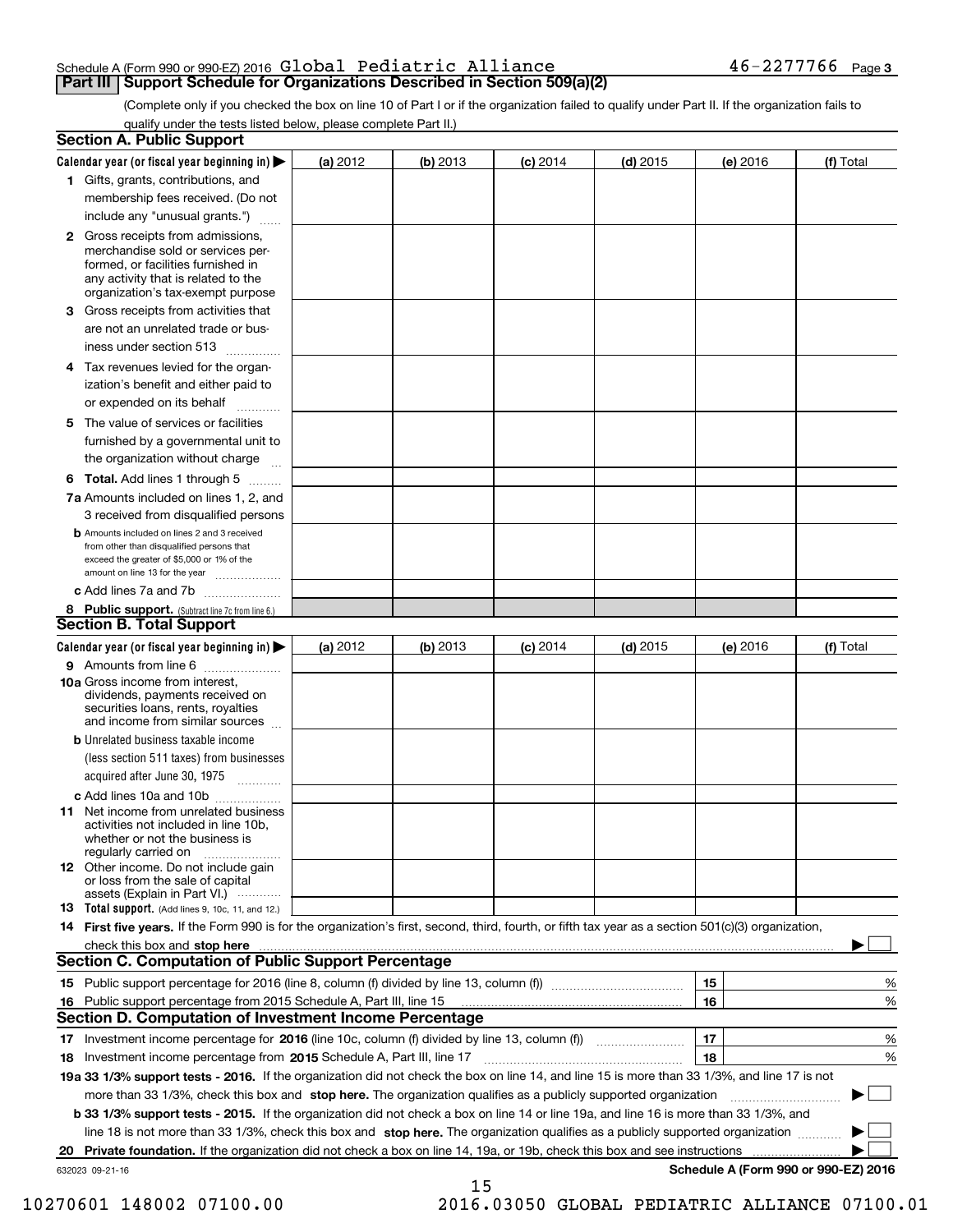#### Schedule A (Form 990 or 990-EZ) 2016 Page Global Pediatric Alliance 46-2277766

### **Part IV Supporting Organizations**

(Complete only if you checked a box in line 12 on Part I. If you checked 12a of Part I, complete Sections A and B. If you checked 12b of Part I, complete Sections A and C. If you checked 12c of Part I, complete Sections A, D, and E. If you checked 12d of Part I, complete Sections A and D, and complete Part V.)

#### **Section A. All Supporting Organizations**

- **1** Are all of the organization's supported organizations listed by name in the organization's governing documents? If "No," describe in Part VI how the supported organizations are designated. If designated by *class or purpose, describe the designation. If historic and continuing relationship, explain.*
- **2** Did the organization have any supported organization that does not have an IRS determination of status under section 509(a)(1) or (2)? If "Yes," explain in Part VI how the organization determined that the supported *organization was described in section 509(a)(1) or (2).*
- **3a** Did the organization have a supported organization described in section 501(c)(4), (5), or (6)? If "Yes," answer *(b) and (c) below.*
- **b** Did the organization confirm that each supported organization qualified under section 501(c)(4), (5), or (6) and satisfied the public support tests under section 509(a)(2)? If "Yes," describe in Part VI when and how the *organization made the determination.*
- **c**Did the organization ensure that all support to such organizations was used exclusively for section 170(c)(2)(B) purposes? If "Yes," explain in Part VI what controls the organization put in place to ensure such use.
- **4a***If* Was any supported organization not organized in the United States ("foreign supported organization")? *"Yes," and if you checked 12a or 12b in Part I, answer (b) and (c) below.*
- **b** Did the organization have ultimate control and discretion in deciding whether to make grants to the foreign supported organization? If "Yes," describe in Part VI how the organization had such control and discretion *despite being controlled or supervised by or in connection with its supported organizations.*
- **c** Did the organization support any foreign supported organization that does not have an IRS determination under sections 501(c)(3) and 509(a)(1) or (2)? If "Yes," explain in Part VI what controls the organization used *to ensure that all support to the foreign supported organization was used exclusively for section 170(c)(2)(B) purposes.*
- **5a** Did the organization add, substitute, or remove any supported organizations during the tax year? If "Yes," answer (b) and (c) below (if applicable). Also, provide detail in Part VI, including (i) the names and EIN *numbers of the supported organizations added, substituted, or removed; (ii) the reasons for each such action; (iii) the authority under the organization's organizing document authorizing such action; and (iv) how the action was accomplished (such as by amendment to the organizing document).*
- **b** Type I or Type II only. Was any added or substituted supported organization part of a class already designated in the organization's organizing document?
- **cSubstitutions only.**  Was the substitution the result of an event beyond the organization's control?
- **6** Did the organization provide support (whether in the form of grants or the provision of services or facilities) to *If "Yes," provide detail in* support or benefit one or more of the filing organization's supported organizations? anyone other than (i) its supported organizations, (ii) individuals that are part of the charitable class benefited by one or more of its supported organizations, or (iii) other supporting organizations that also *Part VI.*
- **7**Did the organization provide a grant, loan, compensation, or other similar payment to a substantial contributor *If "Yes," complete Part I of Schedule L (Form 990 or 990-EZ).* regard to a substantial contributor? (defined in section 4958(c)(3)(C)), a family member of a substantial contributor, or a 35% controlled entity with
- **8** Did the organization make a loan to a disqualified person (as defined in section 4958) not described in line 7? *If "Yes," complete Part I of Schedule L (Form 990 or 990-EZ).*
- **9a** Was the organization controlled directly or indirectly at any time during the tax year by one or more in section 509(a)(1) or (2))? If "Yes," *provide detail in Part VI.* disqualified persons as defined in section 4946 (other than foundation managers and organizations described
- **b** Did one or more disqualified persons (as defined in line 9a) hold a controlling interest in any entity in which the supporting organization had an interest? If "Yes," provide detail in Part VI.
- **c**Did a disqualified person (as defined in line 9a) have an ownership interest in, or derive any personal benefit from, assets in which the supporting organization also had an interest? If "Yes," provide detail in Part VI.
- **10a** Was the organization subject to the excess business holdings rules of section 4943 because of section supporting organizations)? If "Yes," answer 10b below. 4943(f) (regarding certain Type II supporting organizations, and all Type III non-functionally integrated
- **b** Did the organization have any excess business holdings in the tax year? (Use Schedule C, Form 4720, to *determine whether the organization had excess business holdings.)*

16

632024 09-21-16

**123a3b3c4a4b4c5a 5b5c6789a 9b9c**

**10a**

**Schedule A (Form 990 or 990-EZ) 2016**

**YesNo**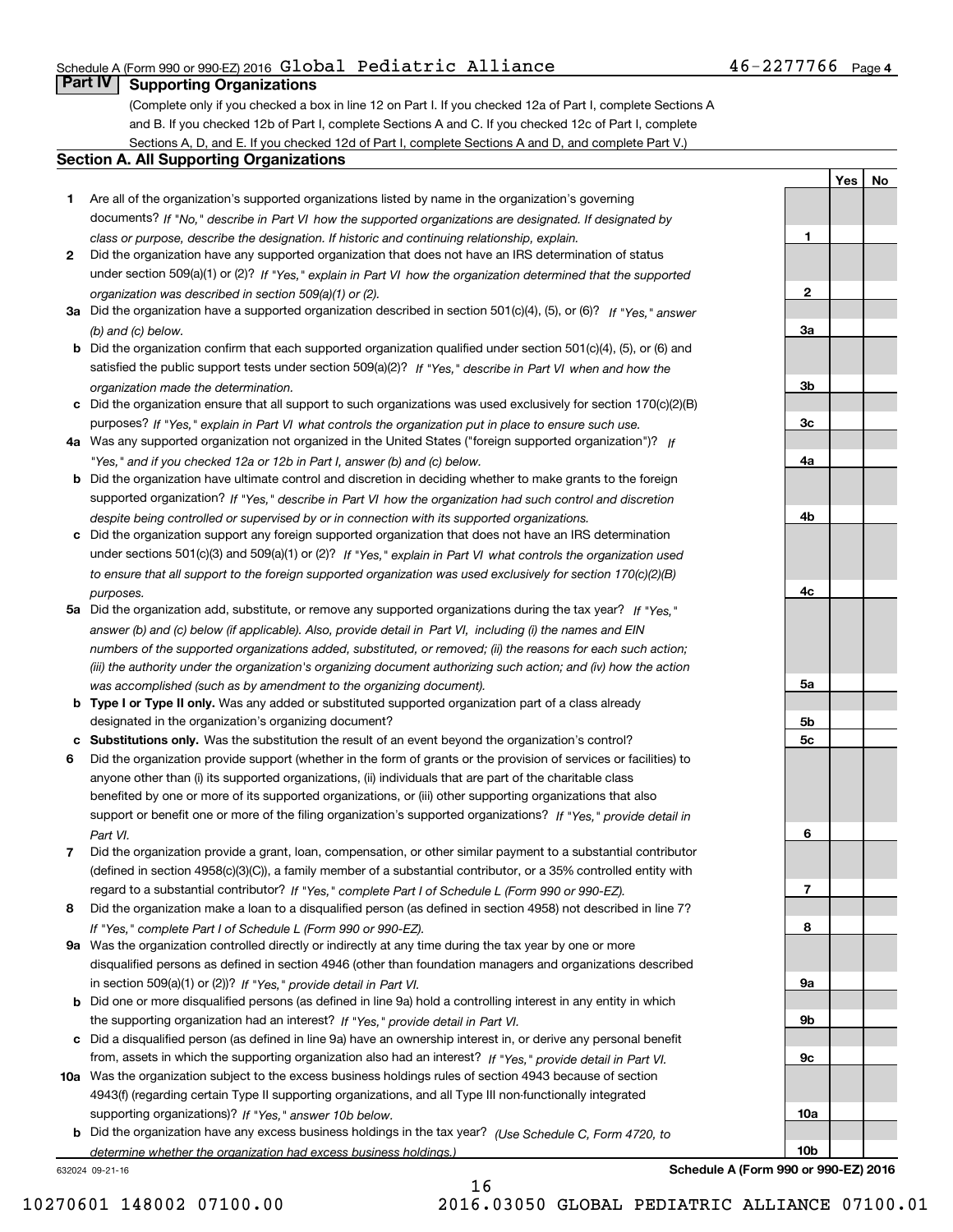### Schedule A (Form 990 or 990-EZ) 2016 Page Global Pediatric Alliance 46-2277766 **Part IV Supporting Organizations** *(continued)*

|    |                                                                                                                                   |     | Yes        | No |
|----|-----------------------------------------------------------------------------------------------------------------------------------|-----|------------|----|
| 11 | Has the organization accepted a gift or contribution from any of the following persons?                                           |     |            |    |
|    | a A person who directly or indirectly controls, either alone or together with persons described in (b) and (c)                    |     |            |    |
|    | below, the governing body of a supported organization?                                                                            | 11a |            |    |
|    | <b>b</b> A family member of a person described in (a) above?                                                                      | 11b |            |    |
|    | c A 35% controlled entity of a person described in (a) or (b) above? If "Yes" to a, b, or c, provide detail in Part VI.           | 11c |            |    |
|    | <b>Section B. Type I Supporting Organizations</b>                                                                                 |     |            |    |
|    |                                                                                                                                   |     | Yes        | No |
| 1  | Did the directors, trustees, or membership of one or more supported organizations have the power to                               |     |            |    |
|    | regularly appoint or elect at least a majority of the organization's directors or trustees at all times during the                |     |            |    |
|    | tax year? If "No," describe in Part VI how the supported organization(s) effectively operated, supervised, or                     |     |            |    |
|    | controlled the organization's activities. If the organization had more than one supported organization,                           |     |            |    |
|    | describe how the powers to appoint and/or remove directors or trustees were allocated among the supported                         |     |            |    |
|    | organizations and what conditions or restrictions, if any, applied to such powers during the tax year.                            | 1   |            |    |
| 2  | Did the organization operate for the benefit of any supported organization other than the supported                               |     |            |    |
|    | organization(s) that operated, supervised, or controlled the supporting organization? If "Yes," explain in                        |     |            |    |
|    | Part VI how providing such benefit carried out the purposes of the supported organization(s) that operated,                       |     |            |    |
|    | supervised, or controlled the supporting organization.                                                                            | 2   |            |    |
|    | <b>Section C. Type II Supporting Organizations</b>                                                                                |     |            |    |
|    |                                                                                                                                   |     | Yes        | No |
| 1  | Were a majority of the organization's directors or trustees during the tax year also a majority of the directors                  |     |            |    |
|    | or trustees of each of the organization's supported organization(s)? If "No," describe in Part VI how control                     |     |            |    |
|    | or management of the supporting organization was vested in the same persons that controlled or managed                            |     |            |    |
|    | the supported organization(s).                                                                                                    | 1   |            |    |
|    | Section D. All Type III Supporting Organizations                                                                                  |     |            |    |
|    |                                                                                                                                   |     | Yes        | No |
| 1  | Did the organization provide to each of its supported organizations, by the last day of the fifth month of the                    |     |            |    |
|    | organization's tax year, (i) a written notice describing the type and amount of support provided during the prior tax             |     |            |    |
|    | year, (ii) a copy of the Form 990 that was most recently filed as of the date of notification, and (iii) copies of the            |     |            |    |
|    | organization's governing documents in effect on the date of notification, to the extent not previously provided?                  | 1   |            |    |
| 2  | Were any of the organization's officers, directors, or trustees either (i) appointed or elected by the supported                  |     |            |    |
|    | organization(s) or (ii) serving on the governing body of a supported organization? If "No," explain in Part VI how                |     |            |    |
|    | the organization maintained a close and continuous working relationship with the supported organization(s).                       | 2   |            |    |
| 3  | By reason of the relationship described in (2), did the organization's supported organizations have a                             |     |            |    |
|    | significant voice in the organization's investment policies and in directing the use of the organization's                        |     |            |    |
|    | income or assets at all times during the tax year? If "Yes," describe in Part VI the role the organization's                      |     |            |    |
|    | supported organizations played in this regard.                                                                                    | 3   |            |    |
|    | Section E. Type III Functionally Integrated Supporting Organizations                                                              |     |            |    |
| 1  | Check the box next to the method that the organization used to satisfy the Integral Part Test during the year (see instructions). |     |            |    |
| a  | The organization satisfied the Activities Test. Complete line 2 below.                                                            |     |            |    |
| b  | The organization is the parent of each of its supported organizations. Complete line 3 below.                                     |     |            |    |
| c  | The organization supported a governmental entity. Describe in Part VI how you supported a government entity (see instructions).   |     |            |    |
| 2  | Activities Test. Answer (a) and (b) below.                                                                                        |     | <b>Yes</b> | No |
| а  | Did substantially all of the organization's activities during the tax year directly further the exempt purposes of                |     |            |    |
|    | the supported organization(s) to which the organization was responsive? If "Yes," then in Part VI identify                        |     |            |    |
|    | those supported organizations and explain<br>how these activities directly furthered their exempt purposes,                       |     |            |    |
|    | how the organization was responsive to those supported organizations, and how the organization determined                         |     |            |    |
|    | that these activities constituted substantially all of its activities.                                                            | 2a  |            |    |
|    | <b>b</b> Did the activities described in (a) constitute activities that, but for the organization's involvement, one or more      |     |            |    |
|    | of the organization's supported organization(s) would have been engaged in? If "Yes," explain in Part VI the                      |     |            |    |
|    | reasons for the organization's position that its supported organization(s) would have engaged in these                            |     |            |    |
|    | activities but for the organization's involvement.                                                                                | 2b  |            |    |
| з  | Parent of Supported Organizations. Answer (a) and (b) below.                                                                      |     |            |    |
| a  | Did the organization have the power to regularly appoint or elect a majority of the officers, directors, or                       |     |            |    |
|    | trustees of each of the supported organizations? Provide details in Part VI.                                                      | За  |            |    |
|    | <b>b</b> Did the organization exercise a substantial degree of direction over the policies, programs, and activities of each      |     |            |    |
|    | of its supported organizations? If "Yes." describe in Part VI the role played by the organization in this regard.                 | 3b  |            |    |
|    | Schedule A (Form 990 or 990-EZ) 2016<br>632025 09-21-16                                                                           |     |            |    |

17

10270601 148002 07100.00 2016.03050 GLOBAL PEDIATRIC ALLIANCE 07100.01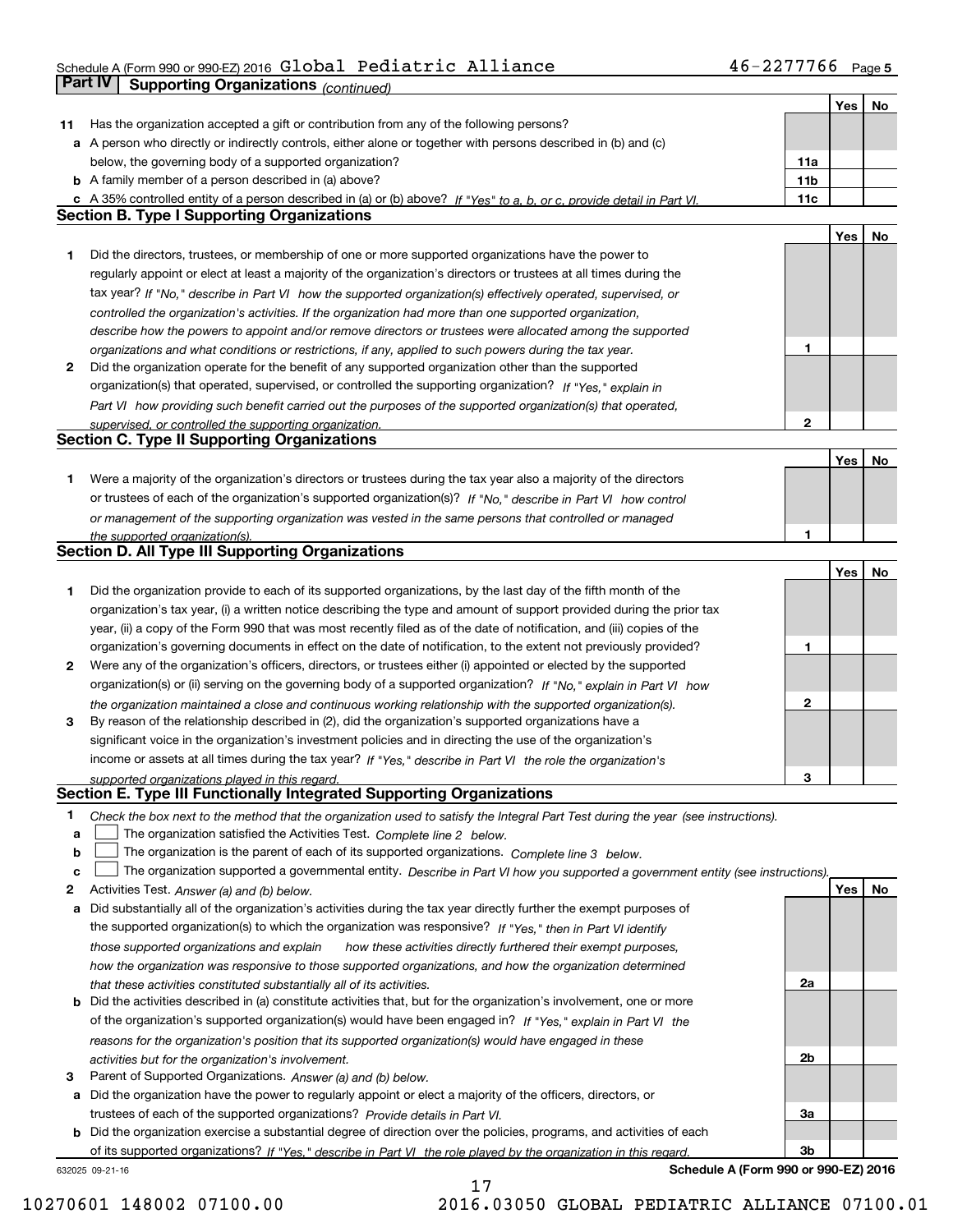|  | Schedule A (Form 990 or 990-EZ) 2016 Global Pediatric Alliance |  |                                                                                       | $46 - 2277766$ Page 6 |  |
|--|----------------------------------------------------------------|--|---------------------------------------------------------------------------------------|-----------------------|--|
|  |                                                                |  | <b>Part V</b> Type III Non-Functionally Integrated 509(a)(3) Supporting Organizations |                       |  |

1 Check here if the organization satisfied the Integral Part Test as a qualifying trust on Nov. 20, 1970 (explain in Part VI.) See instructions. All other Type III non-functionally integrated supporting organizations must complete Sections A through E.

|              | Section A - Adjusted Net Income                                              | (A) Prior Year | (B) Current Year<br>(optional) |                                |
|--------------|------------------------------------------------------------------------------|----------------|--------------------------------|--------------------------------|
| 1.           | Net short-term capital gain                                                  | 1              |                                |                                |
| $\mathbf{2}$ | Recoveries of prior-year distributions                                       | $\overline{2}$ |                                |                                |
| 3            | Other gross income (see instructions)                                        | 3              |                                |                                |
| 4            | Add lines 1 through 3                                                        | 4              |                                |                                |
| 5            | Depreciation and depletion                                                   | 5              |                                |                                |
| 6            | Portion of operating expenses paid or incurred for production or             |                |                                |                                |
|              | collection of gross income or for management, conservation, or               |                |                                |                                |
|              | maintenance of property held for production of income (see instructions)     | 6              |                                |                                |
| 7            | Other expenses (see instructions)                                            | $\overline{7}$ |                                |                                |
| 8            | <b>Adjusted Net Income</b> (subtract lines 5, 6, and 7 from line 4)          | 8              |                                |                                |
|              | <b>Section B - Minimum Asset Amount</b>                                      |                | (A) Prior Year                 | (B) Current Year<br>(optional) |
| 1.           | Aggregate fair market value of all non-exempt-use assets (see                |                |                                |                                |
|              | instructions for short tax year or assets held for part of year):            |                |                                |                                |
|              | a Average monthly value of securities                                        | 1a             |                                |                                |
|              | <b>b</b> Average monthly cash balances                                       | 1 <sub>b</sub> |                                |                                |
|              | c Fair market value of other non-exempt-use assets                           | 1c             |                                |                                |
|              | d Total (add lines 1a, 1b, and 1c)                                           | 1d             |                                |                                |
|              | <b>e</b> Discount claimed for blockage or other                              |                |                                |                                |
|              | factors (explain in detail in Part VI):                                      |                |                                |                                |
| 2            | Acquisition indebtedness applicable to non-exempt-use assets                 | $\mathbf{2}$   |                                |                                |
| 3            | Subtract line 2 from line 1d                                                 | 3              |                                |                                |
| 4            | Cash deemed held for exempt use. Enter 1-1/2% of line 3 (for greater amount, |                |                                |                                |
|              | see instructions)                                                            | 4              |                                |                                |
| 5.           | Net value of non-exempt-use assets (subtract line 4 from line 3)             | 5              |                                |                                |
| 6            | Multiply line 5 by .035                                                      | 6              |                                |                                |
| 7            | Recoveries of prior-year distributions                                       | $\overline{7}$ |                                |                                |
| 8            | Minimum Asset Amount (add line 7 to line 6)                                  | 8              |                                |                                |
|              | <b>Section C - Distributable Amount</b>                                      |                |                                | <b>Current Year</b>            |
| 1            | Adjusted net income for prior year (from Section A, line 8, Column A)        | 1              |                                |                                |
| $\mathbf{2}$ | Enter 85% of line 1                                                          | $\overline{2}$ |                                |                                |
| 3            | Minimum asset amount for prior year (from Section B, line 8, Column A)       | 3              |                                |                                |
| 4            | Enter greater of line 2 or line 3                                            | 4              |                                |                                |
| 5.           | Income tax imposed in prior year                                             | 5              |                                |                                |
| 6            | <b>Distributable Amount.</b> Subtract line 5 from line 4, unless subject to  |                |                                |                                |
|              | emergency temporary reduction (see instructions)                             | 6              |                                |                                |
|              |                                                                              |                |                                |                                |

**7**Check here if the current year is the organization's first as a non-functionally integrated Type III supporting organization (see instructions).

**Schedule A (Form 990 or 990-EZ) 2016**

632026 09-21-16

**1**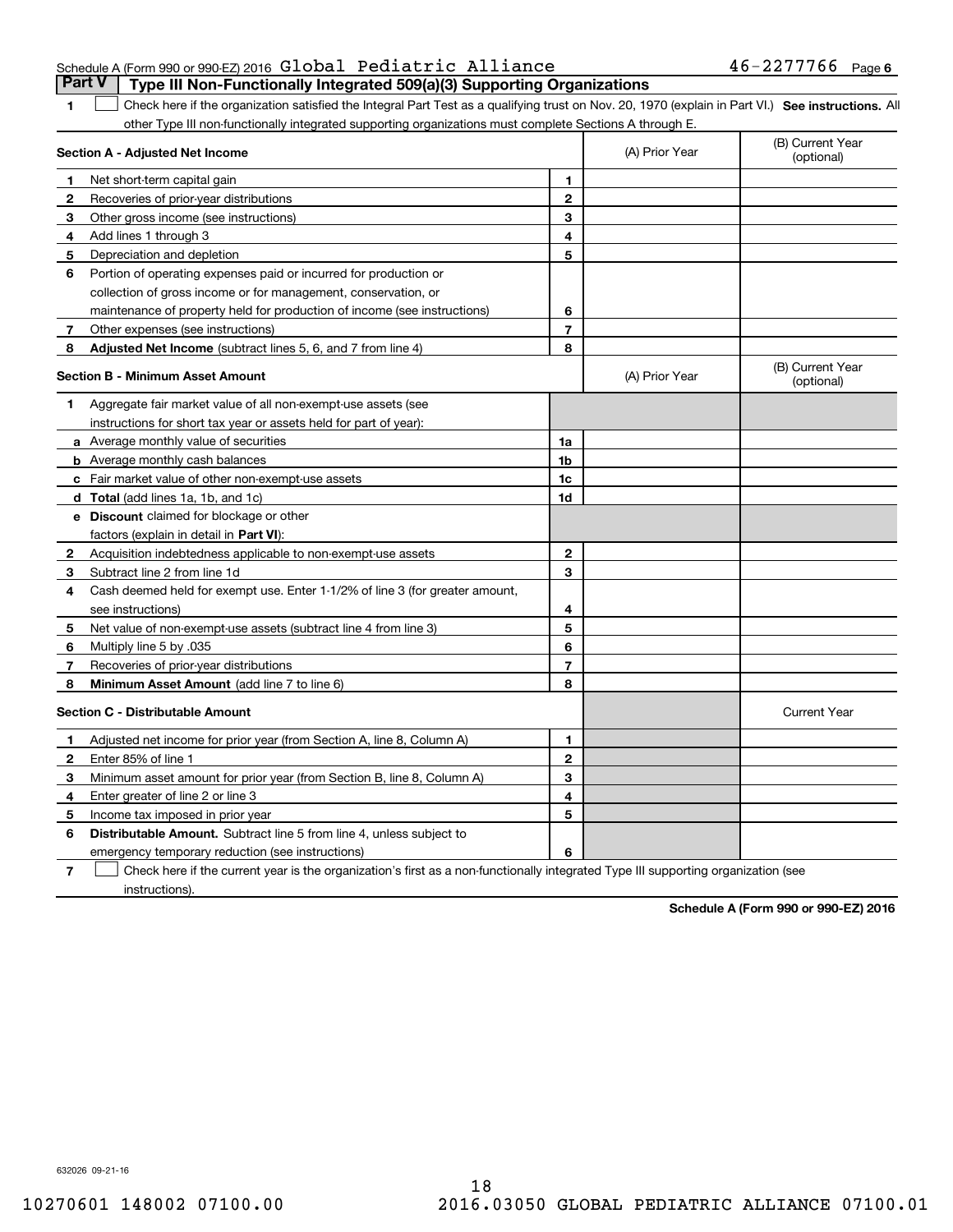#### Schedule A (Form 990 or 990-EZ) 2016 GIODAI Pediatric Alliance 46-2277766 Page Global Pediatric Alliance 46-2277766

| <b>Part V</b> | Type III Non-Functionally Integrated 509(a)(3) Supporting Organizations                    |                                    | (continued)                                    |                                                  |
|---------------|--------------------------------------------------------------------------------------------|------------------------------------|------------------------------------------------|--------------------------------------------------|
|               | <b>Section D - Distributions</b>                                                           |                                    |                                                | <b>Current Year</b>                              |
| 1             | Amounts paid to supported organizations to accomplish exempt purposes                      |                                    |                                                |                                                  |
| 2             | Amounts paid to perform activity that directly furthers exempt purposes of supported       |                                    |                                                |                                                  |
|               | organizations, in excess of income from activity                                           |                                    |                                                |                                                  |
| з             | Administrative expenses paid to accomplish exempt purposes of supported organizations      |                                    |                                                |                                                  |
| 4             | Amounts paid to acquire exempt-use assets                                                  |                                    |                                                |                                                  |
| 5             | Qualified set-aside amounts (prior IRS approval required)                                  |                                    |                                                |                                                  |
| 6             | Other distributions (describe in Part VI). See instructions                                |                                    |                                                |                                                  |
| 7             | <b>Total annual distributions.</b> Add lines 1 through 6                                   |                                    |                                                |                                                  |
| 8             | Distributions to attentive supported organizations to which the organization is responsive |                                    |                                                |                                                  |
|               | (provide details in Part VI). See instructions                                             |                                    |                                                |                                                  |
| 9             | Distributable amount for 2016 from Section C, line 6                                       |                                    |                                                |                                                  |
| 10            | Line 8 amount divided by Line 9 amount                                                     |                                    |                                                |                                                  |
|               | <b>Section E - Distribution Allocations (see instructions)</b>                             | (i)<br><b>Excess Distributions</b> | (iii)<br><b>Underdistributions</b><br>Pre-2016 | (iii)<br><b>Distributable</b><br>Amount for 2016 |
| 1             | Distributable amount for 2016 from Section C, line 6                                       |                                    |                                                |                                                  |
| 2             | Underdistributions, if any, for years prior to 2016 (reason-                               |                                    |                                                |                                                  |
|               | able cause required-explain in Part VI). See instructions                                  |                                    |                                                |                                                  |
| 3             | Excess distributions carryover, if any, to 2016:                                           |                                    |                                                |                                                  |
| а             |                                                                                            |                                    |                                                |                                                  |
| b             |                                                                                            |                                    |                                                |                                                  |
|               | c From 2013                                                                                |                                    |                                                |                                                  |
|               | d From 2014                                                                                |                                    |                                                |                                                  |
|               | e From 2015                                                                                |                                    |                                                |                                                  |
|               | Total of lines 3a through e                                                                |                                    |                                                |                                                  |
|               | <b>g</b> Applied to underdistributions of prior years                                      |                                    |                                                |                                                  |
|               | <b>h</b> Applied to 2016 distributable amount                                              |                                    |                                                |                                                  |
|               | Carryover from 2011 not applied (see instructions)                                         |                                    |                                                |                                                  |
|               | Remainder. Subtract lines 3g, 3h, and 3i from 3f.                                          |                                    |                                                |                                                  |
| 4             | Distributions for 2016 from Section D,                                                     |                                    |                                                |                                                  |
|               | line $7:$                                                                                  |                                    |                                                |                                                  |
|               | <b>a</b> Applied to underdistributions of prior years                                      |                                    |                                                |                                                  |
|               | <b>b</b> Applied to 2016 distributable amount                                              |                                    |                                                |                                                  |
| с             | Remainder. Subtract lines 4a and 4b from 4                                                 |                                    |                                                |                                                  |
| 5             | Remaining underdistributions for years prior to 2016, if                                   |                                    |                                                |                                                  |
|               | any. Subtract lines 3g and 4a from line 2. For result greater                              |                                    |                                                |                                                  |
|               | than zero, explain in Part VI. See instructions                                            |                                    |                                                |                                                  |
| 6             | Remaining underdistributions for 2016. Subtract lines 3h                                   |                                    |                                                |                                                  |
|               | and 4b from line 1. For result greater than zero, explain in                               |                                    |                                                |                                                  |
|               | Part VI. See instructions                                                                  |                                    |                                                |                                                  |
| 7             | Excess distributions carryover to 2017. Add lines 3j                                       |                                    |                                                |                                                  |
|               | and 4c                                                                                     |                                    |                                                |                                                  |
| 8             | Breakdown of line 7:                                                                       |                                    |                                                |                                                  |
| а             | b Excess from 2013                                                                         |                                    |                                                |                                                  |
|               | c Excess from 2014                                                                         |                                    |                                                |                                                  |
|               | d Excess from 2015                                                                         |                                    |                                                |                                                  |
|               | e Excess from 2016                                                                         |                                    |                                                |                                                  |
|               |                                                                                            |                                    |                                                |                                                  |

**Schedule A (Form 990 or 990-EZ) 2016**

632027 09-21-16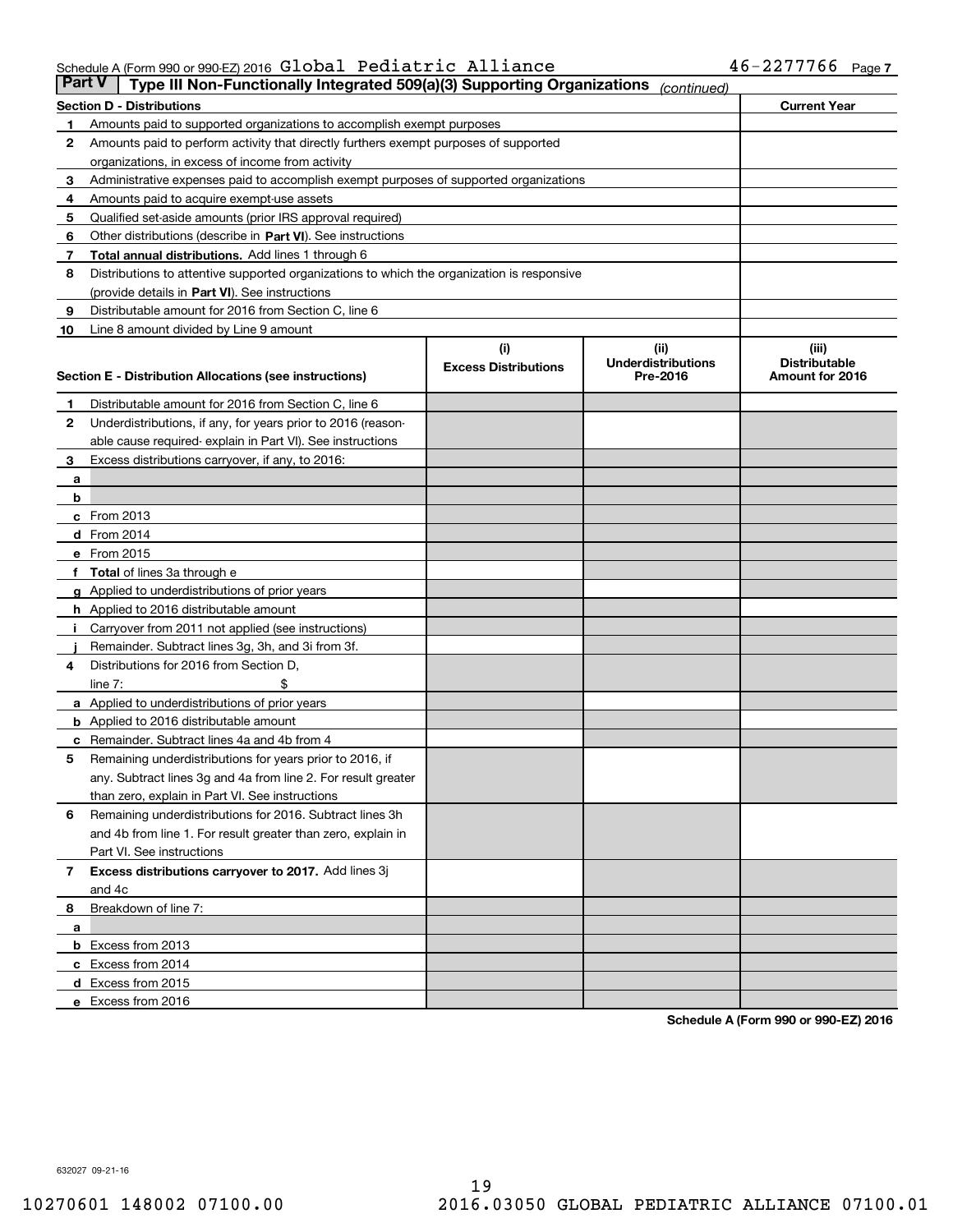|                 | Schedule A (Form 990 or 990-EZ) 2016 Global Pediatric Alliance                                                                                                                                                                                                                                                                                                                                                                                                                                                                                                                              | $46 - 2277766$ Page 8                |
|-----------------|---------------------------------------------------------------------------------------------------------------------------------------------------------------------------------------------------------------------------------------------------------------------------------------------------------------------------------------------------------------------------------------------------------------------------------------------------------------------------------------------------------------------------------------------------------------------------------------------|--------------------------------------|
| <b>Part VI</b>  | Supplemental Information. Provide the explanations required by Part II, line 10; Part II, line 17a or 17b; Part III, line 12;<br>Part IV, Section A, lines 1, 2, 3b, 3c, 4b, 4c, 5a, 6, 9a, 9b, 9c, 11a, 11b, and 11c; Part IV, Section B, lines 1 and 2; Part IV, Section C,<br>line 1; Part IV, Section D, lines 2 and 3; Part IV, Section E, lines 1c, 2a, 2b, 3a, and 3b; Part V, line 1; Part V, Section B, line 1e; Part V,<br>Section D, lines 5, 6, and 8; and Part V, Section E, lines 2, 5, and 6. Also complete this part for any additional information.<br>(See instructions.) |                                      |
|                 |                                                                                                                                                                                                                                                                                                                                                                                                                                                                                                                                                                                             |                                      |
|                 |                                                                                                                                                                                                                                                                                                                                                                                                                                                                                                                                                                                             |                                      |
|                 |                                                                                                                                                                                                                                                                                                                                                                                                                                                                                                                                                                                             |                                      |
|                 |                                                                                                                                                                                                                                                                                                                                                                                                                                                                                                                                                                                             |                                      |
|                 |                                                                                                                                                                                                                                                                                                                                                                                                                                                                                                                                                                                             |                                      |
|                 |                                                                                                                                                                                                                                                                                                                                                                                                                                                                                                                                                                                             |                                      |
|                 |                                                                                                                                                                                                                                                                                                                                                                                                                                                                                                                                                                                             |                                      |
|                 |                                                                                                                                                                                                                                                                                                                                                                                                                                                                                                                                                                                             |                                      |
|                 |                                                                                                                                                                                                                                                                                                                                                                                                                                                                                                                                                                                             |                                      |
|                 |                                                                                                                                                                                                                                                                                                                                                                                                                                                                                                                                                                                             |                                      |
|                 |                                                                                                                                                                                                                                                                                                                                                                                                                                                                                                                                                                                             |                                      |
|                 |                                                                                                                                                                                                                                                                                                                                                                                                                                                                                                                                                                                             |                                      |
|                 |                                                                                                                                                                                                                                                                                                                                                                                                                                                                                                                                                                                             |                                      |
|                 |                                                                                                                                                                                                                                                                                                                                                                                                                                                                                                                                                                                             |                                      |
|                 |                                                                                                                                                                                                                                                                                                                                                                                                                                                                                                                                                                                             |                                      |
|                 |                                                                                                                                                                                                                                                                                                                                                                                                                                                                                                                                                                                             |                                      |
|                 |                                                                                                                                                                                                                                                                                                                                                                                                                                                                                                                                                                                             |                                      |
|                 |                                                                                                                                                                                                                                                                                                                                                                                                                                                                                                                                                                                             |                                      |
|                 |                                                                                                                                                                                                                                                                                                                                                                                                                                                                                                                                                                                             |                                      |
|                 |                                                                                                                                                                                                                                                                                                                                                                                                                                                                                                                                                                                             |                                      |
|                 |                                                                                                                                                                                                                                                                                                                                                                                                                                                                                                                                                                                             |                                      |
|                 |                                                                                                                                                                                                                                                                                                                                                                                                                                                                                                                                                                                             |                                      |
|                 |                                                                                                                                                                                                                                                                                                                                                                                                                                                                                                                                                                                             |                                      |
|                 |                                                                                                                                                                                                                                                                                                                                                                                                                                                                                                                                                                                             |                                      |
|                 |                                                                                                                                                                                                                                                                                                                                                                                                                                                                                                                                                                                             |                                      |
|                 |                                                                                                                                                                                                                                                                                                                                                                                                                                                                                                                                                                                             |                                      |
|                 |                                                                                                                                                                                                                                                                                                                                                                                                                                                                                                                                                                                             |                                      |
|                 |                                                                                                                                                                                                                                                                                                                                                                                                                                                                                                                                                                                             |                                      |
|                 |                                                                                                                                                                                                                                                                                                                                                                                                                                                                                                                                                                                             |                                      |
|                 |                                                                                                                                                                                                                                                                                                                                                                                                                                                                                                                                                                                             |                                      |
| 632028 09-21-16 |                                                                                                                                                                                                                                                                                                                                                                                                                                                                                                                                                                                             | Schedule A (Form 990 or 990-EZ) 2016 |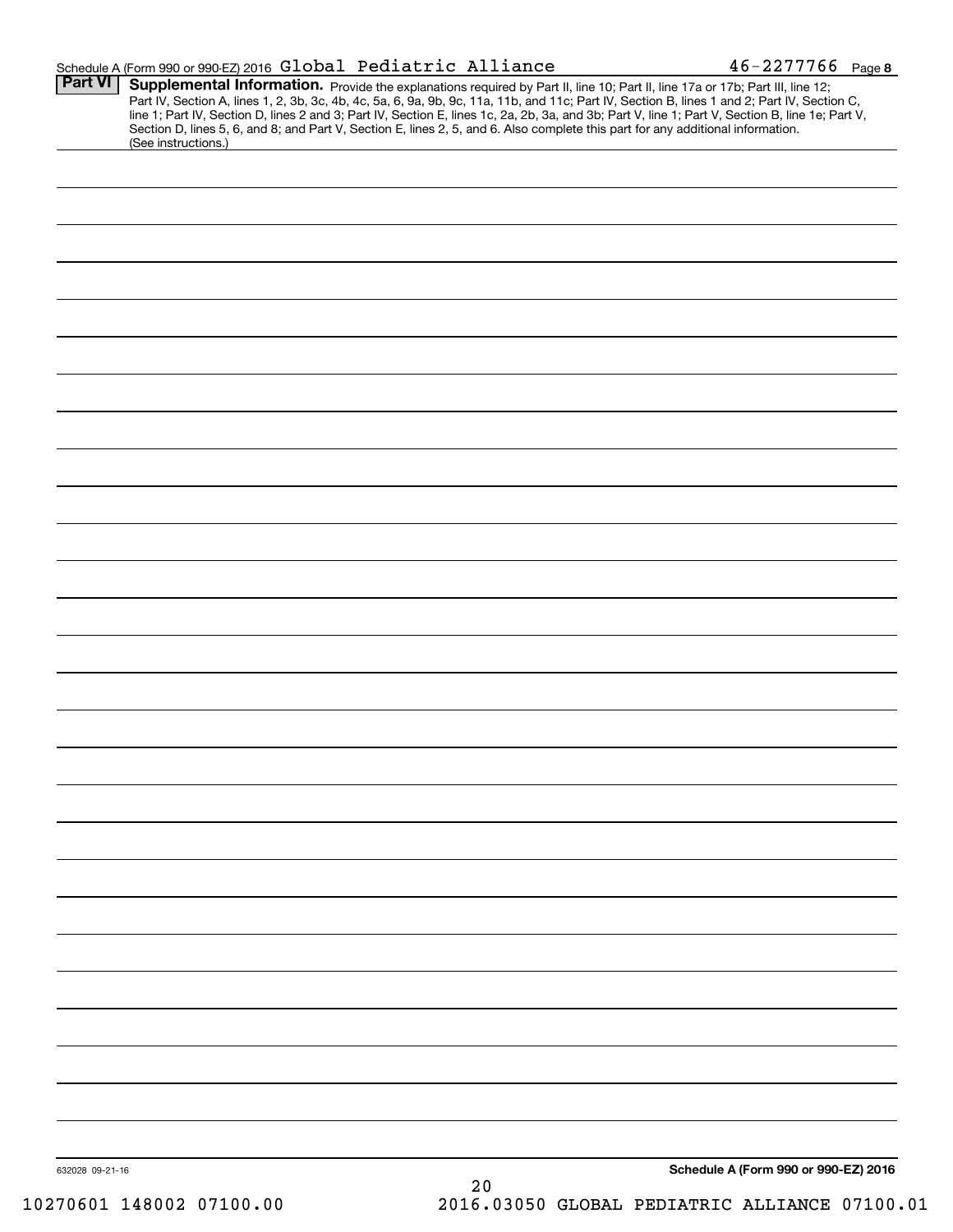|              | Name of the organization                   |                                           |                                                                                           |                                                                                                                                                               |                       | <b>Employer identification number</b>                                                                           |                                                                      |
|--------------|--------------------------------------------|-------------------------------------------|-------------------------------------------------------------------------------------------|---------------------------------------------------------------------------------------------------------------------------------------------------------------|-----------------------|-----------------------------------------------------------------------------------------------------------------|----------------------------------------------------------------------|
|              | Global Pediatric Alliance                  |                                           |                                                                                           |                                                                                                                                                               |                       | 46-2277766                                                                                                      |                                                                      |
|              | Part I                                     |                                           |                                                                                           | General Information on Activities Outside the United States. Complete if the organization answered "Yes" on                                                   |                       |                                                                                                                 |                                                                      |
|              | Form 990, Part IV, line 14b.               |                                           |                                                                                           |                                                                                                                                                               |                       |                                                                                                                 |                                                                      |
| 1.           |                                            |                                           |                                                                                           | For grantmakers. Does the organization maintain records to substantiate the amount of its grants and other assistance,                                        |                       |                                                                                                                 |                                                                      |
|              |                                            |                                           |                                                                                           | the grantees' eligibility for the grants or assistance, and the selection criteria used to award the grants or assistance?                                    |                       |                                                                                                                 | $\boxed{\text{X}}$ Yes<br>No                                         |
| $\mathbf{2}$ |                                            |                                           |                                                                                           | For grantmakers. Describe in Part V the organization's procedures for monitoring the use of its grants and other assistance outside the                       |                       |                                                                                                                 |                                                                      |
|              | United States.                             |                                           |                                                                                           |                                                                                                                                                               |                       |                                                                                                                 |                                                                      |
|              |                                            |                                           |                                                                                           | 3 Activities per Region. (The following Part I, line 3 table can be duplicated if additional space is needed.)                                                |                       |                                                                                                                 |                                                                      |
|              | (a) Region                                 | (b) Number of<br>offices<br>in the region | (c) Number of<br>employees,<br>agents, and<br>independent<br>contractors<br>in the region | (d) Activities conducted in the region<br>(by type) (such as, fundraising, pro-<br>gram services, investments, grants to<br>recipients located in the region) |                       | (e) If activity listed in (d)<br>is a program service,<br>describe specific type<br>of service(s) in the region | (f) Total<br>expenditures<br>for and<br>investments<br>in the region |
|              | Central America and                        |                                           |                                                                                           |                                                                                                                                                               |                       |                                                                                                                 |                                                                      |
|              | the Caribbean -                            |                                           |                                                                                           |                                                                                                                                                               | Midwife and Community |                                                                                                                 |                                                                      |
|              | Antigua & Barbuda,                         |                                           |                                                                                           | Program services - See                                                                                                                                        |                       | Health Promoter Training                                                                                        |                                                                      |
|              | Aruba, Bahamas,                            | $\mathbf{1}$                              | $\mathbf 0$                                                                               | supplemental section                                                                                                                                          | Program               |                                                                                                                 | 106,770.                                                             |
|              |                                            |                                           |                                                                                           |                                                                                                                                                               |                       |                                                                                                                 |                                                                      |
|              |                                            |                                           |                                                                                           |                                                                                                                                                               |                       |                                                                                                                 |                                                                      |
|              |                                            |                                           |                                                                                           |                                                                                                                                                               |                       |                                                                                                                 |                                                                      |
|              |                                            |                                           |                                                                                           |                                                                                                                                                               |                       |                                                                                                                 |                                                                      |
|              |                                            |                                           |                                                                                           |                                                                                                                                                               |                       |                                                                                                                 |                                                                      |
|              |                                            |                                           |                                                                                           |                                                                                                                                                               |                       |                                                                                                                 |                                                                      |
|              |                                            |                                           |                                                                                           |                                                                                                                                                               |                       |                                                                                                                 |                                                                      |
|              |                                            |                                           |                                                                                           |                                                                                                                                                               |                       |                                                                                                                 |                                                                      |
|              |                                            |                                           |                                                                                           |                                                                                                                                                               |                       |                                                                                                                 |                                                                      |
|              |                                            |                                           |                                                                                           |                                                                                                                                                               |                       |                                                                                                                 |                                                                      |
|              |                                            |                                           |                                                                                           |                                                                                                                                                               |                       |                                                                                                                 |                                                                      |
|              |                                            |                                           |                                                                                           |                                                                                                                                                               |                       |                                                                                                                 |                                                                      |
|              |                                            |                                           |                                                                                           |                                                                                                                                                               |                       |                                                                                                                 |                                                                      |
|              |                                            |                                           |                                                                                           |                                                                                                                                                               |                       |                                                                                                                 |                                                                      |
|              |                                            |                                           |                                                                                           |                                                                                                                                                               |                       |                                                                                                                 |                                                                      |
|              |                                            |                                           |                                                                                           |                                                                                                                                                               |                       |                                                                                                                 |                                                                      |
|              |                                            |                                           |                                                                                           |                                                                                                                                                               |                       |                                                                                                                 |                                                                      |
|              |                                            |                                           |                                                                                           |                                                                                                                                                               |                       |                                                                                                                 |                                                                      |
|              | 3 a Sub-total                              | $1\,$                                     | 0                                                                                         |                                                                                                                                                               |                       |                                                                                                                 | 106,770.                                                             |
|              | <b>b</b> Total from continuation           |                                           |                                                                                           |                                                                                                                                                               |                       |                                                                                                                 |                                                                      |
|              | sheets to Part I<br>c Totals (add lines 3a | 0                                         | 0                                                                                         |                                                                                                                                                               |                       |                                                                                                                 | 0,                                                                   |
|              | and 3b)                                    | 1                                         | 0                                                                                         |                                                                                                                                                               |                       |                                                                                                                 | 106,770.                                                             |
|              |                                            |                                           |                                                                                           |                                                                                                                                                               |                       |                                                                                                                 |                                                                      |

**| Complete if the organization answered "Yes" on Form 990, Part IV, line 14b, 15, or 16. | Attach to Form 990. | Information about Schedule F (Form 990) and its instructions is at**  *www.irs.gov/form990.*

**Statement of Activities Outside the United States** 

**For Paperwork Reduction Act Notice, see the Instructions for Form 990. Schedule F (Form 990) 2016** LHA

632071 09-21-16

Department of the Treasury Internal Revenue Service

**(Form 990)**

OMB No. 1545-0047

**Open to Public Inspection**

**2016**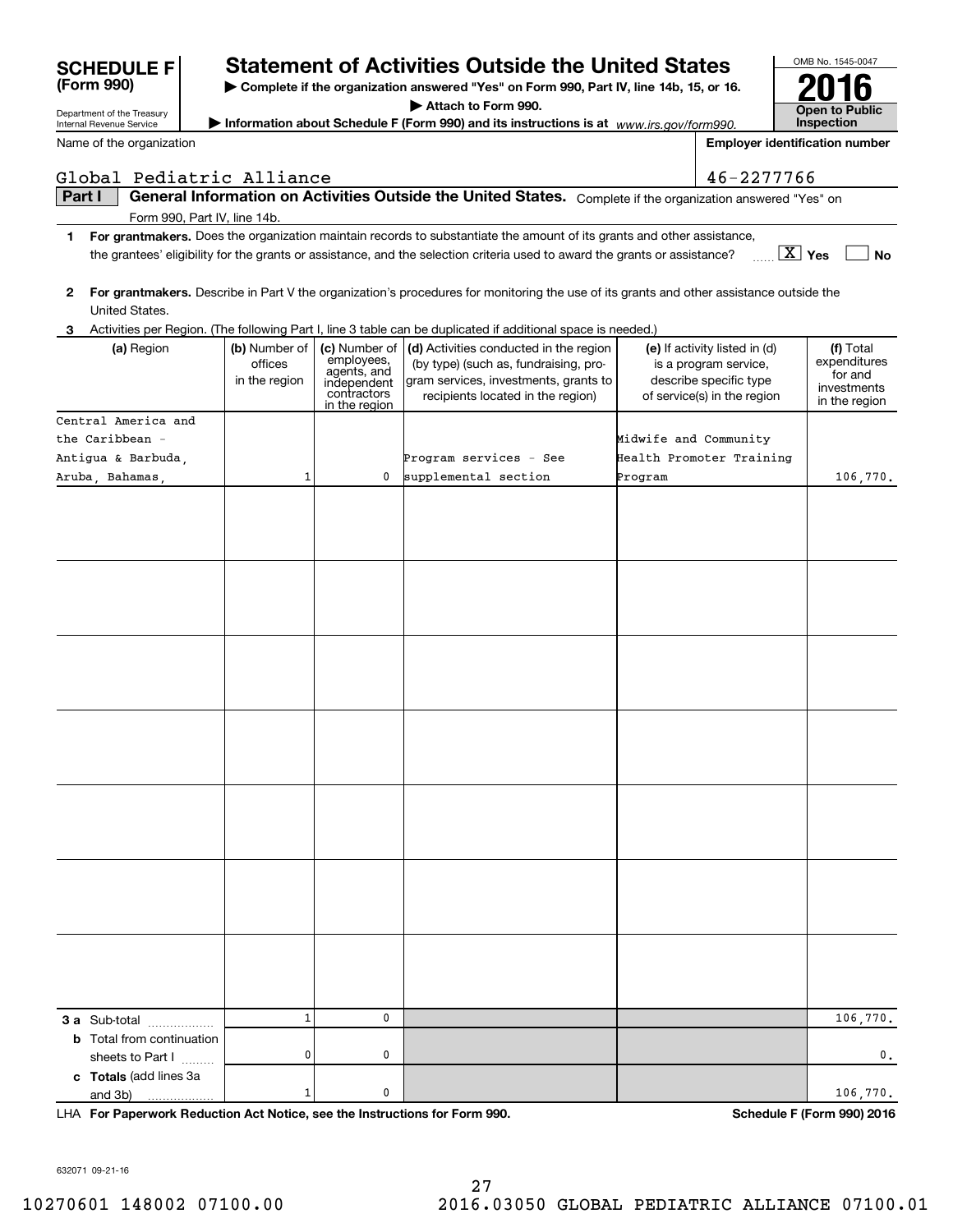Part II | Grants and Other Assistance to Organizations or Entities Outside the United States. Complete if the organization answered "Yes" on Form 990, Part IV, line 15, for any recipient who received more than \$5,000. Part II can be duplicated if additional space is needed.

| 1.<br>(a) Name of organization                          | (b) IRS code section<br>and EIN (if applicable) | (c) Region        | (d) Purpose of<br>grant                                                                                                                         | (e) Amount<br>of cash grant | (f) Manner of<br>cash disbursement | (g) Amount of<br>noncash<br>assistance | (h) Description<br>of noncash<br>assistance | (i) Method of<br>valuation (book, FMV,<br>appraisal, other) |
|---------------------------------------------------------|-------------------------------------------------|-------------------|-------------------------------------------------------------------------------------------------------------------------------------------------|-----------------------------|------------------------------------|----------------------------------------|---------------------------------------------|-------------------------------------------------------------|
|                                                         |                                                 | Central America   | Water filter                                                                                                                                    |                             |                                    |                                        |                                             |                                                             |
|                                                         |                                                 | and the Caribbean | construction and                                                                                                                                |                             |                                    |                                        |                                             |                                                             |
|                                                         |                                                 | Antigua &         | manufacture &                                                                                                                                   |                             |                                    |                                        |                                             |                                                             |
|                                                         |                                                 | Barbuda, Aruba,   | installation of 350                                                                                                                             | 5,395.                      |                                    | $\mathfrak o$ .                        |                                             |                                                             |
|                                                         |                                                 |                   |                                                                                                                                                 |                             |                                    |                                        |                                             |                                                             |
|                                                         |                                                 |                   |                                                                                                                                                 |                             |                                    |                                        |                                             |                                                             |
|                                                         |                                                 |                   |                                                                                                                                                 |                             |                                    |                                        |                                             |                                                             |
|                                                         |                                                 |                   |                                                                                                                                                 |                             |                                    |                                        |                                             |                                                             |
|                                                         |                                                 |                   |                                                                                                                                                 |                             |                                    |                                        |                                             |                                                             |
|                                                         |                                                 |                   |                                                                                                                                                 |                             |                                    |                                        |                                             |                                                             |
|                                                         |                                                 |                   |                                                                                                                                                 |                             |                                    |                                        |                                             |                                                             |
|                                                         |                                                 |                   |                                                                                                                                                 |                             |                                    |                                        |                                             |                                                             |
|                                                         |                                                 |                   |                                                                                                                                                 |                             |                                    |                                        |                                             |                                                             |
|                                                         |                                                 |                   |                                                                                                                                                 |                             |                                    |                                        |                                             |                                                             |
|                                                         |                                                 |                   |                                                                                                                                                 |                             |                                    |                                        |                                             |                                                             |
|                                                         |                                                 |                   |                                                                                                                                                 |                             |                                    |                                        |                                             |                                                             |
|                                                         |                                                 |                   |                                                                                                                                                 |                             |                                    |                                        |                                             |                                                             |
|                                                         |                                                 |                   |                                                                                                                                                 |                             |                                    |                                        |                                             |                                                             |
|                                                         |                                                 |                   |                                                                                                                                                 |                             |                                    |                                        |                                             |                                                             |
|                                                         |                                                 |                   |                                                                                                                                                 |                             |                                    |                                        |                                             |                                                             |
|                                                         |                                                 |                   |                                                                                                                                                 |                             |                                    |                                        |                                             |                                                             |
|                                                         |                                                 |                   |                                                                                                                                                 |                             |                                    |                                        |                                             |                                                             |
|                                                         |                                                 |                   |                                                                                                                                                 |                             |                                    |                                        |                                             |                                                             |
|                                                         |                                                 |                   |                                                                                                                                                 |                             |                                    |                                        |                                             |                                                             |
|                                                         |                                                 |                   |                                                                                                                                                 |                             |                                    |                                        |                                             |                                                             |
|                                                         |                                                 |                   |                                                                                                                                                 |                             |                                    |                                        |                                             |                                                             |
|                                                         |                                                 |                   |                                                                                                                                                 |                             |                                    |                                        |                                             |                                                             |
|                                                         |                                                 |                   |                                                                                                                                                 |                             |                                    |                                        |                                             |                                                             |
|                                                         |                                                 |                   |                                                                                                                                                 |                             |                                    |                                        |                                             |                                                             |
|                                                         |                                                 |                   |                                                                                                                                                 |                             |                                    |                                        |                                             |                                                             |
|                                                         |                                                 |                   |                                                                                                                                                 |                             |                                    |                                        |                                             |                                                             |
| $\mathbf{2}$                                            |                                                 |                   | Enter total number of recipient organizations listed above that are recognized as charities by the foreign country, recognized as tax-exempt by |                             |                                    |                                        |                                             |                                                             |
|                                                         |                                                 |                   | the IRS, or for which the grantee or counsel has provided a section 501(c)(3) equivalency letter                                                |                             |                                    |                                        |                                             |                                                             |
| 3 Enter total number of other organizations or entities |                                                 |                   |                                                                                                                                                 |                             |                                    |                                        |                                             |                                                             |

See Part V for Column (d) descriptions

**Schedule F (Form 990) 2016**

**2**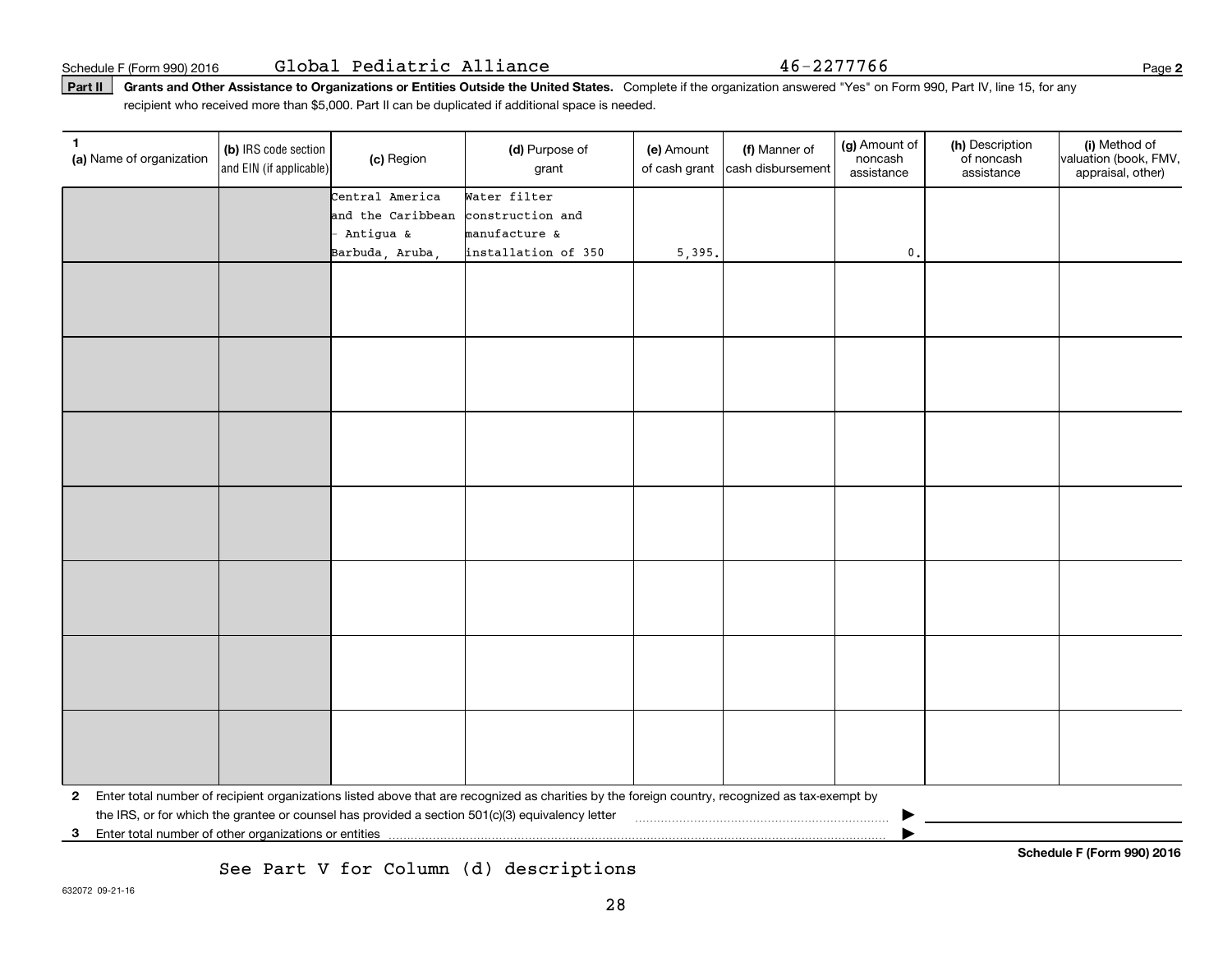|  | Global Pediatric Alliance |  |
|--|---------------------------|--|
|--|---------------------------|--|

Global Pediatric Alliance 46-2277766

Part III Grants and Other Assistance to Individuals Outside the United States. Complete if the organization answered "Yes" on Form 990, Part IV, line 16. Part III can be duplicated if additional space is needed.

| (a) Type of grant or assistance | (b) Region | (c) Number of<br>recipients | (d) Amount of<br>cash grant | (e) Manner of<br>cash disbursement | (f) Amount of<br>.<br>noncash<br>assistance | (g) Description of<br>noncash assistance | (h) Method of<br>valuation<br>(book, FMV,<br>appraisal, other) |
|---------------------------------|------------|-----------------------------|-----------------------------|------------------------------------|---------------------------------------------|------------------------------------------|----------------------------------------------------------------|
|                                 |            |                             |                             |                                    |                                             |                                          |                                                                |
|                                 |            |                             |                             |                                    |                                             |                                          |                                                                |
|                                 |            |                             |                             |                                    |                                             |                                          |                                                                |
|                                 |            |                             |                             |                                    |                                             |                                          |                                                                |
|                                 |            |                             |                             |                                    |                                             |                                          |                                                                |
|                                 |            |                             |                             |                                    |                                             |                                          |                                                                |
|                                 |            |                             |                             |                                    |                                             |                                          |                                                                |
|                                 |            |                             |                             |                                    |                                             |                                          |                                                                |
|                                 |            |                             |                             |                                    |                                             |                                          |                                                                |
|                                 |            |                             |                             |                                    |                                             |                                          |                                                                |
|                                 |            |                             |                             |                                    |                                             |                                          |                                                                |

**Schedule F (Form 990) 2016**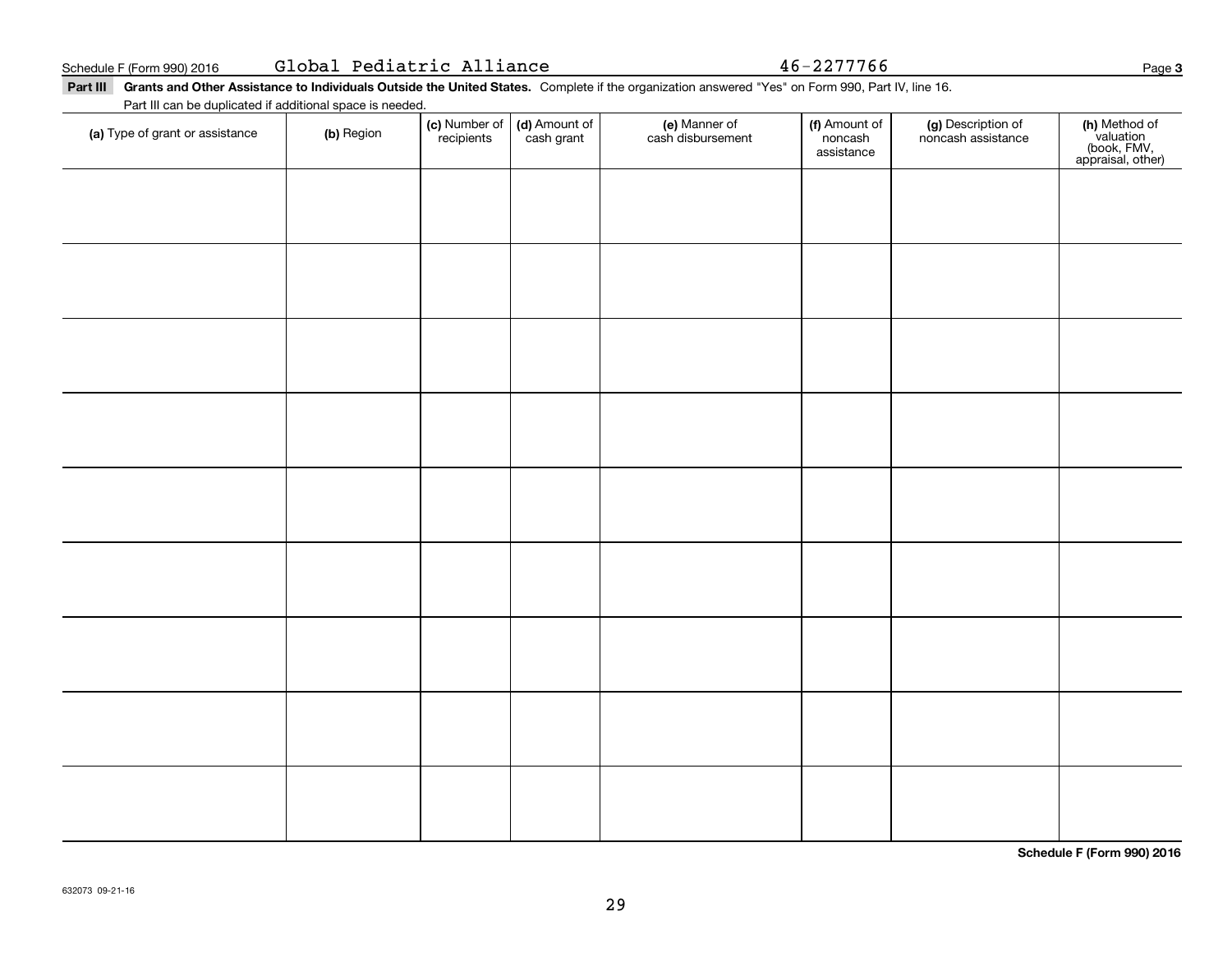| 1            | Was the organization a U.S. transferor of property to a foreign corporation during the tax year? If "Yes," the<br>organization may be required to file Form 926, Return by a U.S. Transferor of Property to a Foreign                                                                                                                                                                                                                 | Yes | $ X $ No.           |
|--------------|---------------------------------------------------------------------------------------------------------------------------------------------------------------------------------------------------------------------------------------------------------------------------------------------------------------------------------------------------------------------------------------------------------------------------------------|-----|---------------------|
| $\mathbf{2}$ | Did the organization have an interest in a foreign trust during the tax year? If "Yes." the organization<br>may be required to separately file Form 3520, Annual Return To Report Transactions With Foreign<br>Trusts and Receipt of Certain Foreign Gifts, and/or Form 3520-A, Annual Information Return of Foreign<br>Trust With a U.S. Owner (see Instructions for Forms 3520 and 3520-A; do not file with Form 990) manual manual | Yes | $X \mid N_{\Omega}$ |
| 3            | Did the organization have an ownership interest in a foreign corporation during the tax year? If "Yes,"<br>the organization may be required to file Form 5471, Information Return of U.S. Persons With Respect To                                                                                                                                                                                                                     | Yes | $X \mid N_{\Omega}$ |
| 4            | Was the organization a direct or indirect shareholder of a passive foreign investment company or a<br>qualified electing fund during the tax year? If "Yes," the organization may be required to file Form 8621,<br>Information Return by a Shareholder of a Passive Foreign Investment Company or Qualified Electing Fund<br>(see Instructions for Form 8621)                                                                        | Yes | $X _{NQ}$           |
| 5            | Did the organization have an ownership interest in a foreign partnership during the tax year? If "Yes."<br>the organization may be required to file Form 8865, Return of U.S. Persons With Respect to Certain<br>Foreign Partnerships (see Instructions for Form 8865)                                                                                                                                                                | Yes | $X \mid N_{0}$      |
| 6            | Did the organization have any operations in or related to any boycotting countries during the tax year? If<br>"Yes," the organization may be required to separately file Form 5713, International Boycott Report (see                                                                                                                                                                                                                 | Yes | Nο                  |

**Schedule F (Form 990) 2016**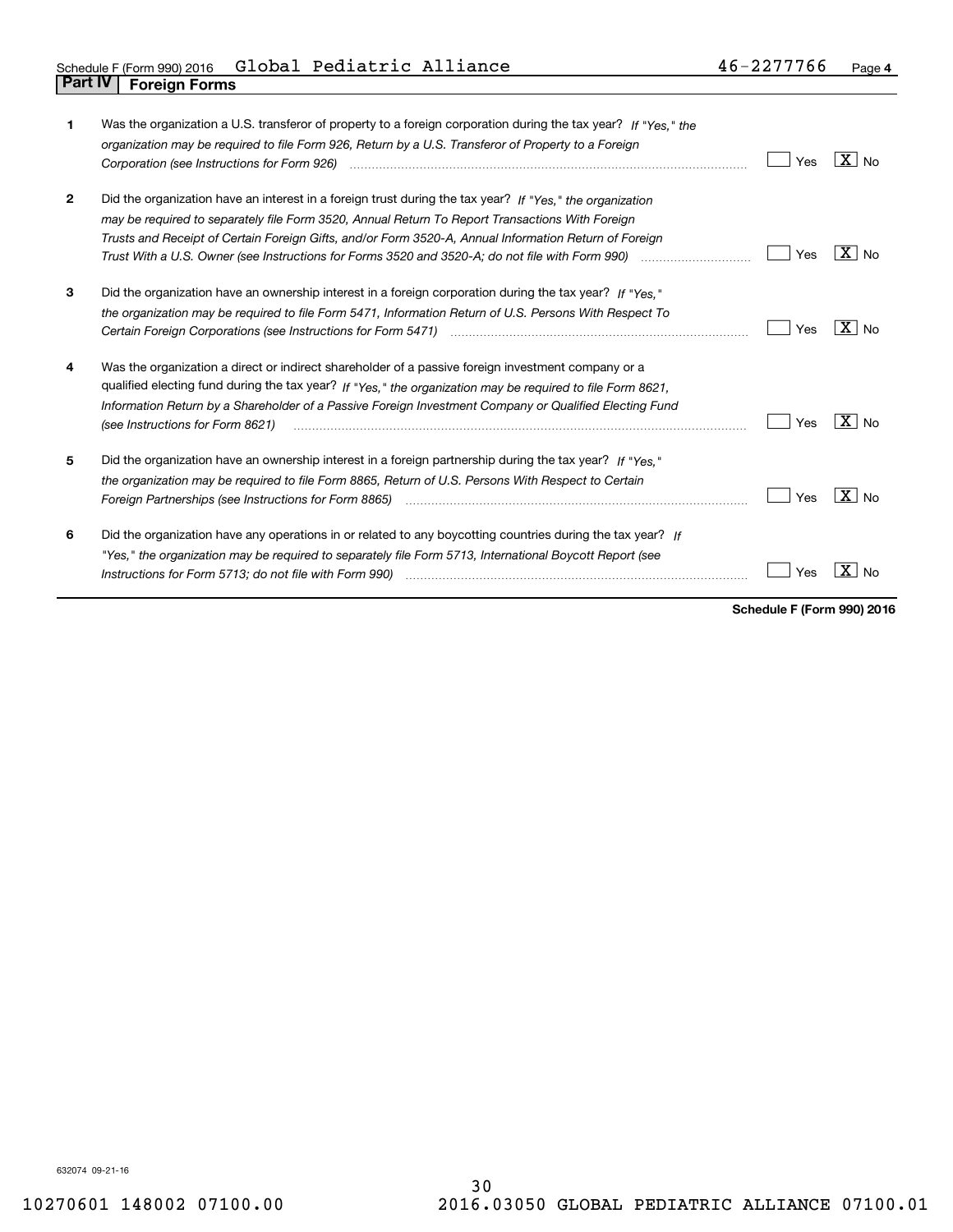#### **Part V Supplemental Information**

Provide the information required by Part I, line 2 (monitoring of funds); Part I, line 3, column (f) (accounting method; amounts of investments vs. expenditures per region); Part II, line 1 (accounting method); Part III (accounting method); and Part III, column (c) (estimated number of recipients), as applicable. Also complete this part to provide any additional information. See instructions.

Part I, Line 2:

Our Small Grants Director is responsible for assessing the organizations and providing due diligence prior to funding to ensure they have met the required criteria and are able to manage the grant funds and implement their projects successfully. The Small Grants Director visits the organizations periodically throughout the year (about every 6 weeks) and is in constant communication with the organizations via email and telephone. Once proposals are submitted, the Executive Director and Board of Directors review the proposals and make the final decision regarding funding. The grantees sign a contract formalizing the grant and adhering to the conditions governing the grant. Grant funds are distributed usually on a 40%/40%/20% basis with the second grant disbursement sent after the grantee has submitted a narrative and financial progress report describing progress made toward the stated program goals. The final disbursement is made after the project has been completed and a narrative and financial report has been submitted by the grantee (including copies of expense receipts) and approved by the Program Director and the Executive Director.

Part II, Column (d):

(a) Region:

Central America and the Caribbean - Antigua & Barbuda, Aruba, Bahamas,

(d) Purpose of Grant: Water filter construction and manufacture &

installation of 350 H2O filters

#### Part I, Line 3

632075 09-21-16 **Schedule F (Form 990) 2016** Global Pediatric Alliance works to reduce preventable maternal and 31 10270601 148002 07100.00 2016.03050 GLOBAL PEDIATRIC ALLIANCE 07100.01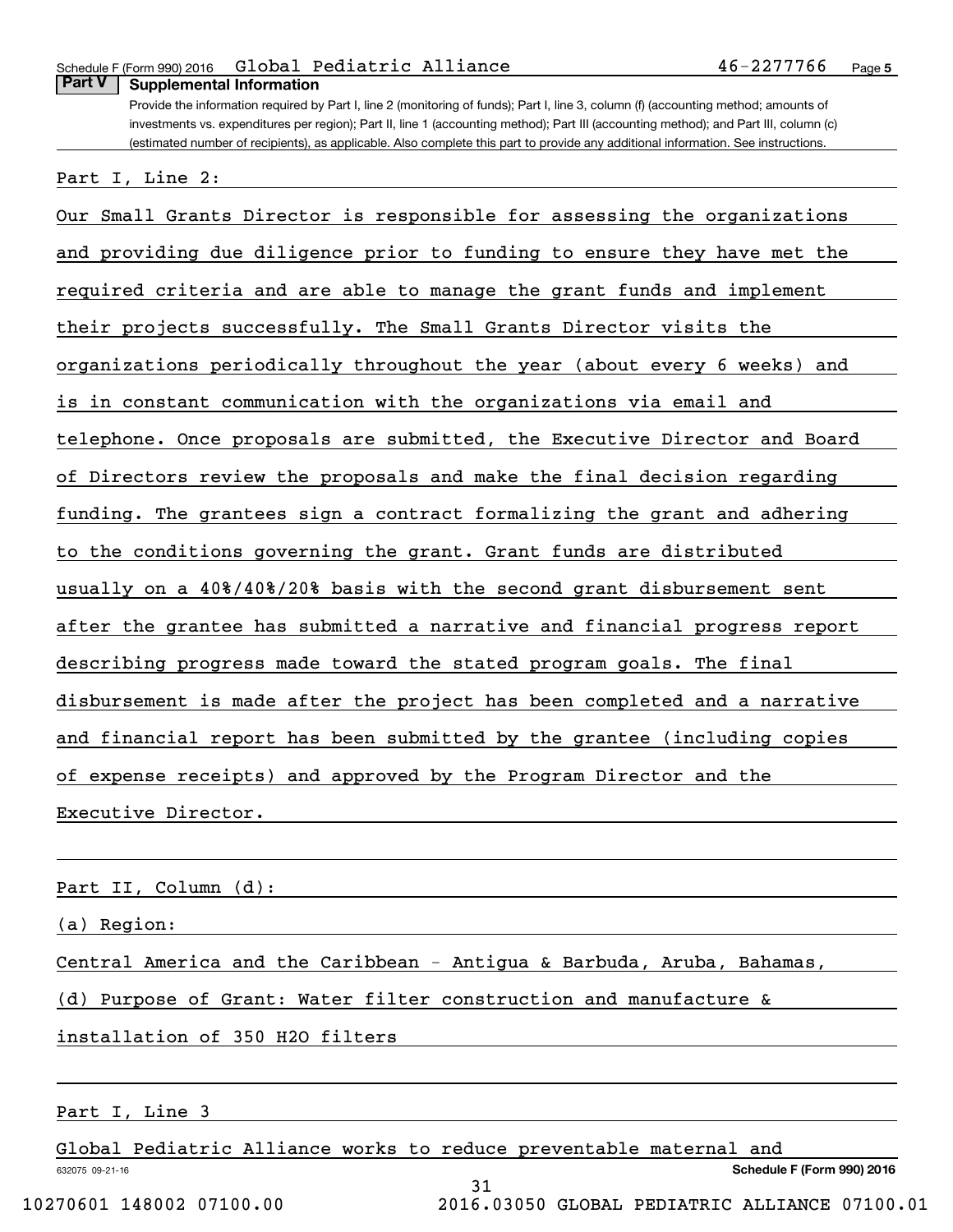Provide the information required by Part I, line 2 (monitoring of funds); Part I, line 3, column (f) (accounting method; amounts of investments vs. expenditures per region); Part II, line 1 (accounting method); Part III (accounting method); and Part III, column (c) (estimated number of recipients), as applicable. Also complete this part to provide any additional information. See instructions.

child deaths and improve the quality of life for women and children in

Latin America through empowering grassroots communities. We do this by

training health promoters and traditional midwives and providing

financial support to small organizations and community groups in rural

areas. Trainings include workshops in pediatric medicine, emergency

care, and reproductive health. Many of the areas where we work lack

access to any other type of health or financial resources. An

underlying goal of all our program work is to build self-sufficiency

among local health care staff and members of the communities

themselves.

The Organization has one employee in the region who is a US citizen and

is paid through the Organization's US based payroll.

632075 09-21-16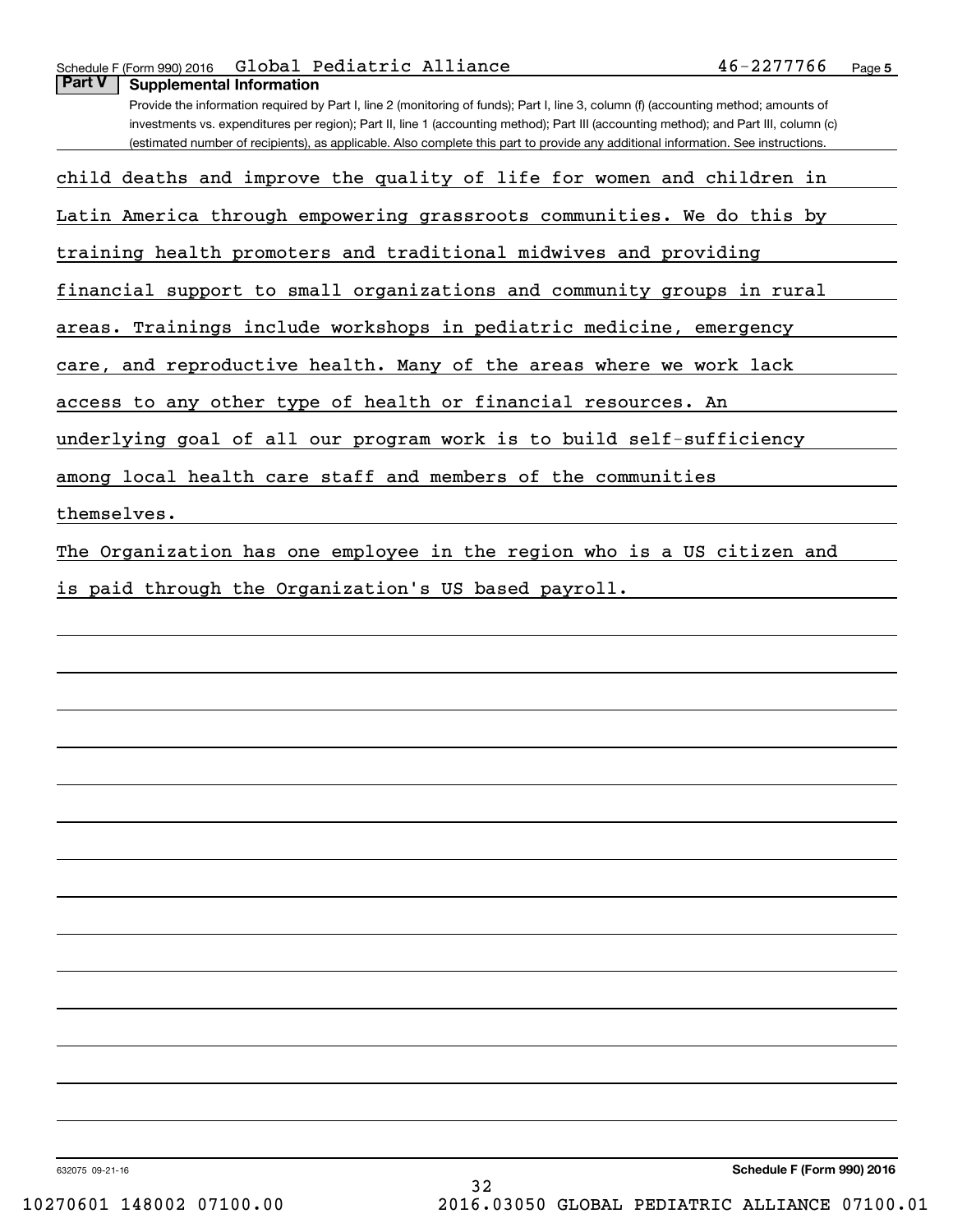| UVIILVULL V          |  |  |
|----------------------|--|--|
| (Form 990 or 990-EZ) |  |  |

# **SCHEDULE O Supplemental Information to Form 990 or 990-EZ**

**Information about Schedule O (Form 990 or 990-EZ) and its instructions is at**  $www.irs.gov/form990.$ **Complete to provide information for responses to specific questions on Form 990 or 990-EZ or to provide any additional information. | Attach to Form 990 or 990-EZ.**



**Employer identification number** Global Pediatric Alliance 46-2277766

Form 990, Part VI, Section B, line 11b:

The Board of Directors shall receive a copy of the IRS Form 990 and review

and approve the IRS Form 990 annual tax filing prior to submission. The

Executive Director shall sign and certify that the IRS Form 990 is accurate and complete.

Form 990, Part VI, Section B, Line 12c:

The conflict of interest policy is distributed annually to all directors and officers. Each director and officer must sign a statement that affirms that he or she has received a copy of the policy; has read and understood the policy and agrees to comply with the policy. The directors and officers are required to file annually a statement with the Board of Directors which discloses interests which could give rise to conflicts that could result in inurement, impermissible private benefit or excess benefit.

Form 990, Part VI, Section B, Line 15:

GPA's policy is to perform a comprehensive review of comparable salaries

and benefits prior to the hiring of the executive director and any other

key employee. Any change in compensation is also part of a comprehensive

review. Not unusual changes in personnel were made in 2015.

Form 990, Part VI, Section C, Line 19:

Governing documents, conflict of interest policy and financial statements

are available upon request at the Organization's headquarters offices.

632211 08-25-16 LHA For Paperwork Reduction Act Notice, see the Instructions for Form 990 or 990-EZ. Schedule O (Form 990 or 990-EZ) (2016) Form 990, Part IX, Line 11g, Other Fees: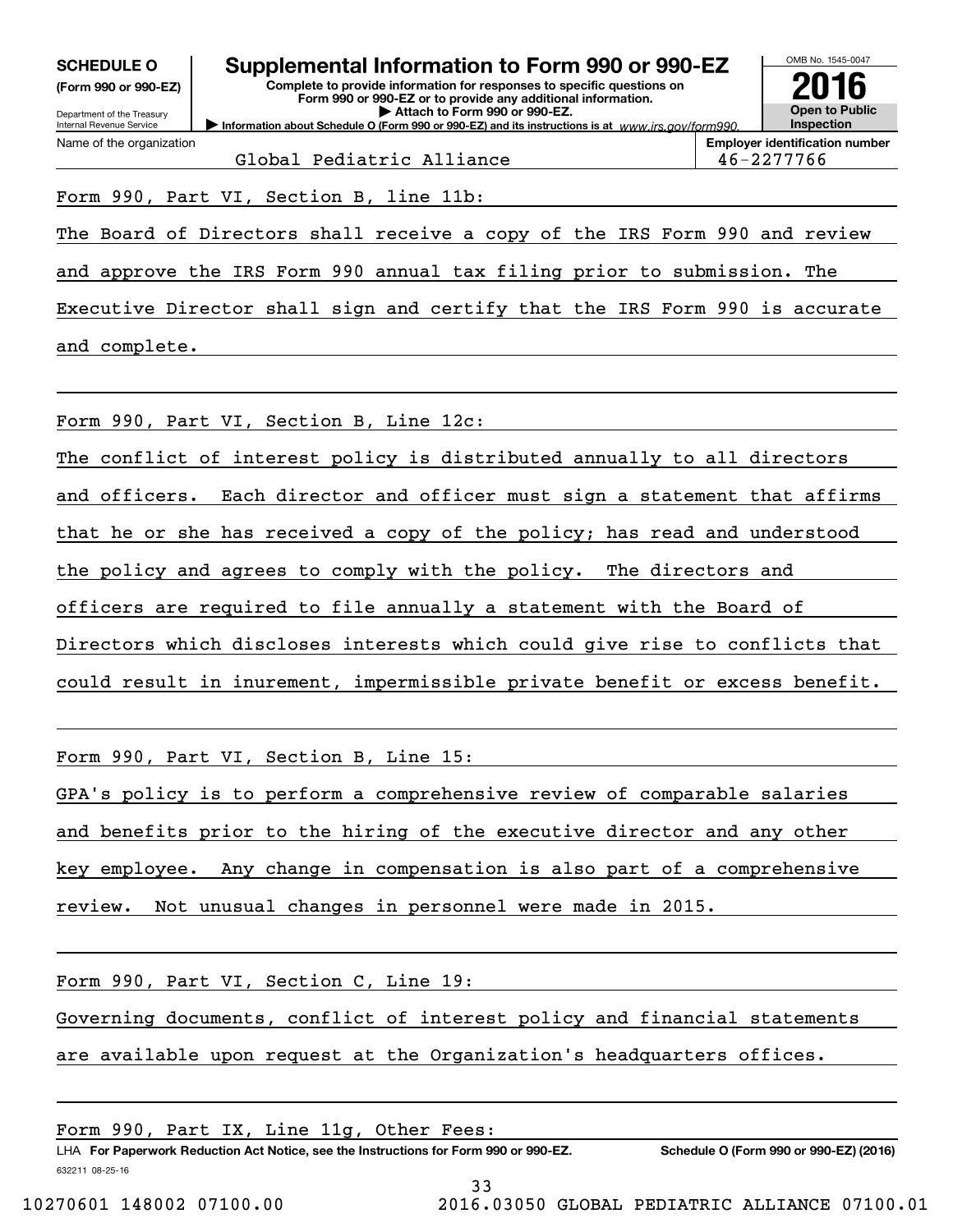| Schedule O (Form 990 or 990-EZ) (2016)                                                                                                  | Page 2                                                                                                                                                                                                                                |
|-----------------------------------------------------------------------------------------------------------------------------------------|---------------------------------------------------------------------------------------------------------------------------------------------------------------------------------------------------------------------------------------|
| Name of the organization<br>Global Pediatric Alliance                                                                                   | <b>Employer identification number</b><br>46-2277766                                                                                                                                                                                   |
| Other consulting fees:                                                                                                                  |                                                                                                                                                                                                                                       |
| Program service expenses                                                                                                                | 0.<br>the control of the control of the control of the control of the control of the control of the control of the control of the control of the control of the control of the control of the control of the control of the control   |
| Management and general expenses                                                                                                         | 175.                                                                                                                                                                                                                                  |
| Fundraising expenses                                                                                                                    | 75.<br><u> 1980 - Andrea Andrew Maria (h. 1980).</u>                                                                                                                                                                                  |
| Total expenses<br><u> 1989 - Johann Stoff, deutscher Stoff, der Stoff, der Stoff, der Stoff, der Stoff, der Stoff, der Stoff, der S</u> | 250.                                                                                                                                                                                                                                  |
| Payroll company fees:                                                                                                                   |                                                                                                                                                                                                                                       |
| Program service expenses                                                                                                                | 320.                                                                                                                                                                                                                                  |
| Management and general expenses                                                                                                         | 73.                                                                                                                                                                                                                                   |
| Fundraising expenses                                                                                                                    | $0$ .<br><u> 1989 - Andrea Andrew Maria (h. 1989).</u>                                                                                                                                                                                |
| Total expenses                                                                                                                          | 393.<br>the control of the control of the control of the control of the control of the control of the control of the control of the control of the control of the control of the control of the control of the control of the control |
| Training program consultants:                                                                                                           |                                                                                                                                                                                                                                       |
| Program service expenses                                                                                                                | 44,602.                                                                                                                                                                                                                               |
| Management and general expenses                                                                                                         | $0$ .                                                                                                                                                                                                                                 |
| Fundraising expenses                                                                                                                    | $0$ .                                                                                                                                                                                                                                 |
| Total expenses                                                                                                                          | 44,602.                                                                                                                                                                                                                               |
| Midwife trainer:                                                                                                                        |                                                                                                                                                                                                                                       |
| Program service expenses                                                                                                                | 3,605.                                                                                                                                                                                                                                |
| Management and general expenses                                                                                                         | $0$ .                                                                                                                                                                                                                                 |
| Fundraising expenses                                                                                                                    | $0$ .                                                                                                                                                                                                                                 |
| Total expenses                                                                                                                          | 3,605.                                                                                                                                                                                                                                |
| Indigenous language translator:                                                                                                         |                                                                                                                                                                                                                                       |
| Program service expenses                                                                                                                | 1,232.                                                                                                                                                                                                                                |
| Management and general expenses                                                                                                         | $0$ .                                                                                                                                                                                                                                 |
| Fundraising expenses                                                                                                                    | 0.                                                                                                                                                                                                                                    |
| 632212 08-25-16                                                                                                                         | Schedule O (Form 990 or 990-EZ) (2016)<br>34                                                                                                                                                                                          |

10270601 148002 07100.00 2016.03050 GLOBAL PEDIATRIC ALLIANCE 07100.01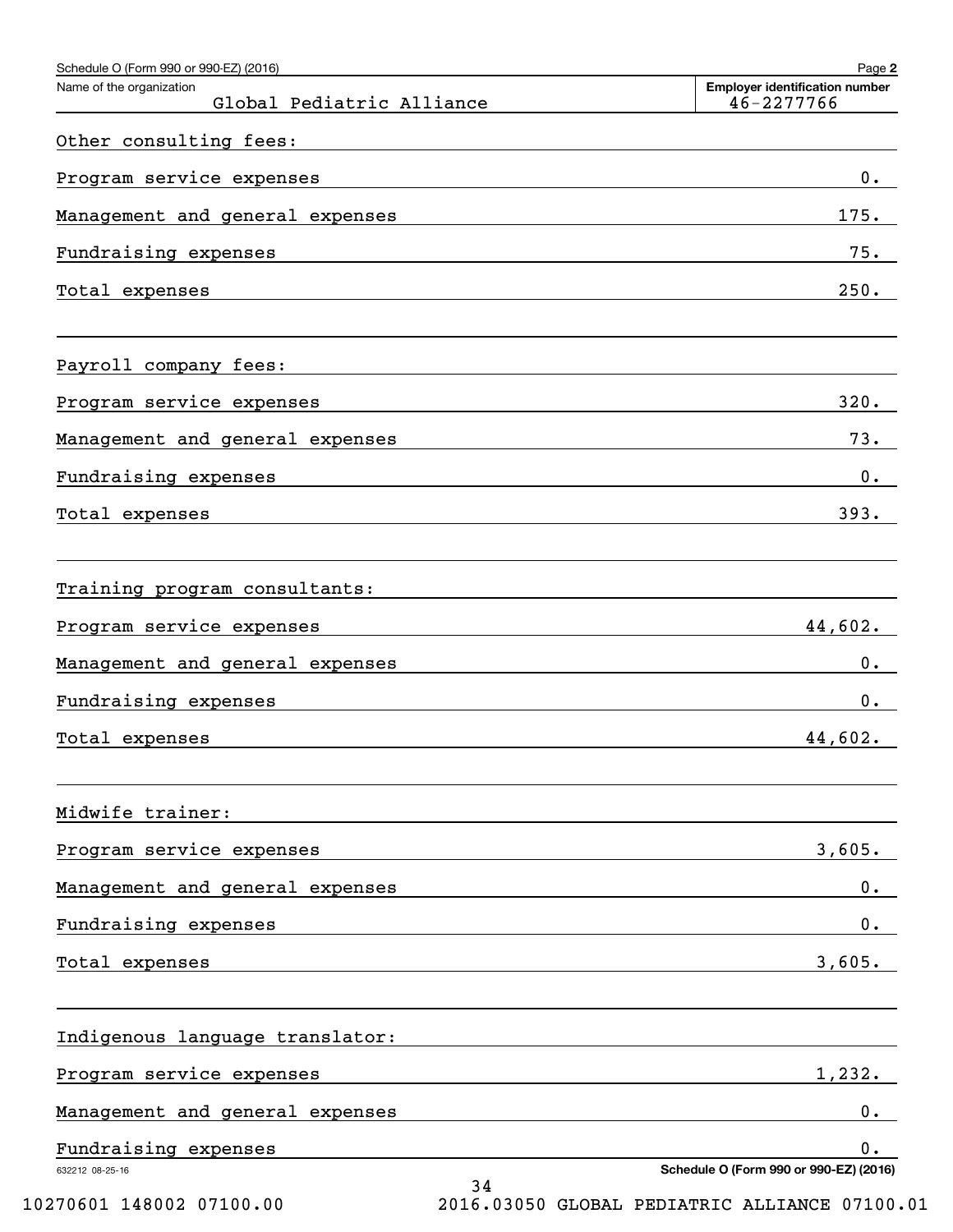| Schedule O (Form 990 or 990-EZ) (2016)<br>Name of the organization | Page 2<br><b>Employer identification number</b> |
|--------------------------------------------------------------------|-------------------------------------------------|
| Global Pediatric Alliance                                          | $46 - 2277766$                                  |
| Total expenses                                                     | 1,232.                                          |
|                                                                    |                                                 |
| Field research/Facilitator:                                        |                                                 |
| Program service expenses                                           | 3,061.                                          |
| Management and general expenses                                    | 0.                                              |
| Fundraising expenses                                               | 0.                                              |
| Total expenses                                                     | 3,061.                                          |
| Total Other Fees on Form 990, Part IX, line 11g, Col A             | 53, 143.                                        |
|                                                                    |                                                 |
|                                                                    |                                                 |
|                                                                    |                                                 |
|                                                                    |                                                 |
|                                                                    |                                                 |
|                                                                    |                                                 |
|                                                                    |                                                 |
|                                                                    |                                                 |
|                                                                    |                                                 |
|                                                                    |                                                 |
|                                                                    |                                                 |
|                                                                    |                                                 |
|                                                                    |                                                 |
|                                                                    |                                                 |
|                                                                    |                                                 |
|                                                                    |                                                 |
|                                                                    |                                                 |
|                                                                    |                                                 |
|                                                                    |                                                 |
|                                                                    |                                                 |
| 632212 08-25-16                                                    | Schedule O (Form 990 or 990-EZ) (2016)          |
| 35                                                                 |                                                 |